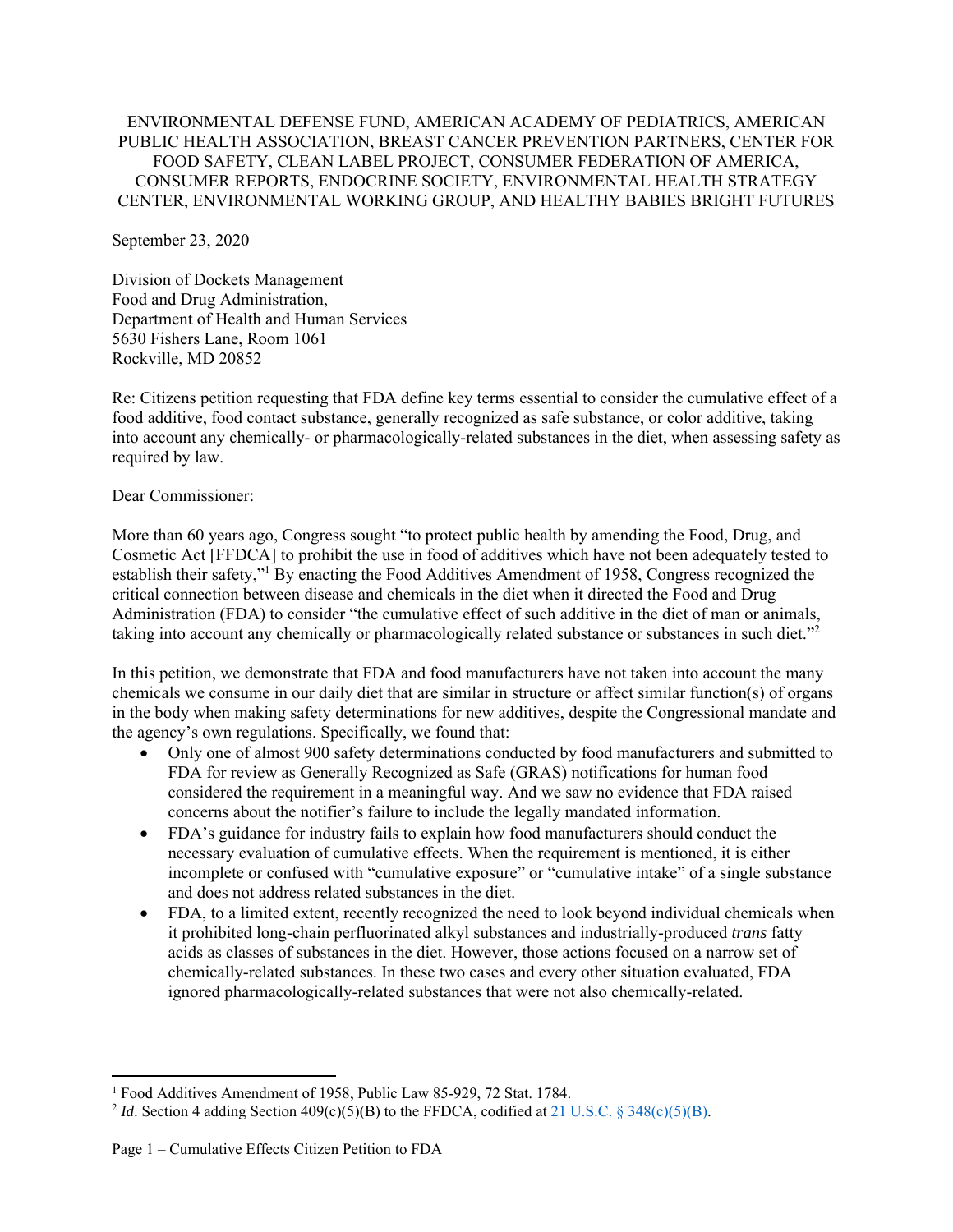Given the growth of highly processed food that now dominates the diet of most Americans<sup>3</sup>, this failure may have contributed to the dramatic increases in a variety of chronic diseases such as obesity<sup>4</sup>, diabetes especially in children<sup>5</sup>, and kidney disease.<sup>6</sup> This failure has significant consequences for public health, particularly for underserved communities, who already face significant health and socio-economic disparities, and for children, who are uniquely susceptible to dietary exposures because of: 1) their heightened vulnerability to the health effects of exposure to toxicants during key developmental periods; 2) their long time horizon for exposure to toxicants in their diet over their life span; and 3) their relatively higher intake of food and water as a proportion of their size compared to adults.

The American Academy of Pediatrics<sup>7</sup> recognized the health risks posed by chemicals in the diet in 2018 when it concluded that:

The FDA does not regularly consider cumulative effects of food additives in the context of other chemical exposures that may affect the same biological receptor or mechanism, despite their legal requirement to do so. Synergistic effects of chemicals found in foods are also not considered. Synergistic and cumulative effects are especially important, given that multiple food contaminants, such as polybrominated diphenyl ethers, perchlorate, and organophosphate pesticides, can disrupt various aspects of the thyroid hormone system. Dietary interactions may also be important, given that iodine sufficiency is essential for thyroid function.<sup>8</sup>

For these reasons, Environmental Defense Fund, American Academy of Pediatrics, American Public Health Association, Breast Cancer Prevention Partners, Center for Food Safety, Consumer Reports, Clean Label Project, Consumer Federation of America, Endocrine Society, Environmental Health Strategy Center, Environmental Working Group, and Healthy Babies Bright Futures submit this petition pursuant to Section 4 of the Administrative Procedures Act<sup>9</sup> and  $21$  C.F.R. § 10.30 to request the Commissioner of Food and Drugs to revise the agency's food and color additive regulations and associated guidance to ensure compliance with the requirements in sections 409 and 706 of the FFDCA.<sup>10</sup> Below the actions requested are outlined in detail. Briefly the undersigned are requesting that FDA update its rules, issue clear guidance for industry, and revise its notification and petition forms so that the legal requirements can be achieved in practice.

,America's%20Children%3A%20Key%20National%20Indicators%20of%20Well%2DBeing%2C%202019,importa nt%20aspects%20of%20children's%20lives.

6 Center for Disease Control and Prevention. Chronic Kidney Disease in the United States, 2019 https://www.cdc.gov/kidneydisease/publications-resources/2019-national-facts.html 7

 $^7$  American Academy of Pediatrics, About the AAP, accessed on August 15, 2020 at https://services.aap.org/en/about-the-aap/. 8

 $9$  Codified at  $5$  U.S.C.  $§$  553e(e).

<sup>&</sup>lt;sup>3</sup> Baldridge, A et al. "The Healthfulness of the US Packaged Food and Beverage Supply: A Cross-Sectional Study, Nutrients. 2019 Aug; 11(8): 1704 at https://www.ncbi.nlm.nih.gov/pmc/articles/PMC6722673/. See also Steele, E et al. "Ultra-Processed Foods and Added Sugars in the US Diet: Evidence from a Nationally Representative Cross-Sectional Study." BMJ Open 6, no. 3 (2016): e009892 and Poti, J et al. "Is the degree of food processing and convenience linked with the nutritional quality of foods purchased by US households?" *The American Journal of Clinical Nutrition*, Volume 101, Issue 6, June 2015, Pages 1251–1262, https://doi.org/10.3945/ajcn.114.100925**.** 4 Federal Interagency Forum on Child and Family Statistics, America's children: Key National Indicators of Wellbeing, 2019. https://www.childstats.gov/americaschildren/#:~:text=and%20local%20levels.-

<sup>&</sup>lt;sup>5</sup> Center for Disease Control and Prevention. Rates of New Diagnosed Cases of Type 1 and Type 2 Diabetes Continue to Rise Among Children, Teens. https://www.cdc.gov/diabetes/research/reports/children-diabetes-ratesrise.html#:~:text=The%20rate%20of%20new%20cases,of%20CDC's%20Morbidity%20and%20Mortality

Trasande L, et al. American Academy of Pediatrics Council on Environmental Health. Food Additives and Child Health. Pediatrics 142 (2) e20181408; DOI: https://doi.org/10.1542/peds.2018-1408. 9

<sup>&</sup>lt;sup>10</sup> Codified at 21 U.S.C. § 348 and 21 U.S.C. § 379e respectively.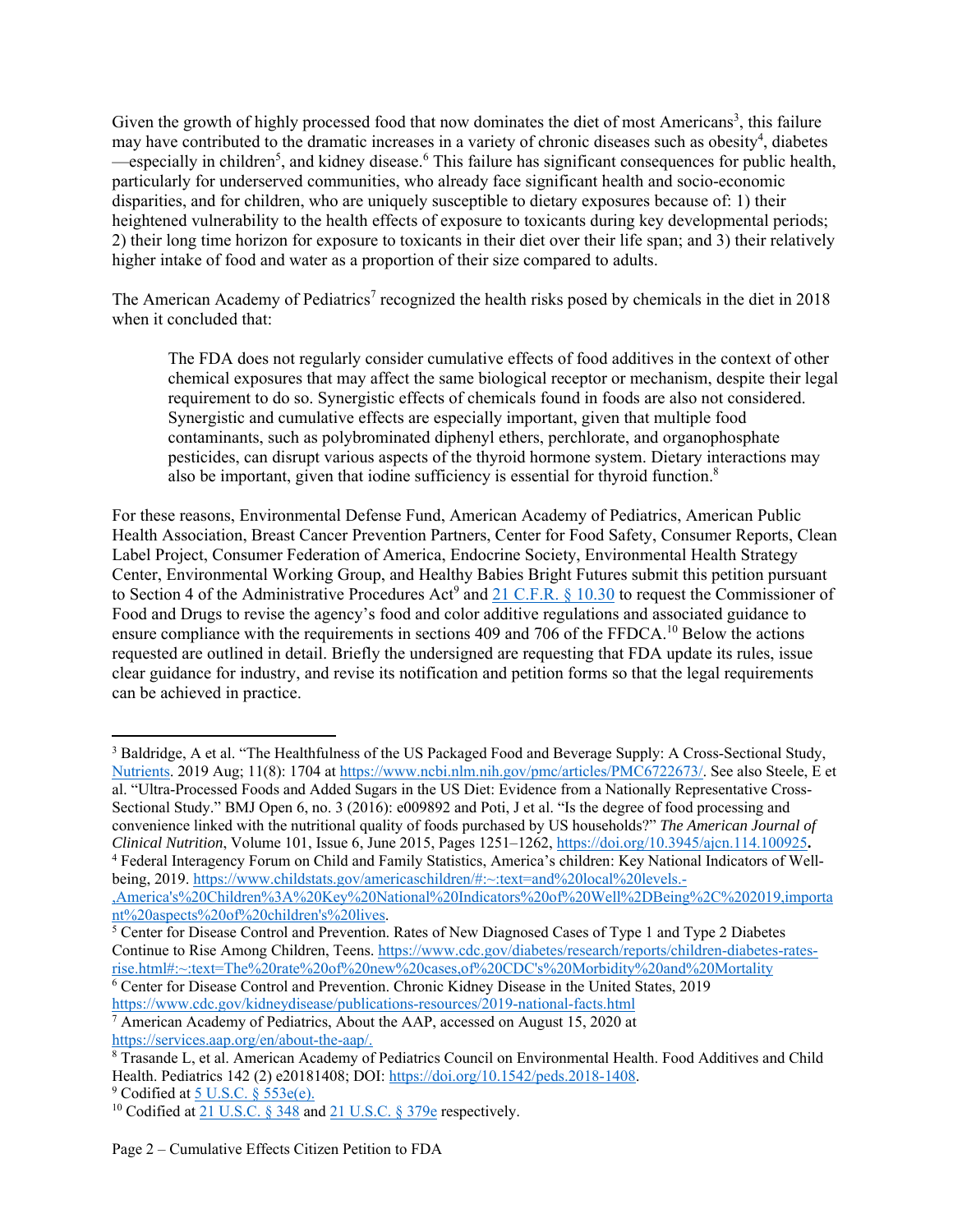#### **A. Action requested**

We specifically request that the FDA revise its regulations for: color additives at 21 C.F.R. Parts 70 and 71; food additives, GRAS substances, and food contact substances (FCS) at 21 C.F.R. Part 170; and food additive petitions at 21 C.F.R. Part 171, as follows.

- 1) Add or revise definitions for the following terms to  $\S$  70.3 for color additives and  $\S$  170.3 for food additives, GRAS substances, and food contact substances as follows.
	- a) *Substance* means a food or food component consisting of one or more ingredients and includes: food additives; substances classified as generally recognized as safe (GRAS); pesticide chemical residues in or on a raw agricultural commodity or processed food; pesticide chemicals; color additives; substances covered by a prior sanction; new animal drugs; and ingredients in, or intended for use in a dietary supplement that may be contained in the diet.
	- b) *Cumulative effect* means a toxic or pharmacological effect of a class of chemically-related substances in the diet based on the timing and duration of exposure determined in accordance with [70.16 or 170.16 as appropriate] or pharmacologically-related substances in the diet based on the timing and duration of exposure determined in accordance with [70.11 or 170.18 as appropriate].
	- c) *Chemically-related substances* mean a group of substances the members of which are similar in molecular structure, or in physical, chemical, or biological properties.
	- d) *Pharmacologically-related substances* mean substances that share scientifically documented properties of a similar or related pharmacological effect.
	- e) *Pharmacological effect* means an effect of a substance based on any one of three attributes:
		- (1) Mechanism of action based on the pharmacologic action at the receptor, membrane or tissue level; or
		- (2) Physiological effect at the cellular, organ, system or whole-body level; or
		- (3) Chemical structure.
	- f) *Diet* means:
		- (1) Food, beverages, and substances contained therein;
		- (2) Potable water as defined at 1240.3(m); and
		- (3) Dietary supplements as defined at Section 201 of the act.
- 2) Add new § 70.16 for color additives and § 170.16 for food additives, GRAS substances, and FCSs regarding the determination of classes of chemically-related substances.

[Sec. 70.16 or 170.16 as appropriate] Tolerances for chemically-related substances in the diet.

- (a) Substances which are similar in molecular structure, or in physical, chemical, or biological properties are regarded as a class of chemically-related substances.
- (b) In the absence of evidence to the contrary, the pharmacological or toxic effect of any member of a class of chemically-related substances is presumed to be applicable to the class as a whole.
- (c) In the absence of evidence to the contrary, chemically-related substances will be considered as having additive effects.
- 3) Revise  $\S 70.11$  for color additives and  $\S 170.18$  for food additives, GRAS substances, and FCSs regarding the determination of classes of pharmacologically-related substances to refer to substances in the diet instead of food additives.
- 4) Revise requirements for the content of color additive petitions, threshold of regulation submissions, FCS notifications, GRAS notifications, and food additive petitions submitted pursuant to  $\S$ § 71.1, 170.39, 170.101, 170.250, and 171.1 respectively to specifically provide an evaluation of any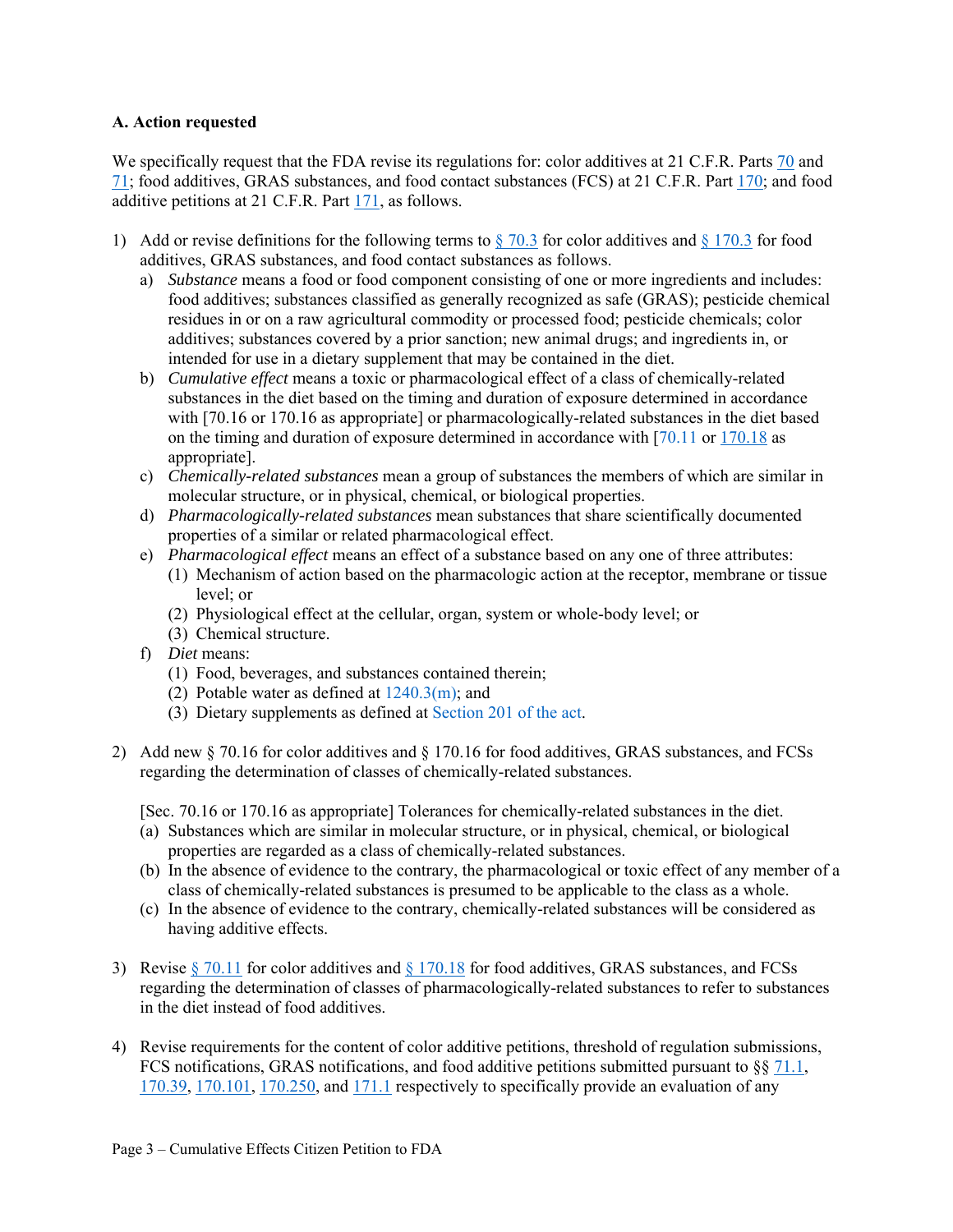chemically- or pharmacologically-related substances in the diet that includes the following information:

- a) Pharmacological effects of substance;
- b) Classes of pharmacologically-related substances for each pharmacological effect pursuant to  $[70.11$  and  $170.18$  as appropriate];
- c) Cumulative effect of each class of pharmacologically-related substances;
- d) Classes of chemically-related substances pursuant to [70.16 or 170.16 as appropriate];
- e) Cumulative effect of each class of chemically-related substances; and
- f) Tolerance or acceptable daily intake for each class.

In Appendix A we provide the exact wording of the requested changes to the regulations. In addition, we request that FDA revise associated guidance, forms, and instructions for petitions, notification and submissions. The changes requested for 21 C.F.R. Parts 170 and 171 apply only to human food.

## **B. Statement of grounds**

When Congress defined FDA's mission in Section 1003 of the FFDCA, it declared that FDA shall protect public health by ensuring that foods are safe, wholesome, sanitary, and properly labeled.11 Consistent with that mission, Congress directed the agency to consider the cumulative effect of food and color additives, taking into account any chemically- or pharmacologically-related substances in the diet, when evaluating the safety of food and color additives.<sup>12</sup> While FDA has incorporated the directive into its regulatory definition of safety for food additives, GRAS substances, and food contact substances, it has fundamentally failed to make safety determinations consistent with that statutory requirement.

This failure has significant consequences for public health, particularly for underserved communities, who already face significant health and socio-economic disparities, and for children, who are uniquely susceptible to toxic substance exposure in their diet because of: 1) their heightened vulnerability to the health effects of exposure to toxicants during key developmental periods; 2) their long time horizon for exposure to toxicants in their diet over their life span; and 3) their relatively higher intake of food and water as a proportion of their size compared to adults.

In this petition, we request that FDA correct this failure and provide specific changes designed to accomplish that objective. We support our request with an analysis of the law and document the agency's shortcomings when evaluating or make safety determinations for additives. Our reasoning is summarized as follows:

- 1. To ensure food is safe and protect public health, FDA needs to consider the cumulative effect of a substance, taking into account any chemically- or pharmacologically-related substances in the diet.
- 2. The FFDCA and FDA regulations require that safety determinations regarding the use of food additives, GRAS substances, food contact substances, color additives and new animal drugs consider the cumulative effect of a substance, taking into account any chemically- or pharmacologically-related substances in the diet.

<sup>&</sup>lt;sup>11</sup> Codified at 21 U.S.C. § 393(b).

<sup>&</sup>lt;sup>12</sup> Sections 409 and 706 of the FFDCA, codified at 21 U.S.C.  $\S$  348 and 21 U.S.C.  $\S$  379e, respectively.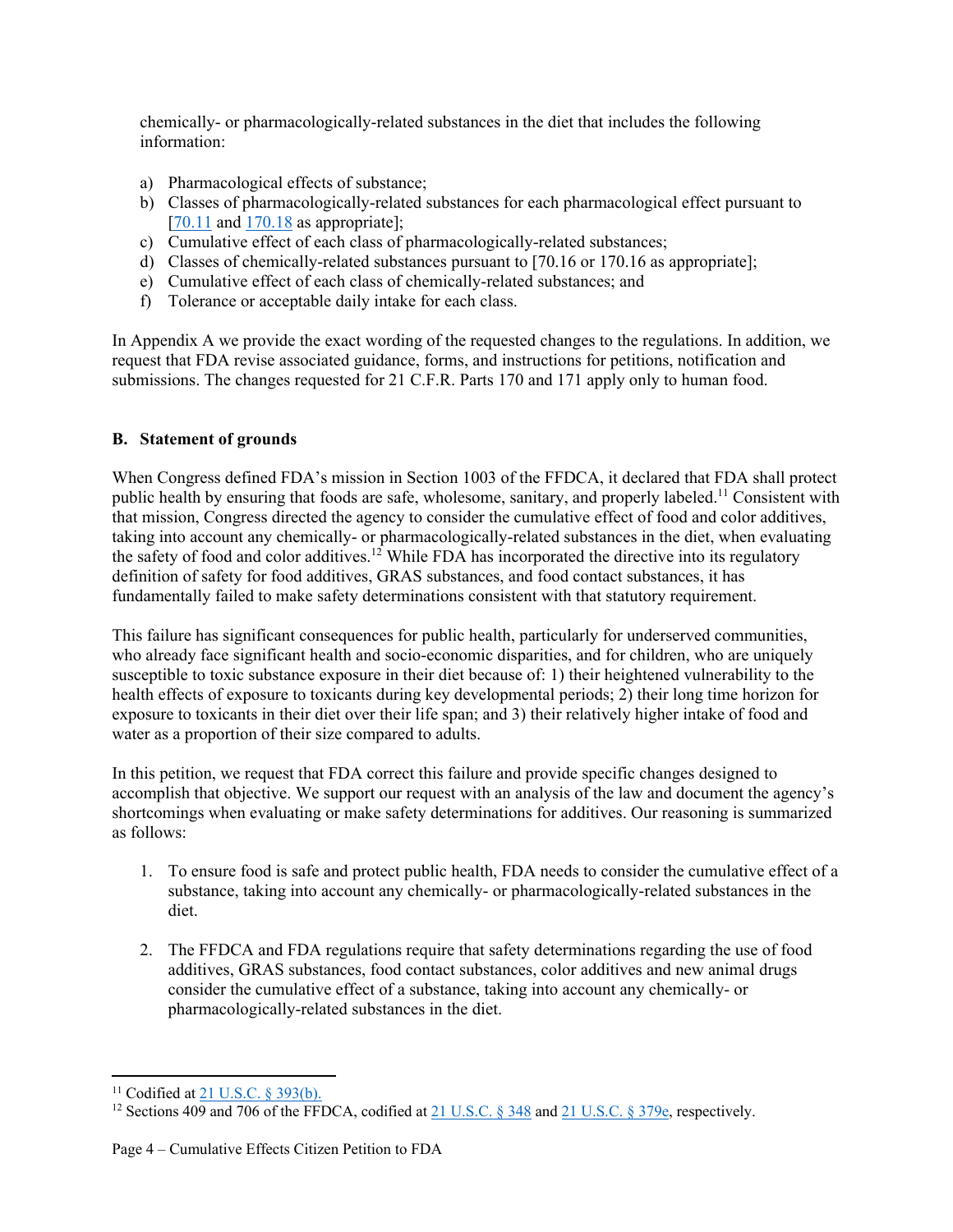- 3. FDA regulations provide a general framework to consider the cumulative effect of a substance, taking into account any chemically- or pharmacologically-related substances in the diet, but leave key terms undefined.
- 4. FDA's regulations specifically mandate the submission of information on the cumulative effect of a substance, taking into account any chemically- or pharmacologically-related substances in the diet, for only color additive petitions and GRAS notifications.
- 5. Only one of almost 900 safety determinations conducted by food manufacturers and submitted to FDA for review as GRAS notifications for human food consider in a meaningful way the cumulative effect of a substance, taking into account any chemically- or pharmacologicallyrelated substances in the diet, despite FDA regulations explicitly requiring the information.<sup>13</sup>
- 6. When reviewing FDA's responses to the GRAS notifications, there is no evidence that FDA raised concerns about the notifier's failure to consider the cumulative effect of a substance, taking into account any chemically- or pharmacologically-related substances in the diet.
- 7. FDA's failure to consider the cumulative effect of a substance, taking into account any chemically- or pharmacologically-related substances in the diet extends to all of the other notifications EDF reviewed in response to its FOIA requests.
- 8. FDA's guidance for industry fails to explain how food manufacturers should consider the cumulative effect of a substance, taking into account any chemically- or pharmacologically related-substances in the diet.
- 9. In a different but relevant context, FDA has already considered and addressed the issue of "pharmacologically-related substances" when it defined "pharmacologic class" for drugs and biological products and could use that as a model for substances in diet.
- 10. FDA's definition of "substance" adopted in 1959 is limited to use in food additives but has not been updated since the rules now address GRAS and FCS.
- 11. FDA's failure to define "diet" in regulations, guidance and other materials has resulted in safety determinations that ignore the contribution of any chemically- or pharmacologically-related substances in potable water and dietary supplements to the cumulative effect that must be considered.

We explore each of these findings in more detail below.

## *B.1 To ensure food is safe and protect public health, FDA needs to consider the cumulative effect of a substance, taking into account any chemically- or pharmacologically-related substances in the diet.*

To adequately protect public health, the safety of individual substances added to food cannot be considered in isolation and the impact of a chemical needs to be put in the context of the entire diet. Congress recognized this need when it adopted the Food Additives Amendment of 1958 and Color

<sup>&</sup>lt;sup>13</sup> GRN 107 for polydextrose identified 11 pharmacologically-related substances in the diet based on "laxation" potential" effect.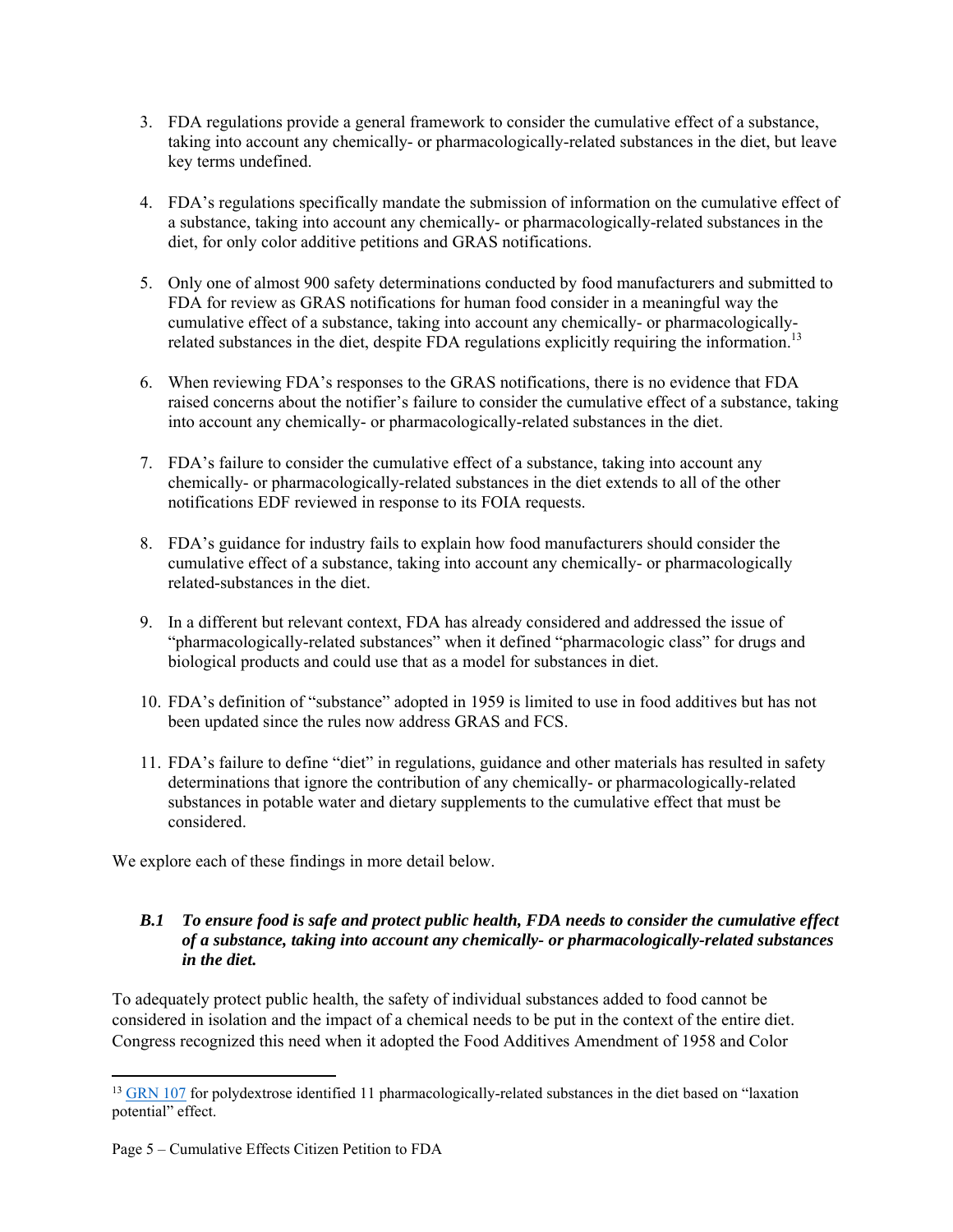Additives Amendment of 1960, directing FDA to consider the cumulative effect of food additives in the diet, taking into account any chemically- or pharmacologically-related substances in such diet.<sup>14</sup>

To a limited extent, FDA has recently recognized the need to look beyond individual chemicals when it:

- Revoked in 2016 the agency's approvals of three perfluoroalkyl ethyls as additives for paper and paperboard finding that "data for subsets of long-chain [perfluorinated compounds] (demonstrating biopersistence and reproductive and developmental toxicity) are applicable to long-chain [perfluorinated compounds] on a general basis  $\ldots$ <sup>"15</sup>
- Denied in 2018 a food additive petition from the Grocery Manufacturers Association, effectively prohibiting the use of industrially-produced *trans* fatty acids in food as a class because they presented a significantly increased risk of coronary heart disease.<sup>16</sup> The decision considered the cumulative effect of these substances and of natural occurring *trans* fatty acids in food.

While showing promise, these actions focused on a narrow set of chemically-related substances and ignored pharmacologically-related substances. For example, the decision regarding long-chain perfluorinated compounds (a subset of a class of substances known as per- and polyfluorinated alkyl substances (PFAS)) did not consider the cumulative effect of pharmacologically-related substances in the diet that also demonstrate reproductive and developmental toxicity risks such as bisphenol A, certain ortho-phthalates and perchlorate. In addition, the decision was grounded on a presumed distinction in biopersistence between PFAS with eight or more carbons with those having fewer than eight.

Similarly, FDA's decision on industrially-produced *trans* fatty acids considered the risk of *cis-*saturated fatty acids but failed to consider other pharmacologically-related substances in the diet such as sodium that also contribute to a significantly increased risk of coronary heart disease. In fact, the agency never mentioned sodium in its decision even though it had already identified sodium reduction as a priority in 2016, finding "too much sodium can raise blood pressure, which is a major risk factor for heart disease and stroke" and "reducing sodium intake has the potential to prevent hundreds of thousands of premature deaths and illnesses in a decade."<sup>17</sup>

Public health and medical organizations have recognized the need to consider related substances when determining the safety of an additive. For example, in its 2018 Policy Statement,<sup>18</sup> the American Academy of Pediatrics, "an organization of 67,000 pediatricians committed to the optimal physical, mental, and social health and well-being for all infants, children, adolescents, and young adults,"19 stated that:

The FDA does not regularly consider cumulative effects of food additives in the context of other chemical exposures that may affect the same biological receptor or mechanism, despite their legal

<sup>&</sup>lt;sup>14</sup> Section 409 of the FFDCA, codified at 21 U.S.C. § 348, for food additives, and Section 706 of the FFDCA, codified at  $21$  U.S.C. § 379e, for color additives.

<sup>&</sup>lt;sup>15</sup> FDA, Indirect Food Additives: Paper and Paperboard Components, Final Rule, 81 Federal Register 5, January 4, 2016, at page 7.

<sup>&</sup>lt;sup>16</sup> FDA, Grocery Manufacturer's Association; Denial of Food Additive Petition, 83 Federal Register 23382, May 21, 2018.

<sup>&</sup>lt;sup>17</sup> FDA, Sodium Reduction, accessed on August 15, 2018 at https://www.fda.gov/food/food-additives-<br>petitions/sodium-reduction.

<sup>&</sup>lt;sup>18</sup> Trasande L, et al. American Academy of Pediatrics Council on Environmental Health. Food Additives and Child Health. Pediatrics. 2018;142(2):e20181408. https://pediatrics.aappublications.org/content/142/2/e20181408.<br><sup>19</sup> American Academy of Pediatrics, About the AAP, accessed on August 15, 2020 at

https://services.aap.org/en/about-the-aap/.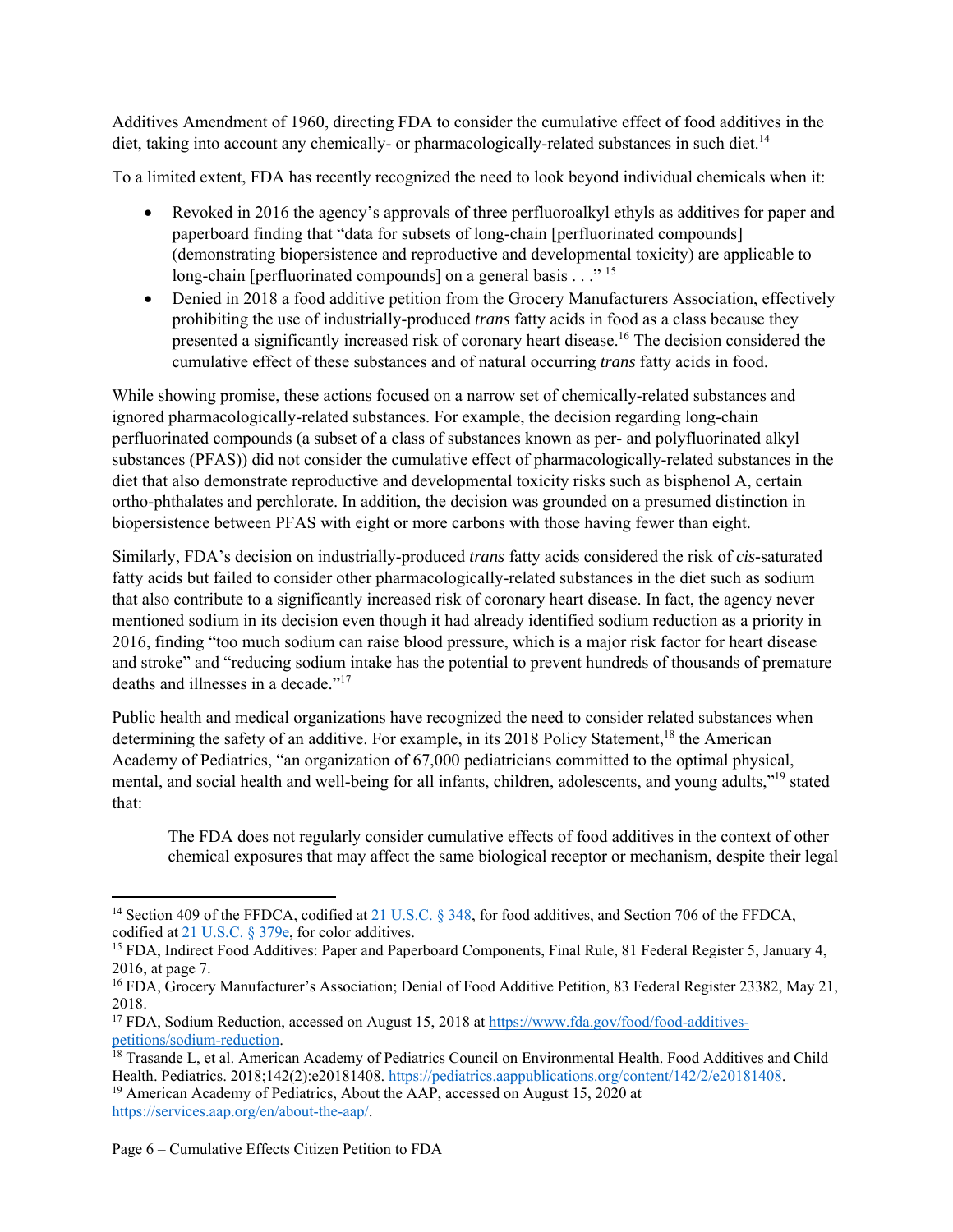requirement to do so. Synergistic effects of chemicals found in foods are also not considered. Synergistic and cumulative effects are especially important, given that multiple food contaminants, such as polybrominated diphenyl ethers, perchlorate, and organophosphate pesticides, can disrupt various aspects of the thyroid hormone system. Dietary interactions may also be important, given that iodine sufficiency is essential for thyroid function.<sup>20</sup>

Thyroid toxicity is an issue of particular concern for pregnant women and the developing fetus and infants because thyroid hormones are crucial to brain development.<sup>21</sup> Children are particularly vulnerable to exposures substances in the diet known to disrupt thyroid function including some PFAS, bisphenol A, perchlorate, nitrates, and *ortho*-phthalates just to name a few.22

Similarly, the Endocrine Society, a global organization representing 18,000 endocrine professionals, issued a position statement that same year finding that:

Policy should be based on comprehensive data covering both low-level and high-level exposures, including cumulative effects, mixture effects, and other stressors. This includes synthesizing basic science (comprising animal and in vitro studies), clinical observations, and epidemiological  $data.<sup>23</sup>$ 

To fulfill its statutory mission to protect public health by ensuring that foods are safe, FDA needs to consider the safety of individual substances added to food, taking into account any chemically- or pharmacologically-related substances in the entire diet.

## *B.2 The FFDCA and FDA regulations require that safety determinations regarding the use of food additives, GRAS substances, food contact substances, color additives and new animal drugs consider the cumulative effect of a substance, taking into account any chemically- or pharmacologically-related substances in the diet.*

Congress enacted the Food Additives Amendment of 1958,<sup>24</sup> adding Section 409 to the FFDCA and codified it at 21 U.S.C. § 348. The section establishes the requirements that FDA must follow to issue regulations authorizing the use of substances in food in response to a food additive petition. Paragraph (c) provides specific procedures that the agency must follow. Subparagraph (c)(5) describes three factors that FDA must consider when it makes the safety determination. It states that:

- (5) In determining, for the purposes of this section, whether a proposed use of a food additive is safe, the Secretary shall consider among other relevant factors-
	- (A) the probable consumption of the additive and of any substance formed in or on food because of the use of the additive;

<sup>&</sup>lt;sup>20</sup> Trasande L, et al. American Academy of Pediatrics Council on Environmental Health. Food Additives and Child Health. Pediatrics. 2018;142(2):e20181408. https://pediatrics.aappublications.org/content/142/2/e20181408.

 $^{21}$  American Academy of Pediatrics Council on Environmental Health. Iodine deficiency, pollutant chemicals, and the thyroid: New information on an old problem. Pediatrics 2014;133:1163–1166<br><sup>22</sup> Maffini MV and Neltner TN. Brain drain: The cost of neglected responsibilities in evaluating cumulative effects

of environmental chemicals. J Epidemiol Community Health 2015;69:496–499

<sup>&</sup>lt;sup>23</sup> Endocrine Society, Endocrine-Disrupting Chemicals, An Endocrine Society Position Statement. https://www.endocrine.org/advocacy/position-statements/endocrine-disrupting-chemicals 24 Public Law 85-929, 72 Stat. 1784.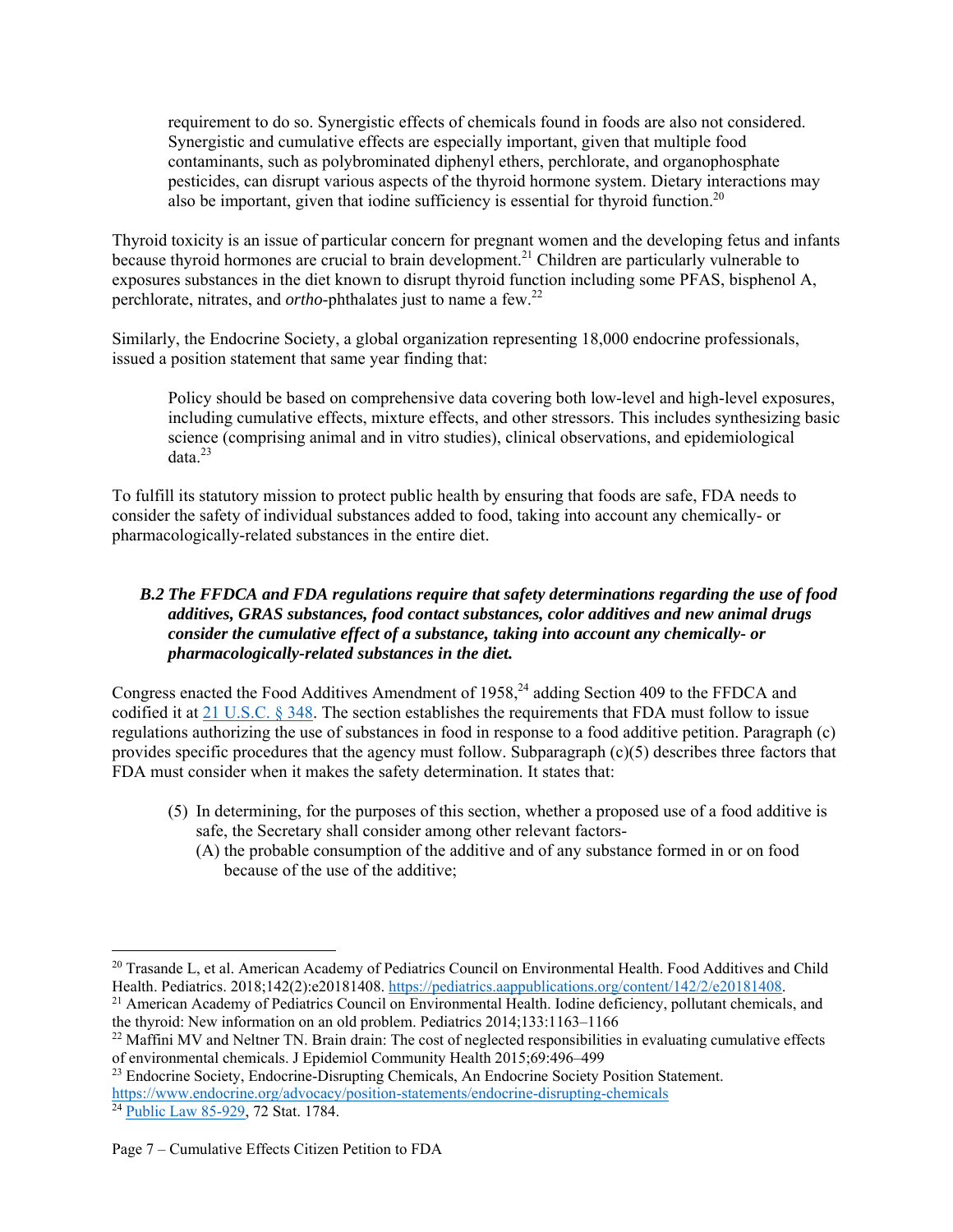- (B) **the cumulative effect of such additive in the diet of man or animals, taking into account any chemically- or pharmacologically-related substance or substances in such diet;** and
- (C) safety factors which in the opinion of experts qualified by scientific training and experience to evaluate the safety of food additives are generally recognized as appropriate for the use of animal experimentation data." *[Emphasis added]*

In 1959, FDA promulgated regulations that defined "safe."<sup>25</sup> In 1971, FDA revised its definition of "safe" to explicitly include the three factors that the agency must consider from 21 U.S.C.  $\S$  348(c)(5).

- (i) "Safe" means that after reviewing all available evidence, including:
	- (1) The probable consumption of the substance and of any substance formed in or on food because of its use;
	- (2) **The cumulative effect of the substance in the diet of man and animals, taking into account any chemically or pharmacologically related substance or substances in such diet;** and
	- (3) Safety factors which in the opinion of experts qualified by scientific training and experience to evaluate the safety of foods and food ingredients are generally recognized as appropriate in the use of animal experimentation data;

the Food and Drug Administration can conclude that no significant risk of harm will result when the substance is used as intended." 26 *[Emphasis added]*

This action, taken partly in response to an Executive Order by President Richard Nixon,<sup>27</sup> clarified that the three factors apply to GRAS substances.<sup>28</sup> Through these provisions, Congress and FDA recognized the need for a safety determination to put the use of the substance under consideration in the broader context of the diet and the overall impact of a safety decision on people's health.

Today, the definition of safety, recodified at 21 C.F.R. § 170.3(i) states:

- (i) *Safe* or *safety* means that there is a reasonable certainty in the minds of competent scientists that the substance is not harmful under the conditions of its intended use. It is impossible in the present state of scientific knowledge to establish with complete certainty the absolute harmlessness of the use of any substance. Safety may be determined by scientific procedures or by general recognition of safety. In determining safety, the following factors shall be considered:
	- (1) The probable consumption of the substance and of any substance formed in or on food because of its use.
	- (2) **The cumulative effect of the substance in the diet, taking into account any chemically or pharmacologically related substance or substances in such diet.**
	- (3) Safety factors which, in the opinion of experts qualified by scientific training and experience to evaluate the safety of food and food ingredients, are generally recognized as appropriate. *[Emphasis added]*

<sup>&</sup>lt;sup>25</sup> 24 Fed. Reg. 2434 (1959) promulgating 21 C.F.R. § 121.1(j).

<sup>26 36</sup> Fed. Reg. 12093 (1971) amending 21 C.F.R. § 121.1(i).

<sup>27</sup> President Richard M. Nixon, Special Message to Congress on Consumer Protection, October 30, 1969, Public Papers of the Presidents, pp. 888-889. "For example, I have already asked the Secretary of Health, Education, and Welfare to initiate a full review of food additives. This investigation should move as fast as our resources permit, reexamining the safety of substances which are now described by the phrase "generally recognized as safe" (GRAS)." FDA's justification for the final rule referenced the President's Special Message at 36 Federal Register 12093. 28 36 Fed. Reg. 12093 (1971), Friday, June 25, 1971, pages 12083 – 12156.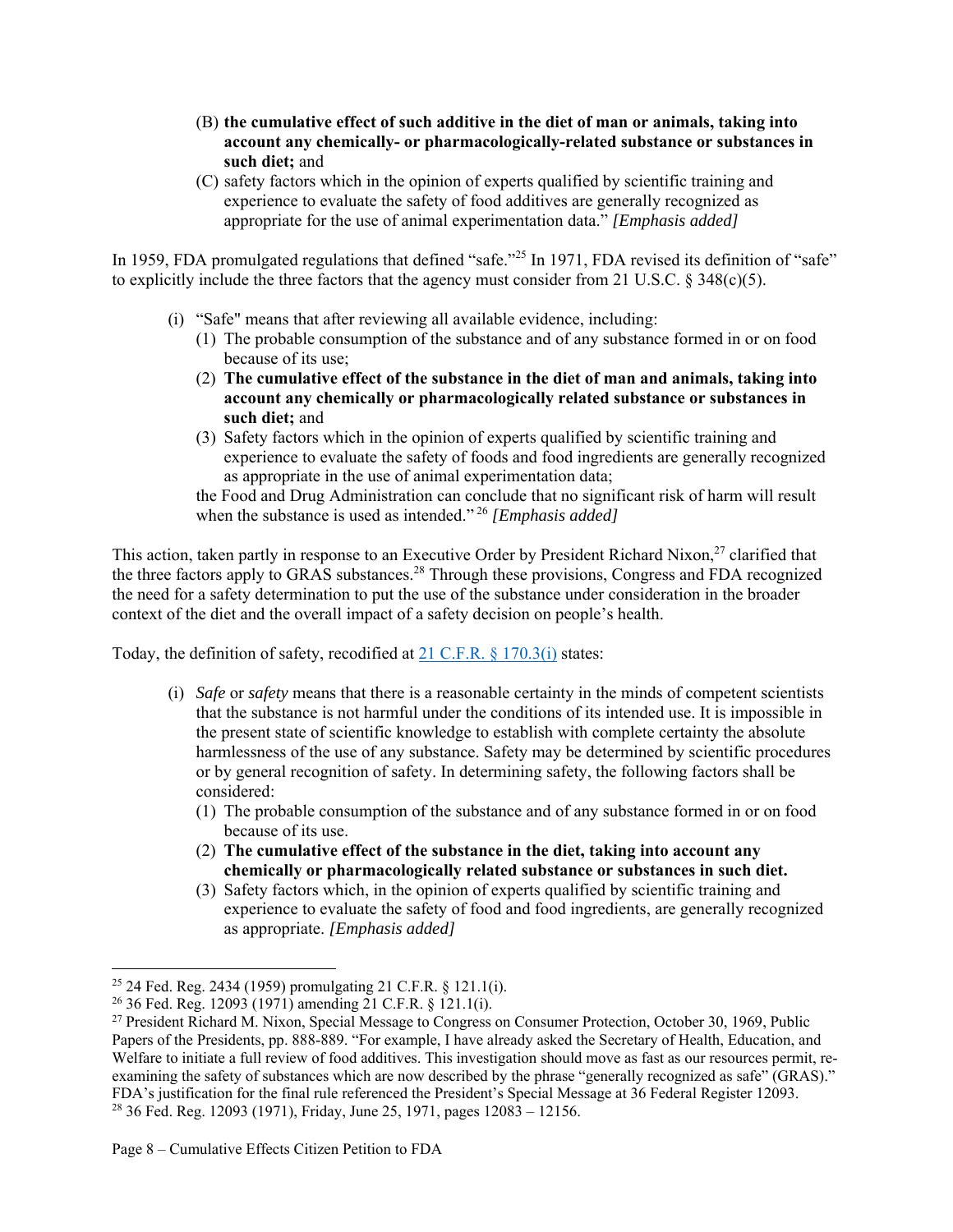This definition of safety applies to food additives ( $\S$  170.20), GRAS substances ( $\S$  170.30), threshold of regulation for substances used in food-contact articles ( $\S$  170.39), and food contact substances ( $\S$ 170.100-105) for human food. In addition, FDA's regulations apply this same definition of safety ( $\S$ 570.3(i)) to food additives and GRAS substances used in animal feed (including pet food).

The same three factors apply, with minor variations, to color additives and new animal drugs. In 1960, Congress enacted the Color Additives Amendment of 1960<sup>29</sup> that removed color additives from the definition of food additives and established the requirements that FDA must follow to issue regulations authorizing the use of color additives for foods, drugs, devices, and cosmetics in response to a color additive petition. The Act added Section 706 to the FFDCA and codified it at 21 U.S.C. § 379e. Paragraph (b) provides specific procedures that the agency must follow to approve use of a color additive. Subparagraph  $(b)(5)(A)$  describes four factors that FDA must consider in making the safety determination. It states that:

- (5) (A) In determining, for the purposes of this section, whether a proposed use of a color additive is safe, the Secretary shall consider, among other relevant factors-
	- (i) the probable consumption of, or other relevant exposure from, the additive and of any substance formed in or on food, drugs, or cosmetics because of the use of the additive;
	- (ii) **the cumulative effect, if any, of such additive in the diet of man or animals, taking into account the same or any chemically or pharmacologically related substance or substances in such diet;**
	- (iii) safety factors which, in the opinion of experts qualified by scientific training and experience to evaluate the safety of color additives for the use or uses for which the additive is proposed to be listed, are generally recognized as appropriate for the use of animal experimentation data; and
	- (iv) the availability of any needed practicable methods of analysis for determining the identity and quantity of (I) the pure dye and all intermediates and other impurities contained in such color additive, (II) such additive in or on any article of food, drug, or cosmetic, and (III) any substance formed in or on such article because of the use of such additive. *[Emphasis added]*

Eight years later, Congress took similar action for new animal drugs when it enacted the Animal Drug Amendment of 1968.<sup>30</sup> The Act removed new animal drugs from the definition of food additives and established the requirements that FDA must follow to issue regulations authorizing the use of the substances. In that Act, Congress added Section 360b to the FFDCA and codified it at 21 U.S.C. § 512. Paragraph (d) provides the specific procedures that the agency must follow to evaluate the use of a new animal drug. Subparagraph  $(d)(2)$  describes four factors that FDA must consider when determining the safety of a new animal drug. It states that:

- (2) In determining whether such drug is safe for use under the conditions prescribed, recommended, or suggested in the proposed labeling thereof, the Secretary shall consider, among other relevant factors,
	- (A) the probable consumption of such drug and of any substance formed in or on food because of the use of such drug,
	- (B) **the cumulative effect on man or animal of such drug, taking into account any chemically or pharmacologically related substance,**

<sup>29</sup> Public Law 86-618, 74 Stat. 397.

<sup>30</sup> Public Law 90-399, 82 Stat. 342.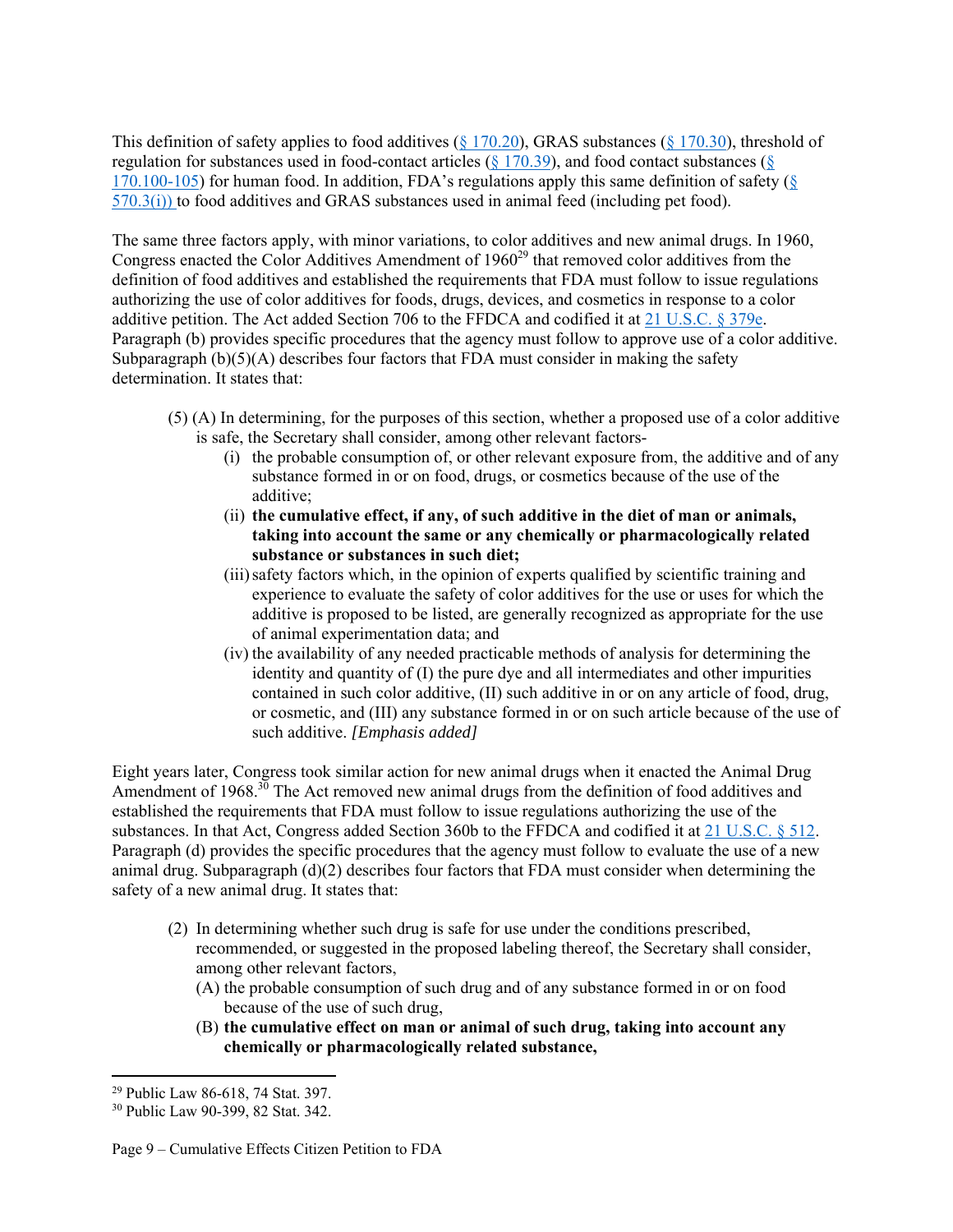- (C) safety factors which in the opinion of experts, qualified by scientific training and experience to evaluate the safety of such drugs, are appropriate for the use of animal experimentation data, and
- (D) whether the conditions of use prescribed, recommended, or suggested in the proposed labeling are reasonably certain to be followed in practice.

Any order issued under this subsection refusing to approve an application shall state the findings upon which it is based. *[Emphasis added]*

The agency incorporated the four factors into its regulations. Specifically,  $\S$  514.111 states that the FDA Commissioner shall refuse to approve a new animal drug application if the Commissioner determined that:

(4) Upon the basis of the information submitted to the Food and Drug Administration as part of the application, or upon the basis of any other information before it with respect to such drug, it has insufficient information to determine whether such drug is safe for use under such conditions. In making this determination the Commissioner shall consider, among other relevant factors:

#### $\mathbf{r}$  . . . (ii) **The cumulative effect on man or animal of such drug, taking into account any chemically or pharmacologically related substances; (**§ 514.111) *[Emphasis added]*

As a result, safety determinations for the following categories of uses of substances in human food or animal feed must consider the cumulative effect of the substance in the diet, taking into account any chemically- or pharmacologically-related substance or substances in such diet:

- 1) Food additives;
- 2) GRAS substances;
- 3) Food contact substances;
- 4) Color additives; and
- 5) New animal drugs.

In summary, after first establishing in 1958 the requirement that safety determinations consider the cumulative effect of the substance, taking into account any chemically- or pharmacologically-related substances in the diet, Congress reaffirmed the approach twice – for color additives in 1960 and for new animal drugs in 1968. And in 1971, FDA explicitly stated that the requirement applied to GRAS substances.<sup>31</sup>

<sup>&</sup>lt;sup>31</sup> FDA last modified its definition of safe and safety at  $\S$  170.3(i) in its GRAS final rule at 81 Federal Register 54960 (August 17, 2016). In that rule, it did not alter the three factors. Note that the final rule has been challenged in court for multiple deficiencies and is awaiting a court decision. *See Ctr. for Food Safety v. Price*, No. 17-cv-3833 (VSB), 2018 WL 4356730 (S.D.N.Y. Sept. 12, 2018), ECF No. 44 (order denying motion to dismiss as to CFS and EDF). The rule allows the food industry to make GRAS safety determinations in secret without notifying FDA.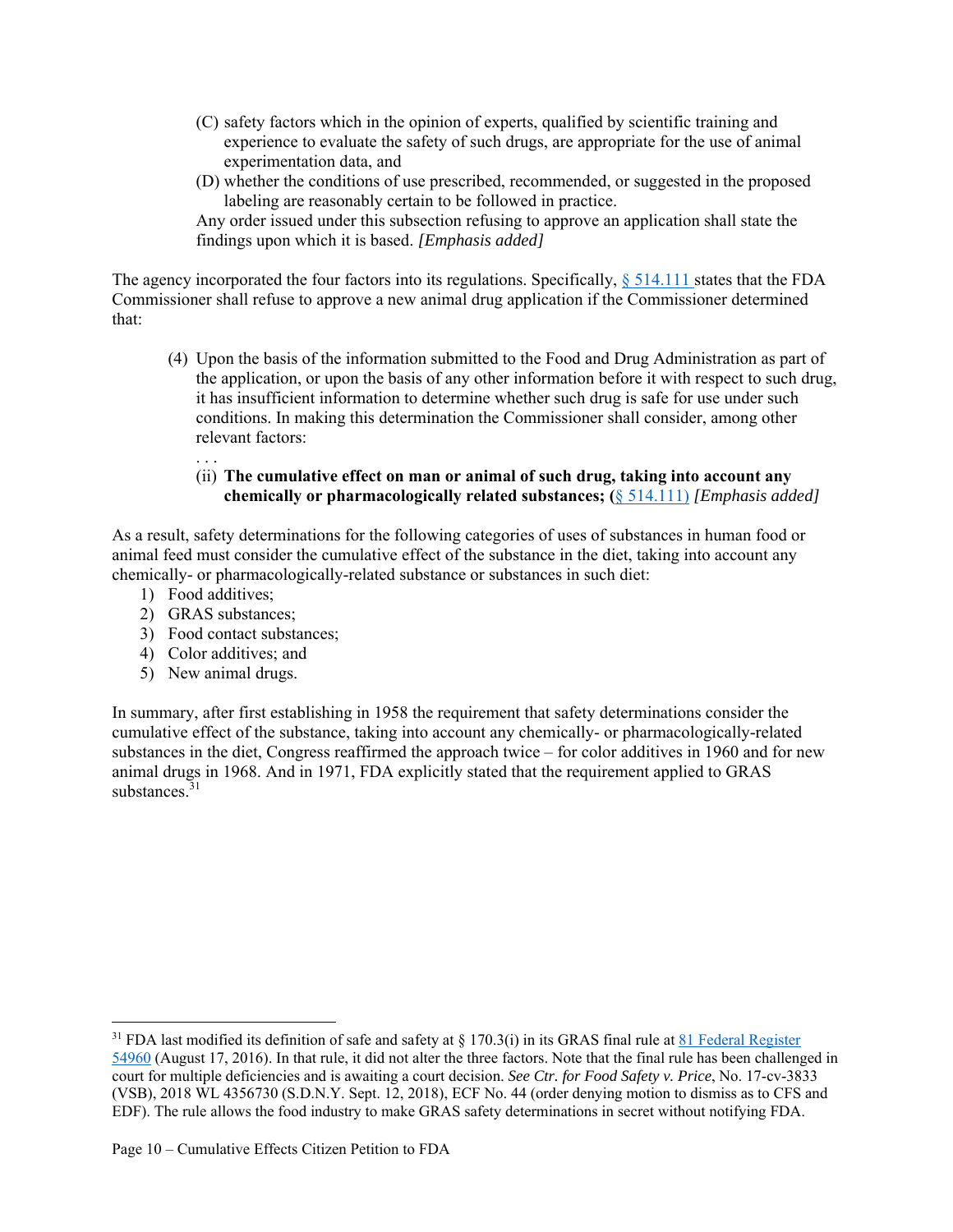#### *B.3 FDA regulations provide a general framework to consider the cumulative effect of a substance, taking into account any chemically- or pharmacologically-related substances in the diet, but leave key terms undefined.*

Within six months of passage of the Food Additives Amendment of 1958, FDA finalized a rule establishing procedures to implement the law.<sup>32</sup> The rule defined safe as follows.

(i) "Safe" means there is convincing evidence which establishes with reasonable certainty that no harm will result from the intended use of the food additive.<sup>33, 34</sup>

The rule also established a framework for how FDA will set tolerances – essentially acceptable daily intake (ADI) levels – for pharmacologically-related food additives.<sup>35</sup> The requirement was recodified at  $\frac{8}{3}$ 170.18 for human foods and at  $\S 570.18$  for animal feed and remains unchanged today. Those two sections say:

- (a) **Food additives that cause similar or related pharmacological effects will be regarded as a class, and in the absence of evidence to the contrary, as having additive toxic effects and will be considered as related food additives.**
- (b) **Tolerances established for such related food additives may limit the amount of a common component that may be present, or may limit the amount of biological activity (such as cholinesterase inhibition) that may be present or may limit the total amount of related food additives that may be present.**
- (c) **Where food additives from two or more chemicals in the same class are present in or on a food, the tolerance for the total of such additives shall be the same as that for the additive having the lowest numerical tolerance in this class,** unless there are available methods that permit quantitative determination of the amount of each food additive present or unless it is shown that a higher tolerance is reasonably required for the combined additives to accomplish the physical or technical effect for which such combined additives are intended and that the higher tolerance will be safe.
- (d) Where residues from two or more additives in the same class are present in or on a food and there are available methods that permit quantitative determination of each residue, the quantity of combined residues that are within the tolerance may be determined as follows:
	- (1) Determine the quantity of each residue present.
	- (2) Divide the quantity of each residue by the tolerance that would apply if it occurred alone, and multiply by 100 to determine the percentage of the permitted amount of residue present.

<sup>32 24</sup> Federal Register 2434 (March 28, 1959). § 121.5 describes how safety factors are to be considered, setting a safety factor of 100 to 1 in applying animal testing data to humans. FDA recodified the section as  $\S 170.22$  verbatim. There is no section explicitly describing how the first factor regarding probable consumption is to be considered. 33 24 Federal Register 2434 (March 28, 1959) promulgating 21 C.F.R. § 121.1(i).

<sup>&</sup>lt;sup>34</sup> When FDA promulgated rules implementing the Color Additives Amendment of 1960, it mirrored this definition of safety. The agency recodified the definition at  $\S$  70.3(i) verbatim. It remains unchanged today and is consistent with Congress' intent that color additives be subjected to greater scrutiny than food additives since the latter "have no value at all, except so-called eye appeal." Color Additives Amendment of 1960: Hearings on H.R. 7624 and S. 2197 Before the H. Comm. on Interstate and Foreign Commerce, 86th Cong., 2d Sess. 108 (1960) (statement of Rep. James Delaney of New York). This intent is further shown by the fact that Congress did not include a GRAS exemption for color additives. *See* 21 U.S.C. § 321(t). The definitions of safe for color additives and food additives diverged in 1971 when FDA revised the definition for food additives in response to a directive by President Nixon to established procedures to conduct safety determinations of GRAS substances. In that rulemaking, FDA amended the definition of safe to include the three factors as described above and extended it to GRAS substances. 35 24 Federal Register 2434 (March 28, 1959) promulgating 21 C.F.R. § 121.4.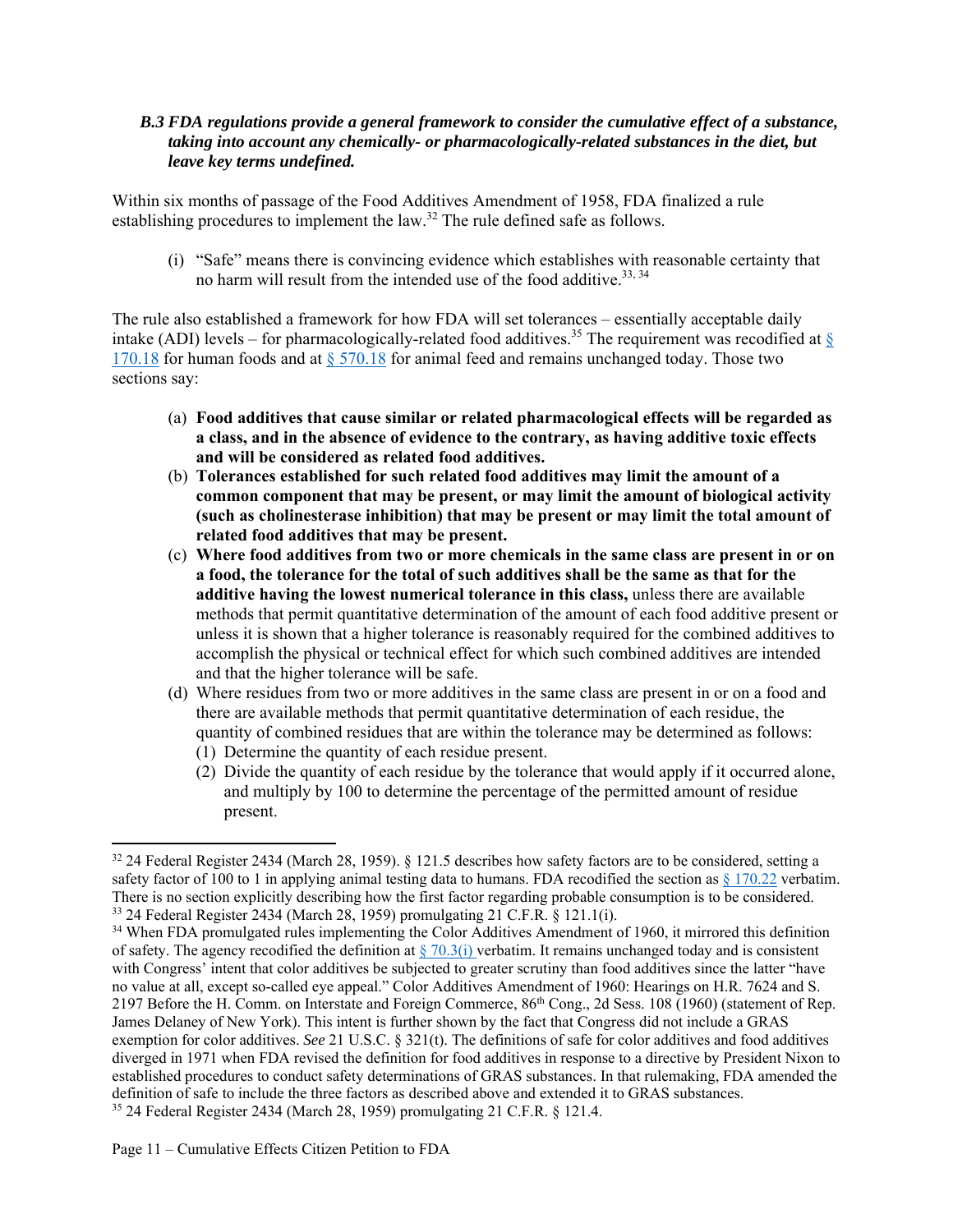- (3) Add the percentages so obtained for all residues present.
- (4) The sum of the percentages shall not exceed 100 percent. *[Emphasis added]*

The regulation essentially provides a six-step framework to determine an ADI or tolerance for a food additive in the context of the diet rather than in isolation:

- 1) Identify the pharmacological effects of a given food additive;
- 2) Identify other food additives that have similar or related pharmacologic effects;
- 3) Designate as a class those food additives having similar or related pharmacologic effects;
- 4) Unless there is evidence to the contrary, assume the effects are additive;
- 5) Set a tolerance that either limits the:
	- a. Amount of a common component that may be present; or
	- b. Amount of biological activity that may be present; or
	- c. Total amount of the class of related food additives that may be present.
- 6) If two or more food additives in a class may be present in a food, set the tolerance based on the most hazardous additive (the one with the lowest numerical tolerance) in the class unless another approach is safe and appropriate.

Despite being promulgated in 1959 and undergoing no changes in the intervening 60 years, the section has aged reasonably well. Still there are some provisions that warrant updating.

First, the text does not explicitly require consideration of cumulative effects of pharmacologically-related substances in the diet. In 1971, when the agency added the three factors into the definition of safe and explicitly applied the definition to GRAS substances, it did not appear to see the need to make the linkage. As noted below, EDF found that  $\S 170.18$  is never mentioned in FDA's guidance on setting tolerances and found no evidence that it has been applied to safety determinations. Making the linkage explicit by adding a definition of cumulative effect that references § 170.18 should significantly reduce potential confusion.

Second, the section refers only to food additives as potential members of the class of pharmacologicallyrelated substances, effectively excluding GRAS substances, color additives, and new animal drugs from the analysis.36 This narrow scope is clearly inconsistent with the FFDCA requirements to consider "any chemically or pharmacologically related substance or substances in such diet." 21 U.S.C. § 348(c)(5)(B).

In the context of 1959, it is not surprising that FDA would think that food additives were all that was necessary. At the time, color additives and new animal drugs were included in the definition of food additives. Congress removed them in 1960 and 1968 respectively. In addition, the agency was less concerned with GRAS substances, especially because another section made clear that it expected to get a written request from food manufacturers in order to determine whether the designation was appropriate.<sup>37</sup> Given the growth of GRAS substances and FDA's decision to allow food manufacturers to make safety determinations for GRAS substances without notice to or review by the agency, we believe it is essential to expand the section to reference substances in the diet to avoid misunderstanding.

Third, the regulation uses the term "pharmacological effects" without defining it, although it does use it as synonymous with "toxic effects" near the end of the same sentence.

Fourth, the classification framework at § 170.18 is focused on pharmacologically-related substances and does not explicitly apply to chemically-related substances. To avoid confusion, we think it would be

<sup>&</sup>lt;sup>36</sup> Food contact substances was not created as a distinct category of food additives until 1997.

<sup>37</sup> See 21 C.F.R. § 121.3 in 24 Federal Register 2434 (March 28, 1959).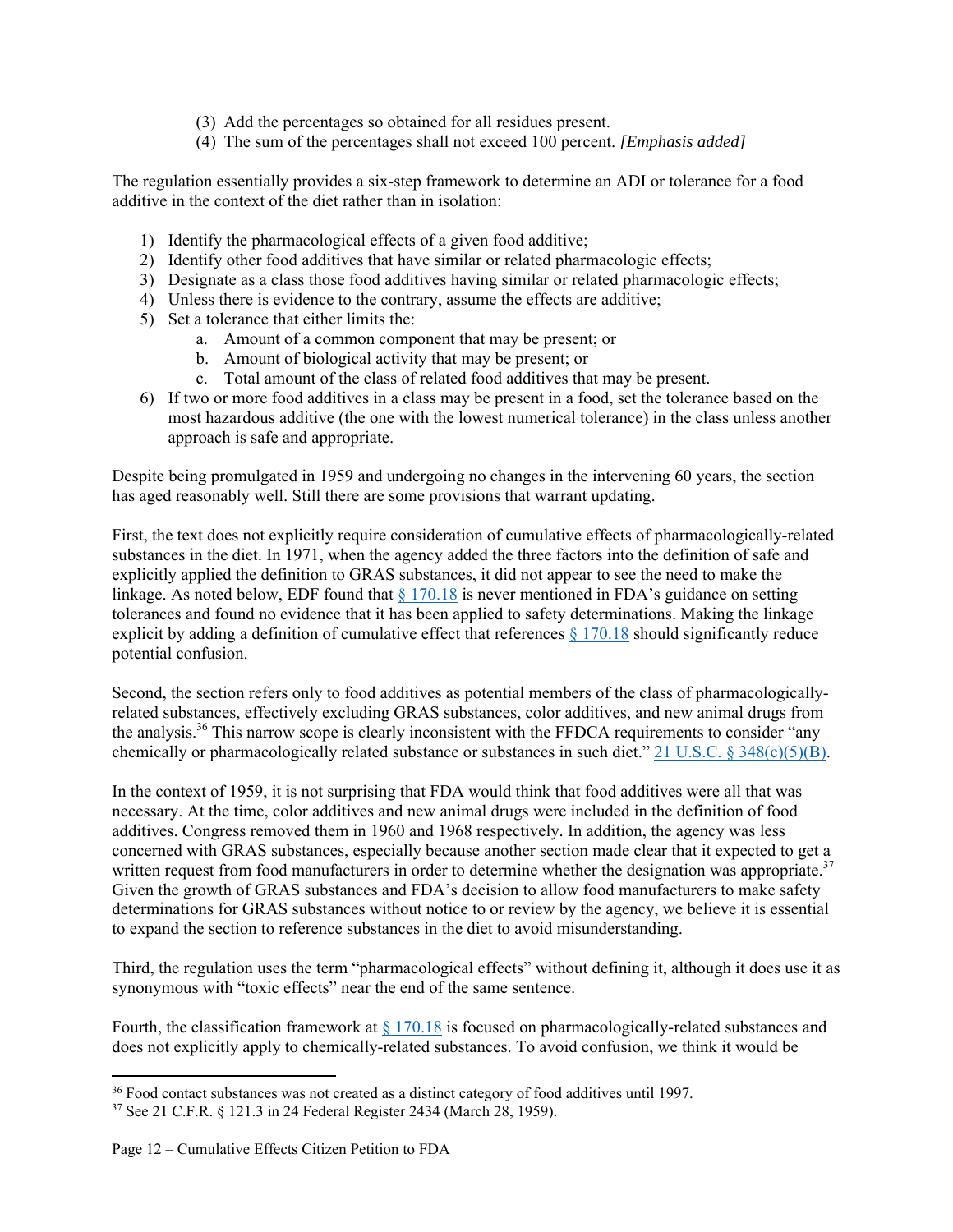helpful for FDA to define both chemically-related substances and pharmacologically-related substances. In addition, we think FDA should promulgate a new section, §170.16, that addresses chemically-related substances using the framework from § 170.18 and links that section to the new definition of cumulative effect.

The foregoing recommendations also apply to FDA's color additive regulations that the agency promulgated in response to the Color Additives Amendment of 1960. In § 70.11, the agency retained the same framework as in § 170.18. That rule remains unchanged today after being recodified at § 70.11.<sup>38</sup> It says:

Sec. 70.11 Related substances.

- (a) Different color additives may cause **similar or related pharmacological or biological effects**, and, in the absence of evidence to the contrary, those that do so will be considered to have **additive toxic effects**.
- (b) Food additives may also cause **pharmacological or biological effects** similar or related to such effects caused by color additives, and, in the absence of evidence to the contrary, those that do so will be considered as having additive toxic effects.
- (c) Pesticide chemicals may also cause **pharmacological or biological effects** similar or related to such effects caused by color additives, and, in the absence of evidence to the contrary, those that do so will be considered to have additive toxic effects.
- (d) In establishing tolerances for color additives, the Commissioner will take into consideration, among other things, the amount of any common component permitted in other color additives, in food additives, and in pesticide chemical residues as well as the similar biological activity (such as cholinesterase inhibition) produced by such substance. *[Emphasis added]*

However, there is a difference in the color additive language. FDA added "or biological" to further describe the effects that may be pharmacologically-related. This language is not in the statute.

In summary, we request that:

- Amend § 170.18 to replace "food additives" with "substances in the diet" throughout to more closely match the statutory requirement;
- Amend § 70.11 to be clear that the statutory requirement applies to "substances in the diet" and not only "food additives;" and
- Adopt new sections for Parts 70 and 170 that apply the framework for pharmacologically-related substances to chemically-related substances.
- Add definitions of "cumulative effect," "pharmacologic effect," "pharmacologically-related substances," and "chemically-related substances" to  $\S$  70.3 and  $\S$  170.3 that links the terms together and to the § 70.11 and § 170.18.

<sup>&</sup>lt;sup>38</sup> Note that it did not limit the scope of the review to color additives, including food additives and pesticide chemicals, two categories of chemicals commonly found in the diet.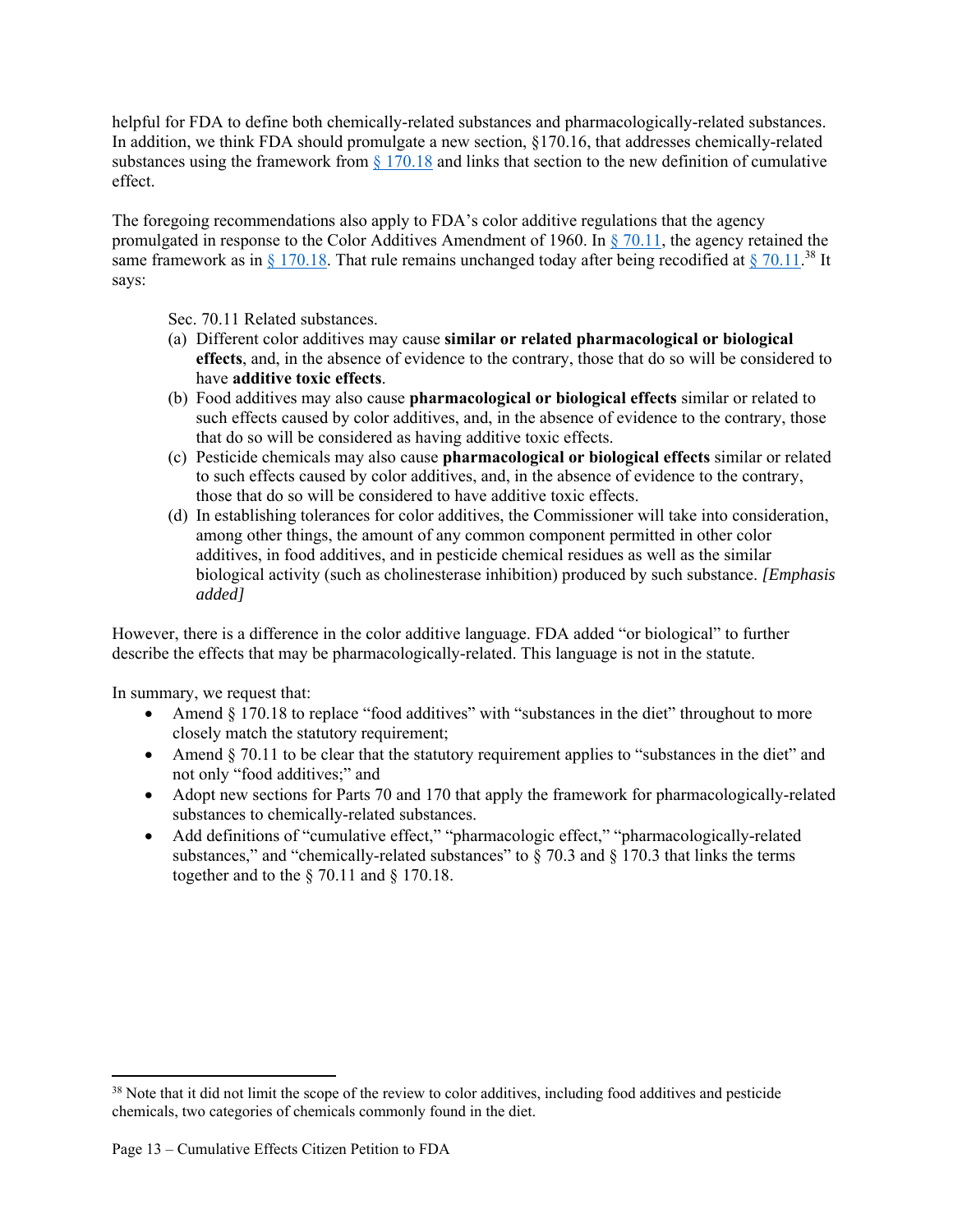#### *B.4 FDA's regulations specifically mandate the submission of information on the cumulative effect of a substance, taking into account any chemically- or pharmacologically-related substances in the diet, for only color additive petitions and GRAS notifications.*

FDA regulations specify the mandatory content of a petition or notice. If they specifically require that information on the cumulative effect of chemically-related and pharmacologically-related substances must be provided, it would make it more straightforward for the agency to ensure the evaluation was properly done.

EDF found that the regulations for only two of the four types, color additive petitions and GRAS notifications, specifically require that the necessary information is submitted. The other two, food additive petitions and FCS Notifications, are silent. In addition, none of the forms or associated instructions provide a prompt of the requirement even when the corresponding regulation says it is needed (see Appendix B for details). To the contrary, they are focused on the additive and largely ignore the possibility of related substances in the diet.

The agency's failure does not excuse industry from providing the required information, but it certainly is a shortcoming that needs to be addressed. This reinforces the need for FDA to be clear in its regulations, guidance documents, forms, and instructions that the information is essential and must be provided.

- 1) **Color additive petitions:** Section 71.1 explicitly requires information on any chemically- or pharmacologically-related substances in the diet. It says:
	- (c) Petitions shall include the following data and be submitted in the following form:
		- E. Complete data which will allow the Commissioner to consider, among other things, the probable consumption of, and/or other relevant exposure from the additive and of any substance formed in or on food, drugs, or cosmetics because of such additive; and **the cumulative effect, if any, of such additive in the diet of man or animals, taking into account the same or any chemically or pharmacologically related substance or substances in the diet including, but not limited to food additives and pesticide chemicals for which tolerances or exemptions from tolerances have been established.**
- 2) **GRAS Notice for Human Food (GRN):** Section 170.250, promulgated in 2016, explicitly requires information that takes into account any chemically- or pharmacologically-related substances in the diet. It says:

In Part 6 of your GRAS notice, you must include a narrative that provides the basis for your conclusion of GRAS status, in which:

(a)(1) You must explain why the data and information in your notice provide a basis for your view that the notified substance is safe under the conditions of its intended use. In your explanation, you must address the safety of the notified substance, **considering all dietary sources and taking into account any chemically or pharmacologically related substances in such diet**; *[Emphasis added]*

We ask that FDA amend the  $\S 170.101$  for FCS notifications and  $\S 171.1$  for food additive petition to specifically mandate the submission of the necessary information.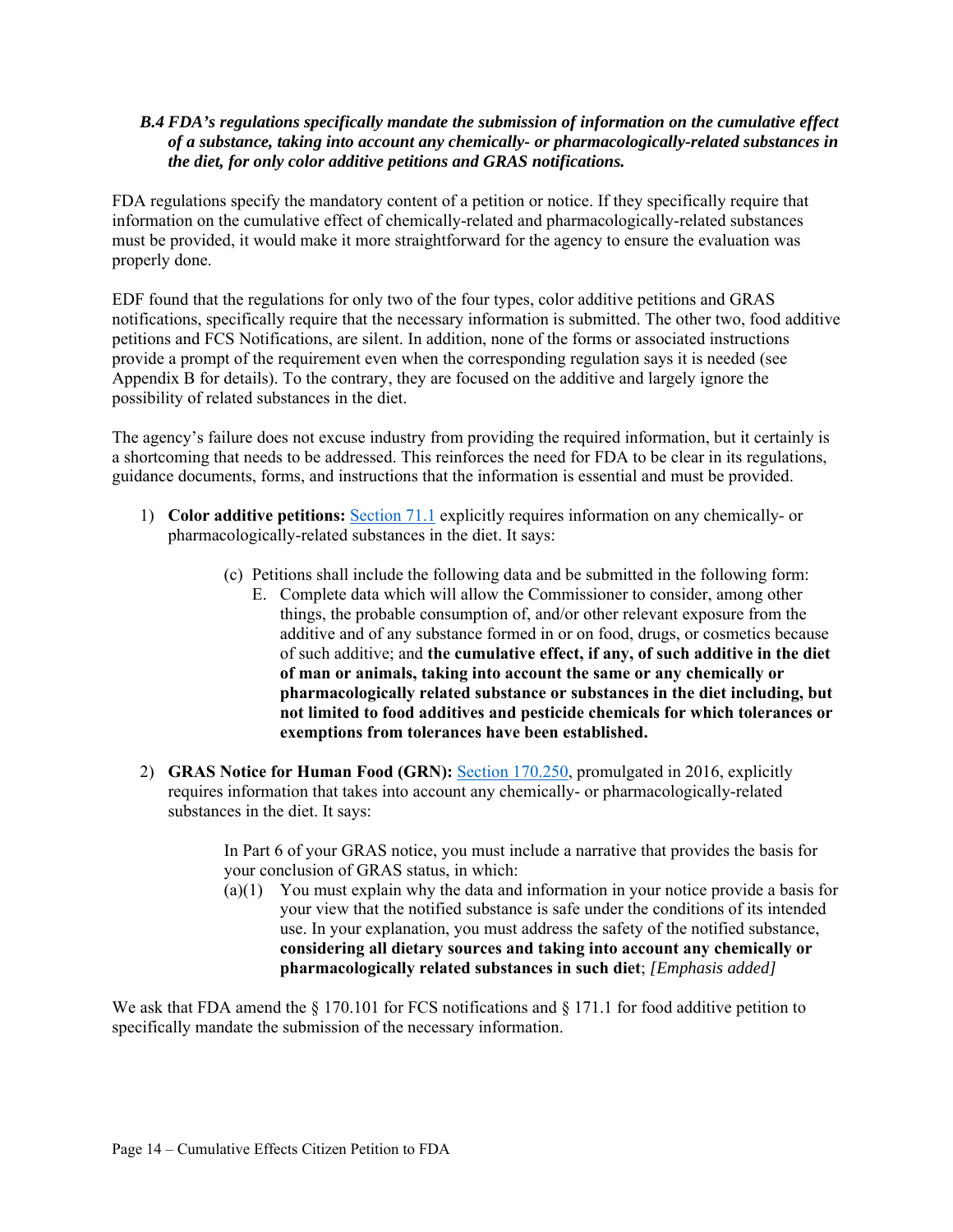#### *B.5 Only one of almost 900 safety determinations conducted by food manufacturers and submitted to FDA for review as GRAS notifications for human food consider in a meaningful way the cumulative effect of a substance, taking into account any chemically- or pharmacologically-related substances in the diet, despite FDA regulations explicitly requiring the information.*

To determine whether safety determinations conducted by food manufacturers for GRAS substances for human food consider in a meaningful way the cumulative effect of the substance, taking into account any chemically- or pharmacologically-related substances in the diet, EDF reviewed the GRAS notifications voluntarily submitted to FDA for review. Under this program, notifiers seek a "no questions" letter from the agency that agrees with, but does not approve, the manufacturer's conclusion that the use is safe and compliant with the FFDCA and agency regulations. The agency posts the notice and its "no questions" letters on its website in a searchable database.

EDF downloaded the 877 notices from the website as of March 24, 2020,  $39$  searched for either "cumulative effect" or "pharmacologic" presuming that any analysis of the cumulative effect of pharmacologically-related substances would include those terms. When EDF's search found either word, it looked for context and reviewed the document more closely when warranted.

Only 112 GRAS notices (13%) used the term "cumulative effect." However, 95 of those simply acknowledged the requirement to consider the cumulative effect and conducted no evaluation. Of the remaining 17 GRAS notices, 16 only considered chemically-related substances without defining a class and establishing a tolerance for a class or addressing pharmacologically-related substances. The one remaining GRAS notice, GRN 107 for polydextrose, identified 11 pharmacologically-related substances in the diet based on "laxation potential" effects.

However, after considering the average daily amount at which half of the tested subjects experience laxation of the substances, the notice stopped short of establishing a tolerance for the class and only considered the effect from polydextrose alone on the risk of laxation symptoms. In addition, the eleven omitted a sugar alcohol, hydrogenated starch hydrolysate, as well as allulose, a sugar substance that is not a sugar alcohol but has similar laxative effects.

From our perspective, the notifier conducted a modest, but incomplete evaluation since it missed other substances in the diet with similar effect and did not establish a tolerance for the class. Appendix C summarizes EDF's methodology and findings from its review of the GRAS notifications.

Based on these results for voluntary GRAS notifications, clearly, food manufacturers are not following the law when making safety determinations for GRAS substances. Surprisingly, they are not even following the mandatory requirement at § 170.250(a)(1) that says "In your explanation, you **must** address the safety of the notified substance, considering all dietary sources and taking into account any chemically or pharmacologically related substances in such diet."40 *[Emphasis added]* 

To help remedy the failure of food manufacturers to follow the law and FDA's request for the information, we recommend that the agency revise requirements for the content of color additive petitions, threshold of regulation submissions, food contact substance notifications, GRAS notifications,

<sup>&</sup>lt;sup>39</sup> The total does not include six notices that had broken or incorrect links. In response to EDF's request, FDA corrected the problem.

 $40$  The requirement was promulgated in the August 17, 2016 (81 Federal Register 54960). However, the requirement mirrored the 1997 proposed rule (62 Federal Register 18938, April 17, 1997) that FDA and food manufacturers were using to define the GRAS notifications. Food manufacturers submitted more than 200 GRAS notifications pursuant to the 2016 final rule.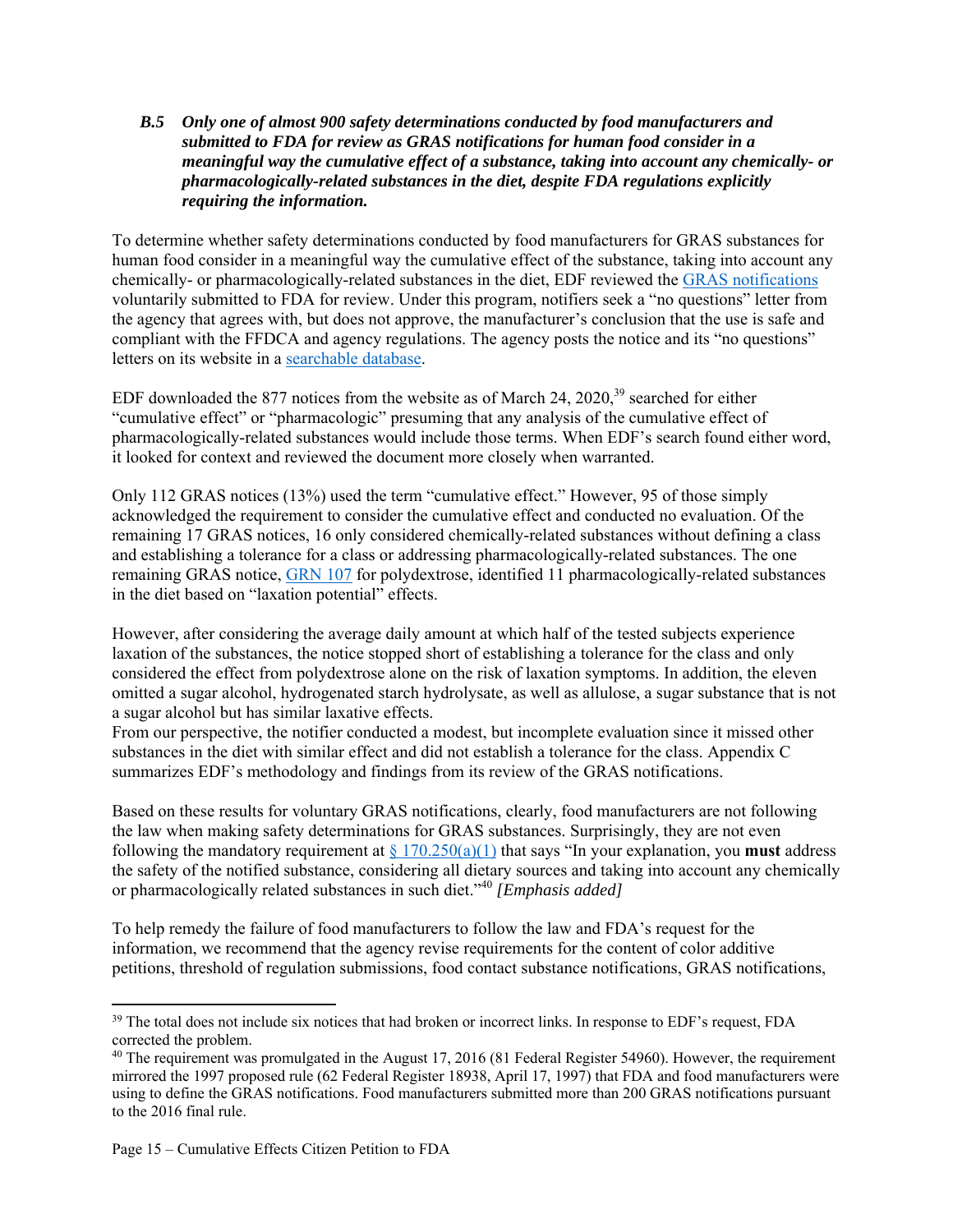and food additive petitions submitted pursuant to  $\S$ § 71.1, 170.39, 170.101, 170.250, and 171.1 respectively to explicitly include the following information:

- Pharmacological effects of substance;
- Classes of pharmacologically-related substances for each pharmacological effect pursuant to  $[70.11]$  and  $170.18$  as appropriate];
- Cumulative effect of each class of pharmacologically-related substances;
- Classes of chemically-related substances pursuant to [70.16 or 170.16 as appropriate];
- Cumulative effect of each class of chemically-related substances; and
- Tolerance or acceptable daily intake for each class.

#### *B.6 When reviewing FDA's responses to the GRAS notifications, there is no evidence that FDA raised concerns about the notifier's failure to consider the cumulative effect of a substance, taking into account any chemically- or pharmacologically-related substances in the diet.*

About 82% of almost 700 "no questions" letters issued by the agency indicate FDA considers the food manufacturer's GRAS safety determination to be sufficient to meet the requirements of the law. Most of the remainder withdrew the notice, typically to avoid agency objections. Only 17 have received a letter finding that the notice does not provide a basis for a GRAS safety determination.<sup>41</sup>

EDF reviewed the 709 "no questions" letters that the agency provided to the petitioners. It found no mention by FDA of the notifiers' failure to consider the cumulative effect of chemically- or pharmacologically-related substances in the diet in their letters, despite the explicit requirement in  $\S$  $170.250(a)(1)$  that food manufacturers include it in the notice.

## *B.7 FDA's failure to consider the cumulative effect of a substance, taking into account any chemically- or pharmacologically-related substances in the diet extends to all of the other notifications EDF reviewed in response to its FOIA requests.*

The GRAS notices are the only public repository of food manufacturers safety determinations. Over the years, EDF has submitted Freedom of Information Act (FOIA) requests for 32 food contact substance notifications (FCN) related to per- and poly fluorinated alkyl substances. It reviewed those responses and found no consideration of the cumulative effect of the substance, taking into account any chemically- or pharmacologically-related substances in the diet.

The FOIA responses also included the correspondence between FCN notifiers and FDA for more than 30 notices. EDF found no request for or consideration of the cumulative effect of pharmacologically-related substances in the diet in those correspondences.

<sup>&</sup>lt;sup>41</sup> The one GRAS notification, **GRN 107** for polydextrose, was withdrawn at notifiers request. EDF has not submitted a FOIA request to determine the reason.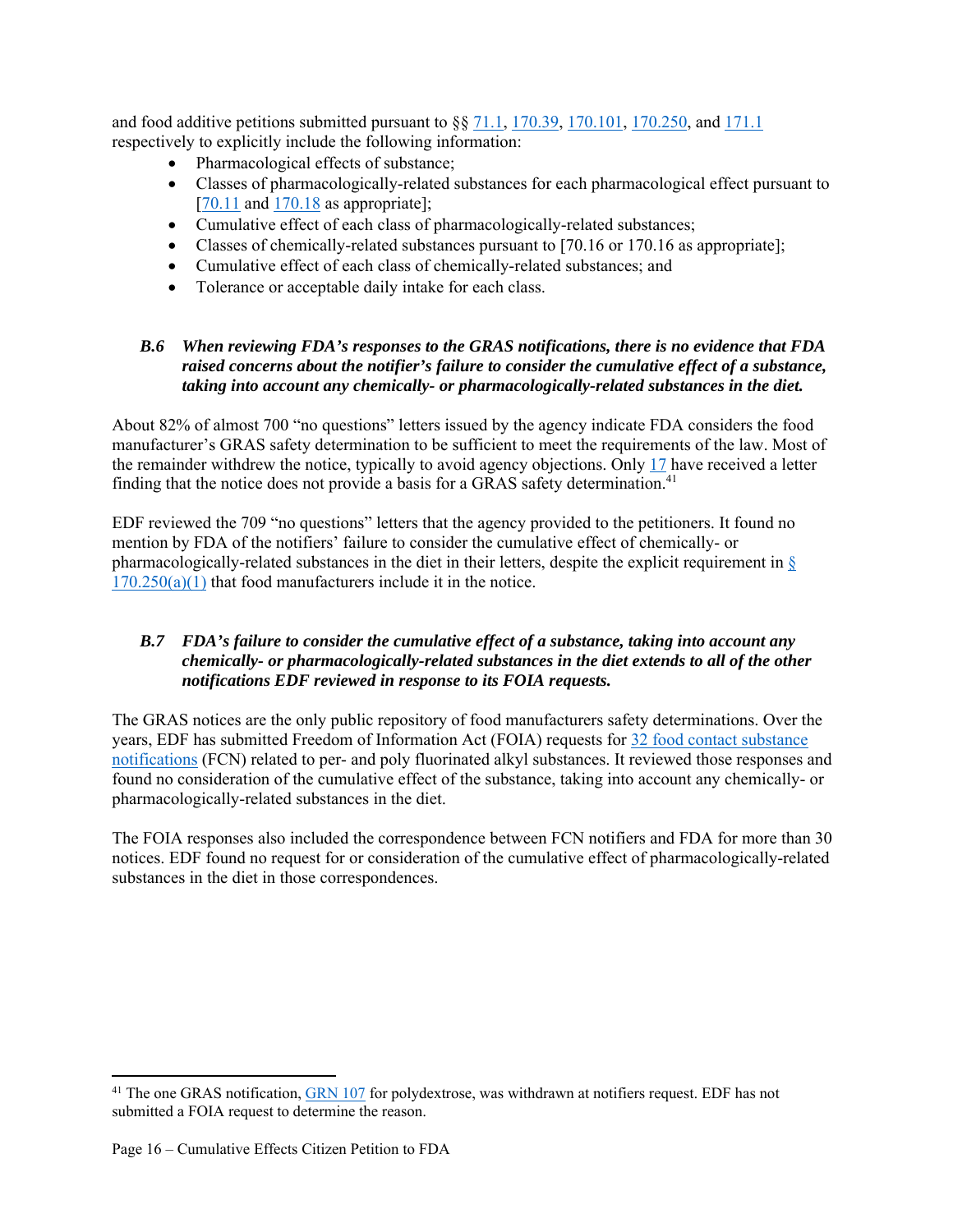### *B.8 FDA's guidance for industry fails to explain how food manufacturers should consider the cumulative effect of a substance, taking into account any chemically- or pharmacologicallyrelated substances in the diet.*

Beyond regulations, FDA often uses guidance documents to help explain to industry how they should ensure compliance with the law. Therefore, EDF reviewed those documents to determine if the agency had provided guidance on how the cumulative effect of pharmacologically-related substances in the diet should be considered. It found next to nothing and what was there was either incomplete, confusing, or simply a restatement of the requirement without any evaluation or further analysis.

EDF started with a review of the FDA's guidance documents on the topic of food using the agency's online search tool<sup>42</sup> and identified 21 documents that related in some way to food additives, color additives, food contact substances, or GRAS substances. It reviewed the text of the documents, focusing on key terms used in the FFDCA and FDA regulations describing the factor to be considered in safety assessment as well as citations to those sections of the law and regulations. Specifically, it searched for the following:

- Use of the terms cumulative effect, chemically-related, pharmacological effect, pharmacologically-related substances – that are used in consideration as described by Congress in the FFDCA or by FDA in the implementing regulations.
- Reference to the key regulations or statutory provisions  $\S 70.3(i)$ ,  $\S 70.11$ ,  $\S 170.3(i)$ ,  $\S 170.18$ ,  $\S 570.3(i)$ ,  $\S 570.18$ ,  $\S 409(c)(5)$ , or  $\S 379e(b)(5)(A)$  – that are directly related to the consideration.

As described in Appendix B, EDF categorized the results of its review of the documents as follows:

- *No assistance:* Ten guidance documents made no reference to the consideration and provided no assistance.
- *Incomplete:* Five guidance documents were incomplete, and could be misleading, either because they: 1) only provided the opening part of the definition of safety and omitted the part that listed the three factors that must be considered– probable consumption, cumulative effect, and safety factors; or 2) paraphrased the requirement in a manner that limited the assessment to the additive and not pharmacologically-related substances in the diet.
- *Confuses terms:* Four guidance documents create confusion because they used the words "cumulative exposure" or "cumulative intake" without distinguishing them from the statutory term of "cumulative effect."
- *Only restates requirement:* Two guidance documents simply restate the requirement, which is helpful, but provides no real guidance to industry.

While it is not an excuse for food manufacturers to fail to follow the law, FDA's shortcomings in the guidance create confusion that needs to be corrected.

<sup>42</sup> https://www.fda.gov/regulatory-information/search-fda-guidance-documents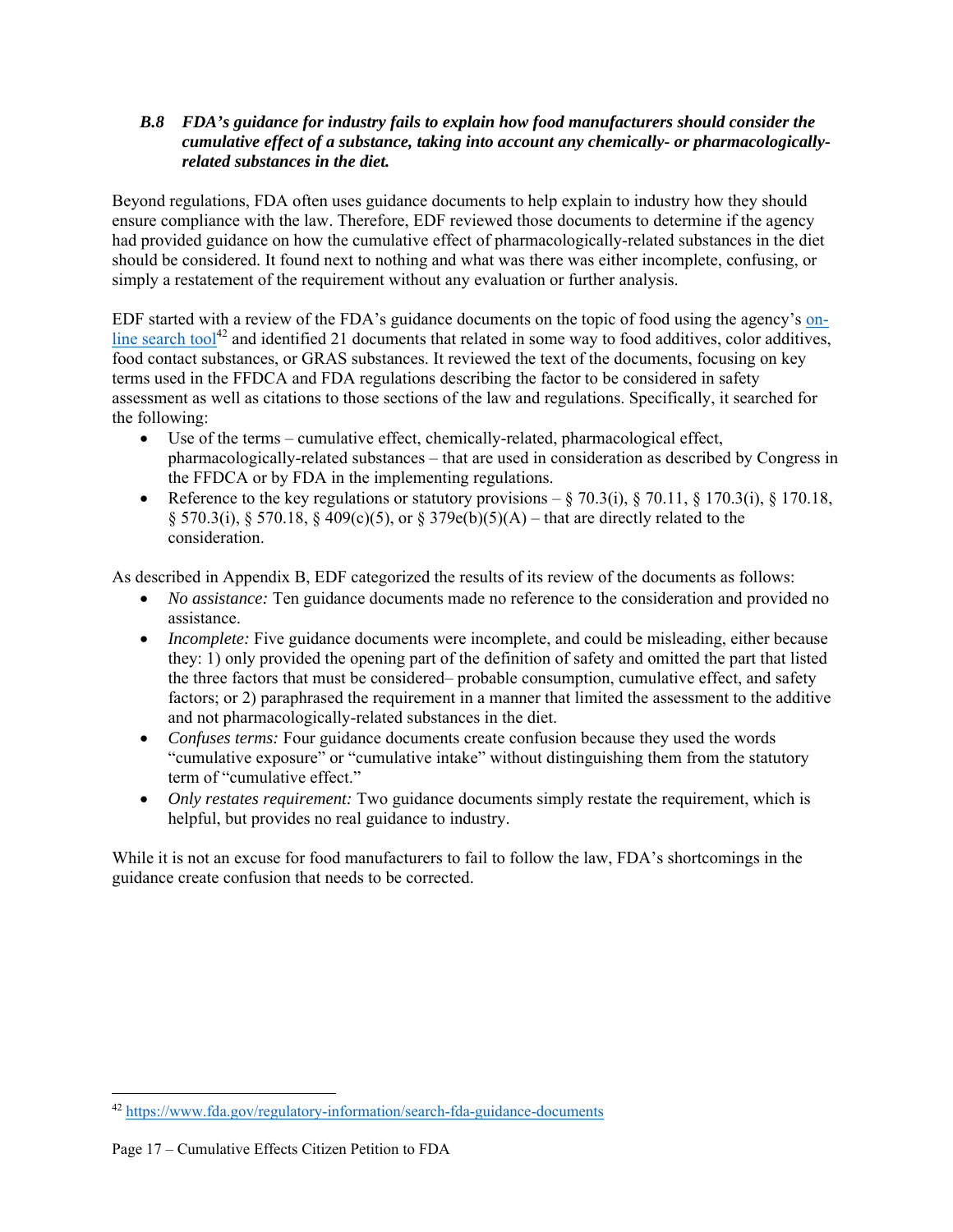## *B.9 In a different but relevant context, FDA has already considered and addressed the issue of "pharmacologically-related substances" when it defined "pharmacologic class" for drugs and biological products and should use that as a model for substances in diet.*

In 2006, FDA promulgated a rule that required labels for human prescription drugs and biological products to "make it easier for health care practitioners to access, read, and use information in prescription drug labeling."43 It was designed to "enhance the safe and effective use of prescription drug products and reduce the number of adverse reactions resulting from medication errors due to misunderstood or incorrectly applied drug information." Section 201.57(a)(6) describes the indications and usage that must appear on the prescription drug label. FDA revised the provision to require identification of the "pharmacologic class" of the drug if it is a member of an "established pharmacologic class."

To be clear, by referring to FDA's drug labeling regulations, we do NOT suggest that food additives, GRAS substances, food contact substances, and color additives are drugs or that they should be labeled as such; they have distinctly different purposes and safety standards. Rather, we maintain that the scientific basis for evaluating and classifying pharmacological effects of these substances are the same since the body does not distinguish between a drug and a food additive when both have the same effect (*e.g.*, bind to hormone receptor) or utilize the same transporter (*e.g.*, sodium/iodide symporter).

In 2009, FDA issued implementing guidance titled "Labeling for Human Prescription Drug and Biological Products — Determining Established Pharmacologic Class for Use in the Highlights of Prescribing Information." This provides a science-based approach to defining pharmacologically-related substances that is both relevant and appropriate for additives. It defines a "pharmacologic class" as follows:

For purposes of this guidance, a *pharmacologic class* is a group of drugs that share scientifically documented properties. Specifically, for purposes of this guidance, *pharmacologic class* is defined on the basis of any one of the following three attributes of the drug:

- 1. **Mechanism of action (MOA)** Pharmacologic action at the receptor, membrane, or tissue level
- 2. Physiologic effect (PE) Pharmacologic effect at the organ, system, or whole body level
- 3. **Chemical structure (CS)**. 44

For drug labeling purposes, only "Established Pharmacologic Class" needs to be identified. To be "established" the effect or action must be both scientifically valid and clinically meaningful. Those terms are described as follows:

- A *scientifically valid* pharmacologic class is supported by documented and submitted empiric evidence showing that the drug's pharmacologic class is known, not theoretical, and relevant and specific to the indication.
- A *clinically meaningful* pharmacologic class term or phrase enhances the ability of professionals to understand physiologic effects related to the indication or to anticipate undesirable effects that may be associated with the drug or pharmacologic class.

Since the "clinically meaningful" requirement is designed to guide healthcare practitioners reading a drug label to help them consider whether to prescribe a particular drug or to recognize a potential adverse

<sup>&</sup>lt;sup>43</sup> FDA, Requirements on Content and Format of Labeling for Human Prescription Drug and Biological Products, 71 Federal Register 3921 (January 24, 2006).

<sup>44</sup> https://www.fda.gov/media/77834/download on page 3.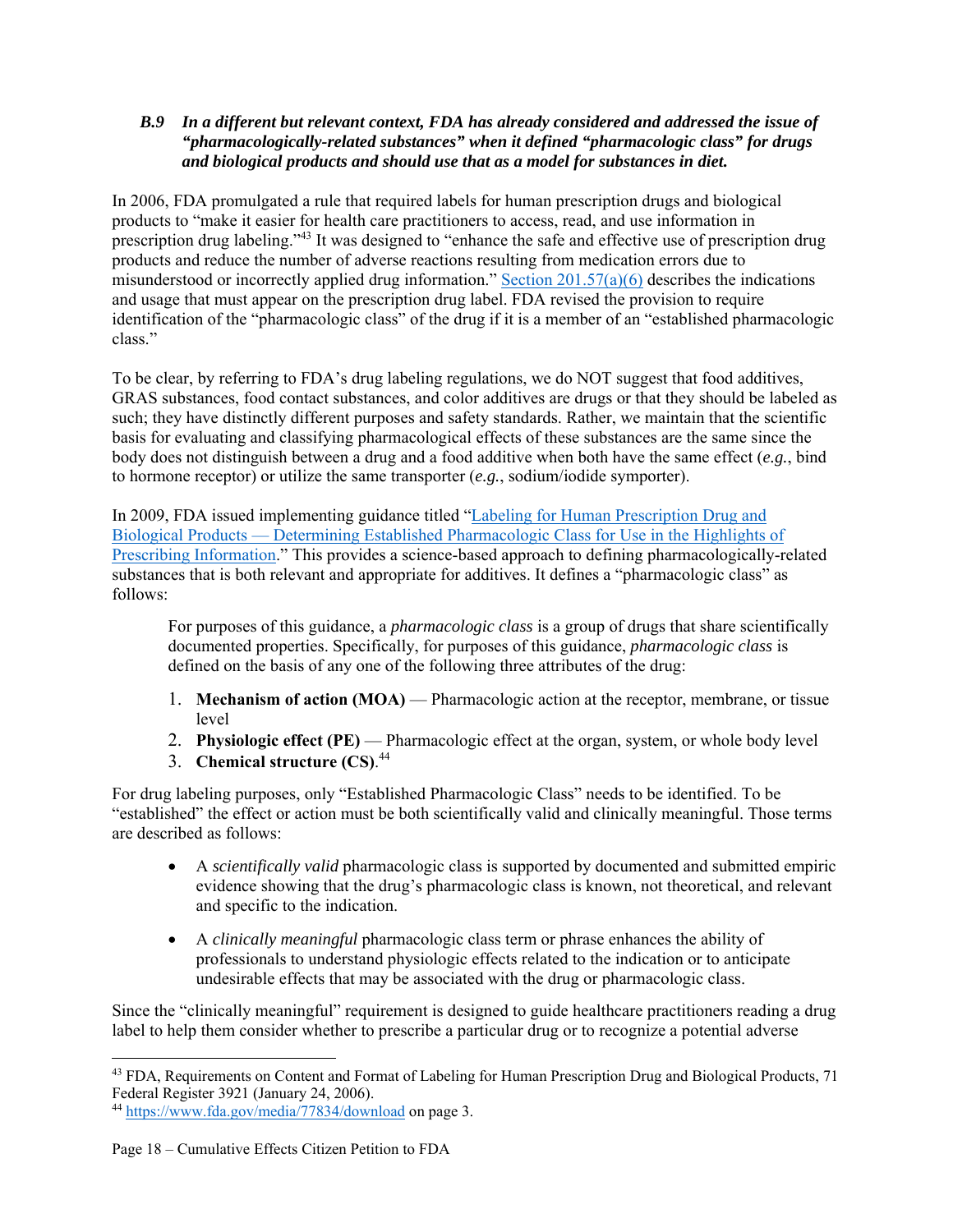reaction, we do not think it is appropriate to a safety determination for an additive to food. Therefore, for additives to food, we think FDA should adopt the definition of "pharmacologically-related substances" that is similar to "pharmacologic class" rather than "established pharmacologic class" and be specific that the class should be based on scientifically valid information.

To accomplish this objective, we request that FDA amend § 70.3 and § 170.3 to add definitions of "cumulative effect," "chemically-related substances," "pharmacologically-related substances," and "pharmacological effect," as follows:

- *Cumulative effect* means a toxic or pharmacological effect of a class of chemically-related substances in the diet determined in accordance with 170.16 or pharmacologically-related substances in the diet determined in accordance with 170.18.
- *Chemically-related substances* mean a group of substances the members of which are similar in molecular structure, or in physical, chemical, or biological properties.
- *Pharmacologically-related substances* mean substances that share scientifically documented properties of a similar or related pharmacological effect.
- *Pharmacological effect* means an effect of a substance based on any one of three attributes:
	- (1) Mechanism of action based on the pharmacologic action at the receptor, membrane or tissue level; or
	- (2) Physiological effect at the cellular, organ, system or whole-body level; or
	- (3) Chemical structure.

## *B.10 FDA's definition of "substance" adopted in 1959 is limited to use in food additives but has not been updated since the rules now address GRAS and FCS.*

In the Food Additives Amendment of 1958, Color Additives Amendment of 1960 and New Animal Drug Act of 1968, Congress directed FDA to consider the cumulative effect of the substance, taking into account any chemically- or pharmacologically-related substances in the diet. However, the FFDCA did not define "substance."

In 1959, FDA promulgated regulations<sup>45</sup> implementing the Food Additives Amendment of 1958 that defined "substance" as follows:

(g) The word *substance* in the definition of the term "food additive" includes a food or food component consisting of one or more ingredients. [Section 121.4]

Today, the definition remains the same. It has only been recodified to  $\S 170.3(g)$  for human food and  $\S$  $570.3(g)$  for animal feed.

While the definition references food additives, FDA's 2010 guidance titled "Considerations Regarding Substances Added to Foods, Including Beverages and Dietary Supplements" extends it to other substances covered by Title 170. It states that:

We are issuing this guidance for two purposes. The first purpose of the guidance is to remind manufacturers and distributors of conventional foods about the requirements of the Federal Food, Drug, and Cosmetic Act (the FD&C Act) regarding substances added to conventional foods, including beverages. **"Substance" is defined in FDA's food additive regulations to include foods and food components consisting of one or more ingredients (21 CFR 170.3(g)). Thus, a** 

<sup>45 24</sup> Federal Register 2434 (March 28, 1959) promulgating 21 C.F.R. § 121.1(i).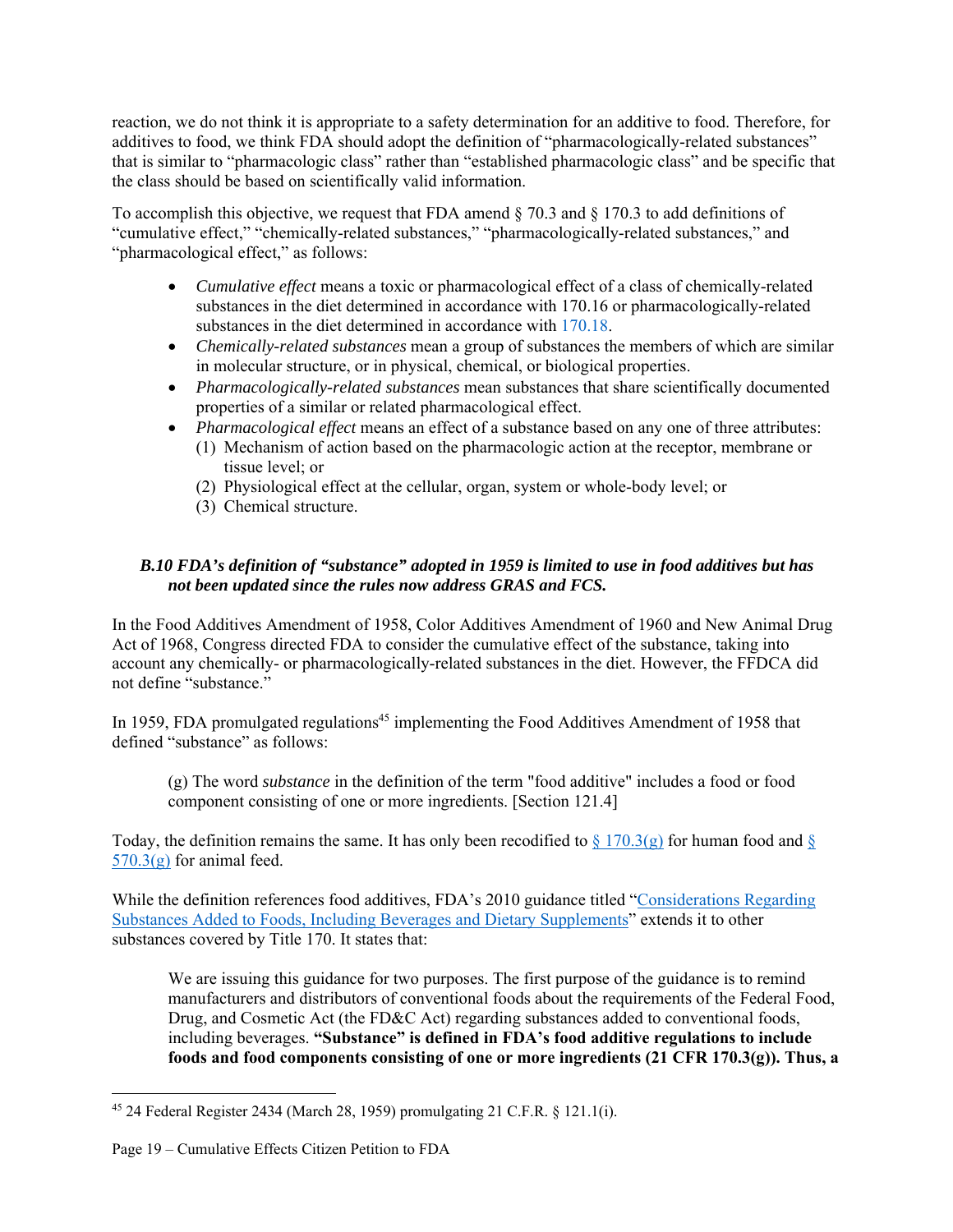**"substance" for purposes of the regulations and this guidance may be a food (e.g., an apple) that can be eaten on its own as well as used as an ingredient in other foods, or it may be a food that is used only as a component of other foods (e.g., flour).** A second purpose of the guidance is to remind dietary supplement manufacturers and distributors that the same requirements apply to certain substances that are added to dietary supplements -- namely, those that are not dietary ingredients as defined in section 201(ff)(1) of the FD&C Act (21 U.S.C.  $\S$ 321(ff)(1)). [*Emphasis added*].

In addition, substance includes "pesticide chemicals" applies to food. For example, the FFDCA also specifically refers to a "pesticide chemical" as a substance when it defines the term.

[T]he term "pesticide chemical" means any substance that is a pesticide within the meaning of the Federal Insecticide, Fungicide, and Rodenticide Act [7 U.S.C. 136 et seq.], including all active and inert ingredients of such pesticide. Notwithstanding any other provision of law, the term "pesticide" within such meaning includes ethylene oxide and propylene oxide when such substances are applied on food.  $[21 \text{ U.S.C.} \$ 321(q)(1)(A)]$ 

Therefore, we think it reasonable to revise the definition of "substances" to include all those substances exempted from the statutory definition of "food additives" at 21 U.S.C. § 321(s) because they were regulated by other programs but may still be in the diet. Specifically, we recommend updating the definition of substance in 21 C.F.R. § 70.3 and 21 C.F.R. § 170.3 to say:

*Substance* means a food or food component consisting of one or more ingredients and includes: food additives; substances classified as generally recognized as safe (GRAS); pesticide chemical residues in or on a raw agricultural commodity or processed food; pesticide chemicals; color additives; substances covered by a prior sanction; new animal drugs; and ingredients in, or intended for use in a dietary supplement that may be contained in the diet.

#### *B.11 FDA's failure to define "diet" in regulations, guidance and other materials has resulted in safety determinations that ignore the contribution of any chemically- or pharmacologicallyrelated substances in potable water and dietary supplements to the cumulative effect that must be considered.*

In the Food Additives Amendment of 1958 and Color Additives Amendment of 1960, Congress directed FDA to consider the cumulative effect of the substance, taking into account any chemically- or pharmacologically-related substances in the diet. However, the FFDCA did not define "diet." Unfortunately, EDF could not find a definition of diet in FDA's regulations or guidance. Clearly it includes food which Congress broadly defines as:

(f) The term "food" means (1) articles used for food or drink for man or other animals, (2) chewing gum, and (3) articles used for components of any such article. [21 U.S.C.  $\S 321(f)$ ]

However, if Congress intended to limit the meaning of "diet" to "food," it would have used the word food instead of diet. Therefore, although we think potable water should be included in the definition of food, since FDA has not generally interpreted food or beverage to include potable water, we think diet should explicitly include potable water. Functionally, there is no difference between bottled water, which FDA regulates, and tap water, which the Environmental Protection Agency (EPA) regulates. No matter how it is delivered, water is an essential nutrient and the cumulative effect of the substance, taking into account any chemically- or pharmacologically-related substances in the potable water should be considered.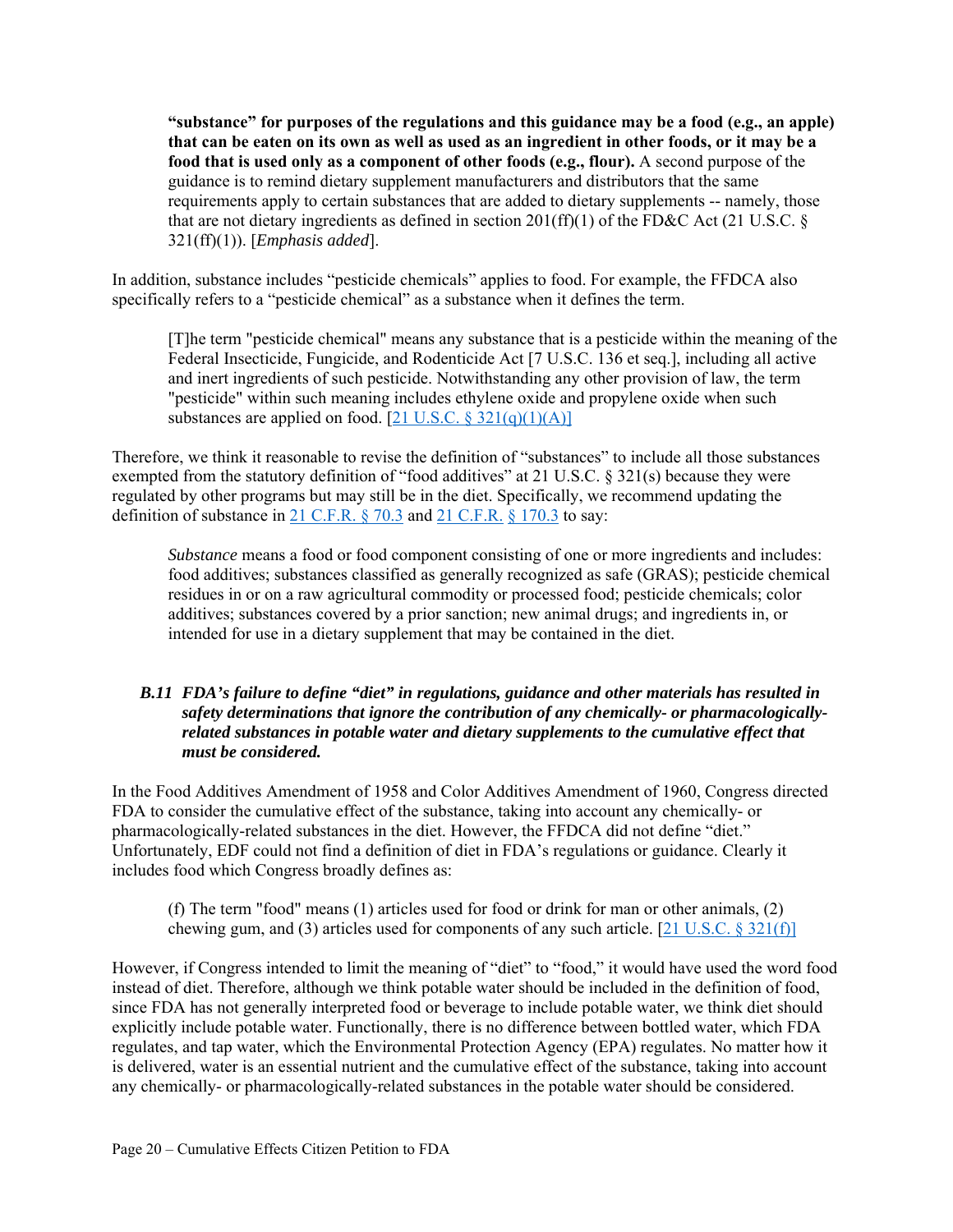Whether or not FDA regulates the medium is irrelevant, considering the effect of these substances does not mean the agency has authority over them.

We also think food includes dietary supplements and ingredients in those products. Until Congress enacted the Dietary Supplement Health and Education Act of 1994, 46 dietary supplement ingredients were regulated as food additives. As support for our position, look no further than the labeling requirements for health claims on food at  $\frac{101.14}{9}$ . Paragraph (a) defines a health claim as:

(1) *Health claim* means any claim made on the label or in labeling of a food, including a dietary supplement.

It is also worth noting that the same paragraph has the following definition of a substance:

(2) *Substance* means a specific food or component of food, regardless of whether the food is in conventional food form or a dietary supplement that includes vitamins, minerals, herbs, or other similar nutritional substances.

In summary, we think FDA should adopt a definition of diet in the relevant section for Parts 70, 170, and 570 as follows:

## *Diet* means:

- (1) Food including beverages;
- (2) Potable water as defined at  $1240.3(m)$ ;
- (3) Dietary supplements as defined at Section 201 of the act, and
- (4) Substances contained in food, potable water, and dietary supplements.

#### **Summary**

From our review of the evidence, FDA has failed to follow a requirement that Congress included in the law with the intent to protect the public from cumulative effects leading to chronic diseases potentially caused by consumption of classes of chemically- or pharmacologically-related substances collectively present in the diet. This failure has exposed vulnerable populations to unnecessary substances and left the health of Americans at risk. We now ask the agency to redress this deficiency by taking the necessary steps to:

- Update its rules by defining key terms so they remove any ambiguity and removing outdated references;
- Issue guidance to industry to explain the steps those conducting safety determinations should take to follow the law; and
- Revise its forms for notices and petitions to more clearly require the necessary information.

## **C. Environmental impact**

This citizens petition is categorically excluded from the need to prepare an Environmental Assessment under 21 CFR § 25.30(h) as an "Issuance, amendment, or revocation of procedural or administrative regulations and guidance documents, including procedures for submission of applications for product development, testing and investigational use, and approval." The requested regulations and guidance documents clarify an existing statutory requirement to ensure compliance.

<sup>46</sup> Public Law 103-417-OCT. 25, 1994, 108 STAT. 4325

Page 21 – Cumulative Effects Citizen Petition to FDA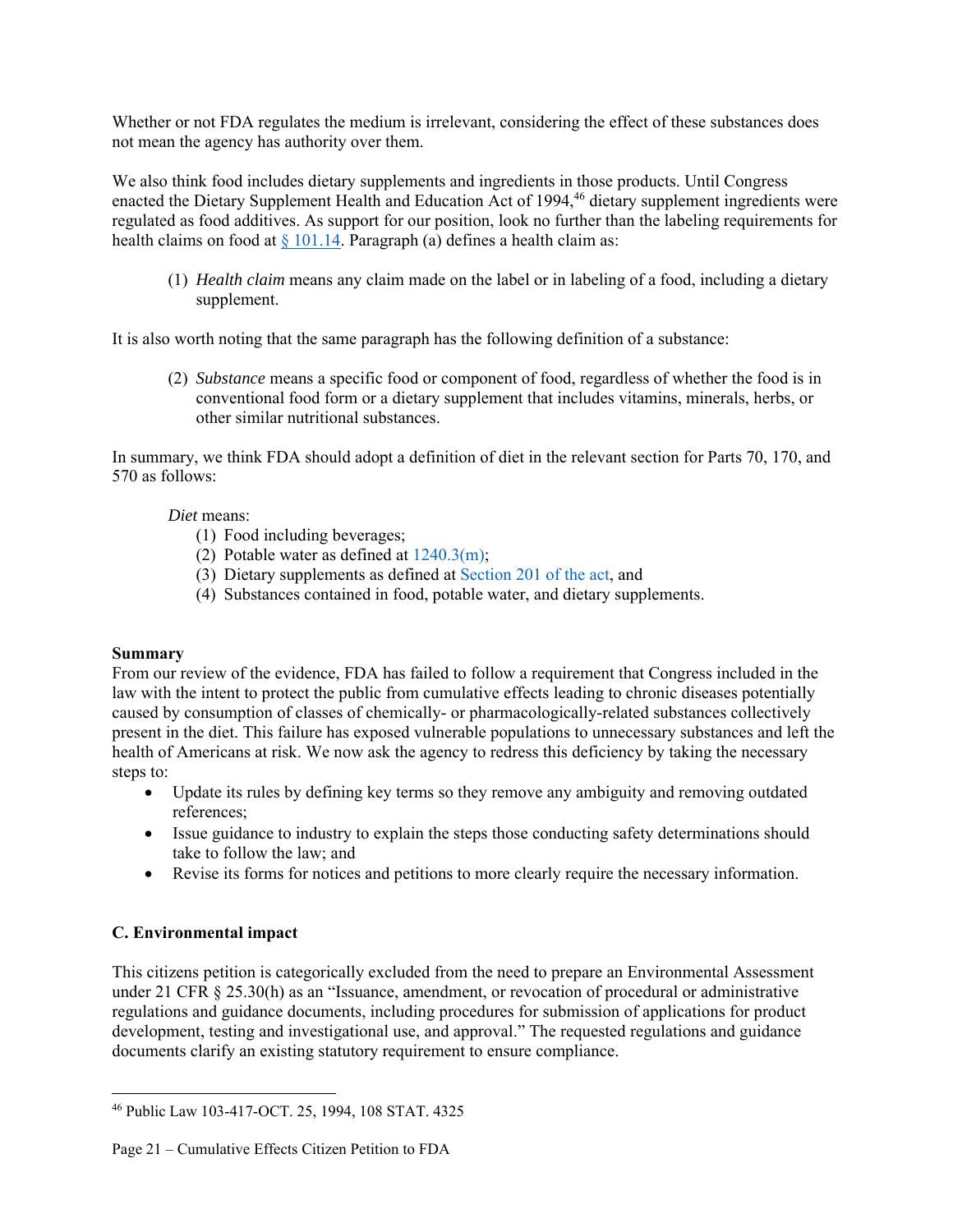We have identified no extraordinary circumstances as defined at 21 CFR § 25.21 for the action requested in this petition which would require the submission of an Environmental Assessment.

**D. Economic impact** 

Not requested by FDA.

#### **E. Certification**

The undersigned certifies, that, to their best knowledge and belief, this petition includes all information and views on which the petition relies, and that it includes representative data and information known to the petitioner which are unfavorable to the petition.

Tom Nettres

Tom Neltner, Chemicals Policy Director Environmental Defense Fund 1875 Connecticut Ave. NW Washington, DC 20009 202-572-3263 tneltner@edf.org Maricel Maffini Independent Consultant Frederick, MD 21701 617-470-3842 drmvma@gmail.com

Sara H. Goza, MD, FAAP, President American Academy of Pediatrics 60113th St. NW, Suite. 400N Washington, DC 20005

Georges C. Benjamin, MD, Executive Director American Public Health Association 800 I Street NW Washington, DC 20001

Lisette van Vliet, Senior Policy Coordinator Breast Cancer Prevention Partners 1388 Sutter Street, Suite 400 San Francisco, CA 94109-5400 415-321-2912

Jaydee Hanson, Policy Director Center for Food Safety 660 Pennsylvania Avenue, SE Washington DC 20003 Cell: 703-231-5956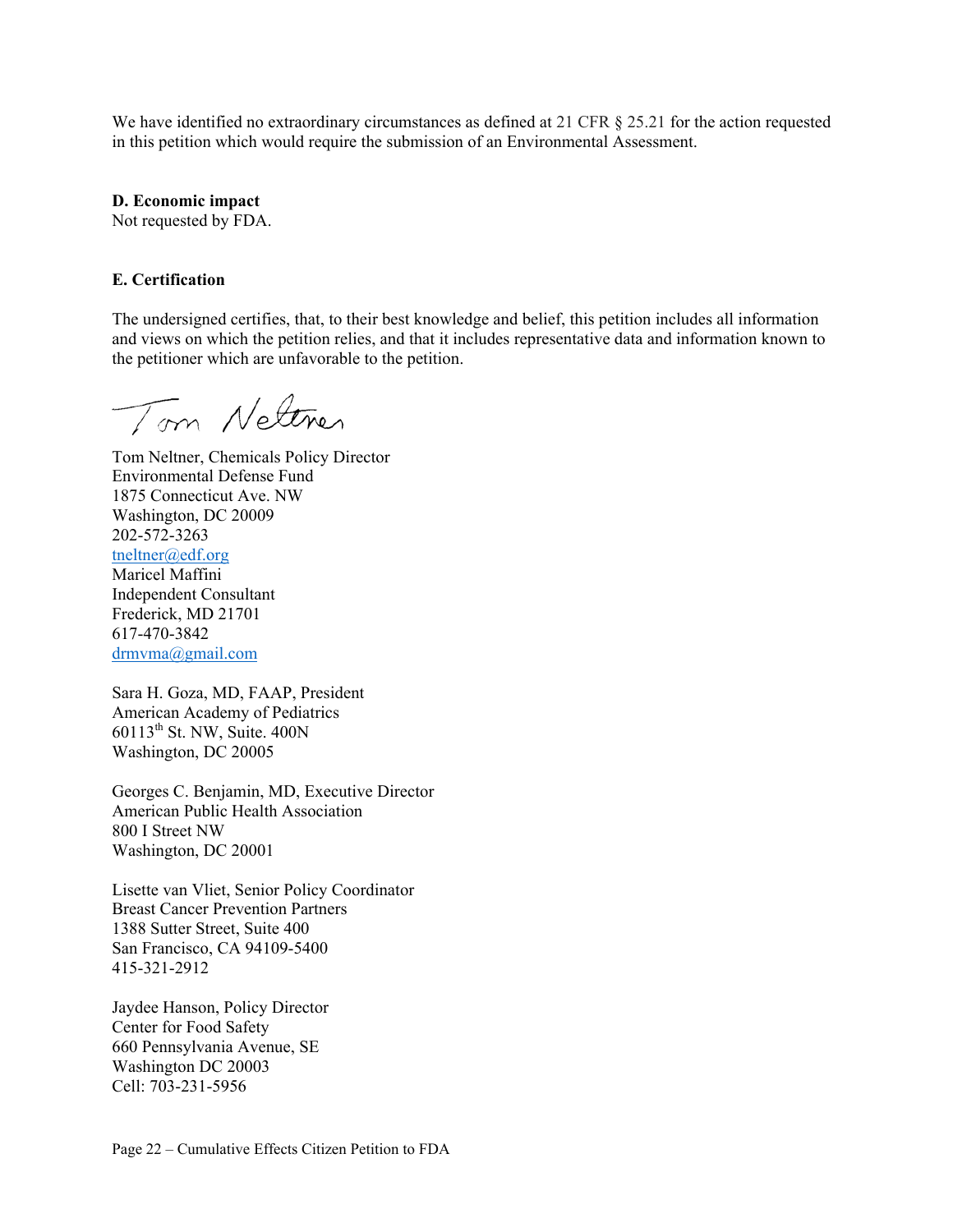Jaclyn Bowen MPH, MS, Executive Director Clean Label Project 280 E. 1st Ave. Broomfield, CO 80038 734-678-9871

Thomas Gremillion, Director of Food Policy Consumer Federation of America 1620 I Street, NW Washington, DC 20006 803-447-6639

Brian Ronholm, Director of Food Policy Consumer Reports 1101 17th St. NW - #500 Washington, DC 20036 202-744-5291

Robert Lash, MD, Interim CEO Endocrine Society 2055 L St. NW Washington, DC 20036 202-971-3636

Michael Belliveau, Executive Director Environmental Health Strategy Center 565 Congress Street Portland, ME 04101 207-631-5565

Melanie Benesh, Legislative Attorney Environmental Working Group 1436 U St. NW Washington, DC 20009 202-669-4461

Charlotte Brody, National Director Jane Houlihan, Research Director Healthy Babies Bright Futures 703 Concord Avenue Charlottesville VA 22903

- Appendix A: Specific Changes Requested to FDA's Regulations
- Appendix B: Review of FDA's Regulations, Forms, and Associated Instructions for Industry Regarding Petitions and Notifications
- Appendix C: Review of GRAS Notifications
- Appendix D: Review of FDA Guidance to Industry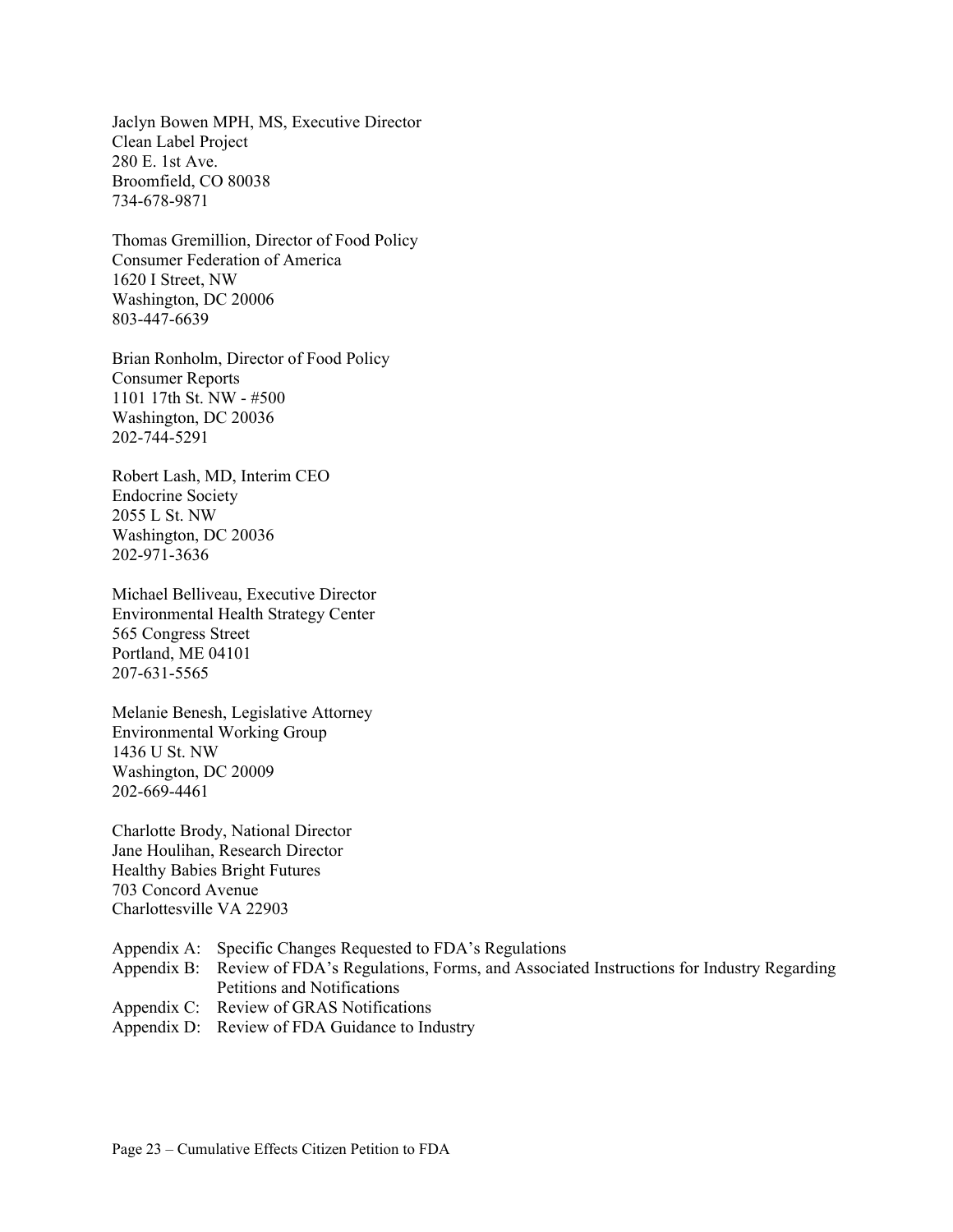#### **Appendix A: Specific Changes Requested to FDA's Regulations**

We specifically request that FDA revise its regulations: a) for color additives at 21 C.F.R. Parts 70 and 71; b) for food additives, GRAS substances, and food contact substances at 21 C.F.R. Part 170; and c) for food additive petitions at 21 C.F.R. Part 171. The changes requested for 21 C.F.R. Part 170 apply only to human food. We are not requesting at this time that corresponding changes be made to 21 C.F.R. Part 570 for animal food.

- *1. Revise § 70.3 regarding definitions for color additives by adding new paragraphs (w) to (bb) as follows:* 
	- (w) *Substance* means a food or food component consisting of one or more ingredients and includes: food additives; substances classified as generally recognized as safe (GRAS); pesticide chemical residues in or on a raw agricultural commodity or processed food; pesticide chemicals; color additives; substances covered by a prior sanction; new animal drugs; and ingredients in, or intended for use in a dietary supplement that may be contained in the diet.
	- (x) *Cumulative effect* means a toxic or pharmacological effect of a class of chemically-related substances in the diet determined in accordance with 70.16 or pharmacologically-related substances in the diet determined in accordance with 70.11.
	- (y) *Chemically-related substances* mean a group of substances the members of which are similar in molecular structure, or in physical, chemical, or biological properties.
	- (z) *Pharmacologically-related substances* mean substances that share scientifically documented properties of a similar or related pharmacological effect.
	- (aa) *Pharmacological effect* means an effect of a substance based on any one of three attributes:
		- (1) Mechanism of action based on the pharmacologic action at the receptor, membrane or tissue level; or
		- (2) Physiological effect at the cellular, organ, system or whole-body level; or
		- (3) Chemical structure.
	- (bb) *Diet* means:
		- (1) Food including beverages;
		- (2) Potable water as defined at  $1240.3(m)$ ;
		- (3) Dietary supplements as defined at Section 201 of the act; and
		- (4) Substances contained in food, potable water, and dietary supplements.

#### *2. Revise § 70.11 regarding related substances for evaluation color additive petitions as follows:*

Sec. 70.11 Related substances.

- (a) Different color additives may cause similar or related pharmacological or biological effects, and, in the absence of evidence to the contrary, those that do so will be considered to have additive toxic effects.
- (b) Substances in the diet, including food Food additives, may also cause pharmacological or biological effects similar or related to such effects caused by color additives, and, in the absence of evidence to the contrary, those that do so will be considered as having additive toxic effects.
- (c) Pesticide chemicals may also cause pharmacological or biological effects similar or related to such effects caused by color additives, and, in the absence of evidence to the contrary, those that do so will be considered to have additive toxic effects.
- (d) In establishing tolerances for color additives, the Commissioner will take into consideration, among other things, the amount of any common component permitted in other color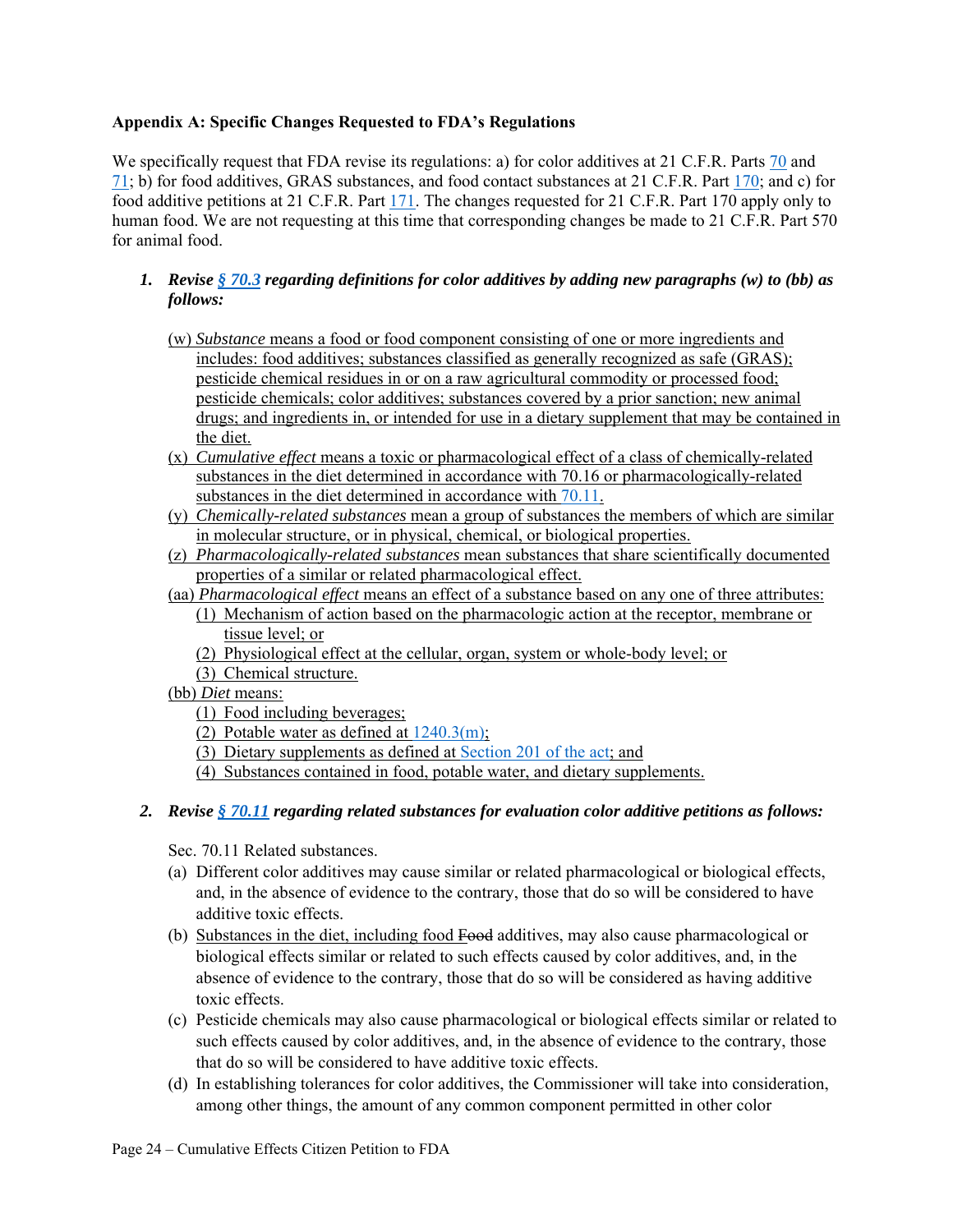additives, in food additives, and in pesticide chemical residues, and other substances in the diet as well as the similar biological activity (such as cholinesterase inhibition) produced by such substance.

## *3. Add new § 70.16 regarding tolerances for chemically-related substances in the diet for evaluating color additive petitions as follows:*

Sec. 70.16 Tolerances for chemically-related substances in the diet.

- (a) Substances which are similar in molecular structure, or in physical, chemical, or biological properties are regarded as a class of chemically-related substances.
- (b) In the absence of evidence to the contrary, the pharmacological or toxic effect of any member of a class of chemically-related substances is presumed to be applicable to the class as a whole.
- (c) In the absence of evidence to the contrary, chemically-related substances will be considered as having additive effects.
- *4. Amend § 71.1 regarding color additive petitions by amending paragraph (c) subparagraph (F) as follows:* 
	- F. The petition must include the following:
		- (1) Evaluation of any chemically- or pharmacologically-related substances in the diet: (a) Pharmacological effects of substance;
			- (b) Classes of pharmacologically-related substances for each pharmacological effect pursuant to 70.11;
			- (c) Cumulative effect of each class of pharmacologically-related substances;
			- (d) Classes of chemically-related substances pursuant to 70.16;
			- (e) Cumulative effect of each class of chemically-related substances; and
			- (f) Tolerance or acceptable daily intake for each class.
		- (2) Proposed tolerances and other limitations on the use of the color additive, if tolerances and limitations are required in order to ensure insure its safety. The petitioner may include a proposed regulation

## *5. Revise § 170.3 regarding definitions for food additives and related substances by amending paragraph (g) and adding new paragraphs (p) to (t) as follows:*

- (g) The word *sSubstance* means in the definition of the term "food additive" includes a food or food component consisting of one or more ingredients and includes: food additives; substances classified as generally recognized as safe (GRAS); pesticide chemical residues in or on a raw agricultural commodity or processed food; pesticide chemicals; color additives; substances covered by a prior sanction; new animal drugs; and ingredients in, or intended for use in a dietary supplement that may be contained in the diet.
- (p) *Cumulative effect* means a toxic or pharmacological effect of a class of chemically-related substances in the diet determined in accordance with 170.16 or pharmacologically-related substances in the diet determined in accordance with 170.18.
- (q) *Chemically-related substances* mean a group of substances the members of which are similar in molecular structure, or in physical, chemical, or biological properties.
- (r) *Pharmacologically-related substances* mean substances that share scientifically documented properties of a similar or related pharmacological effect.
- (s) *Pharmacological effect* means an effect of a substance based on any one of three attributes: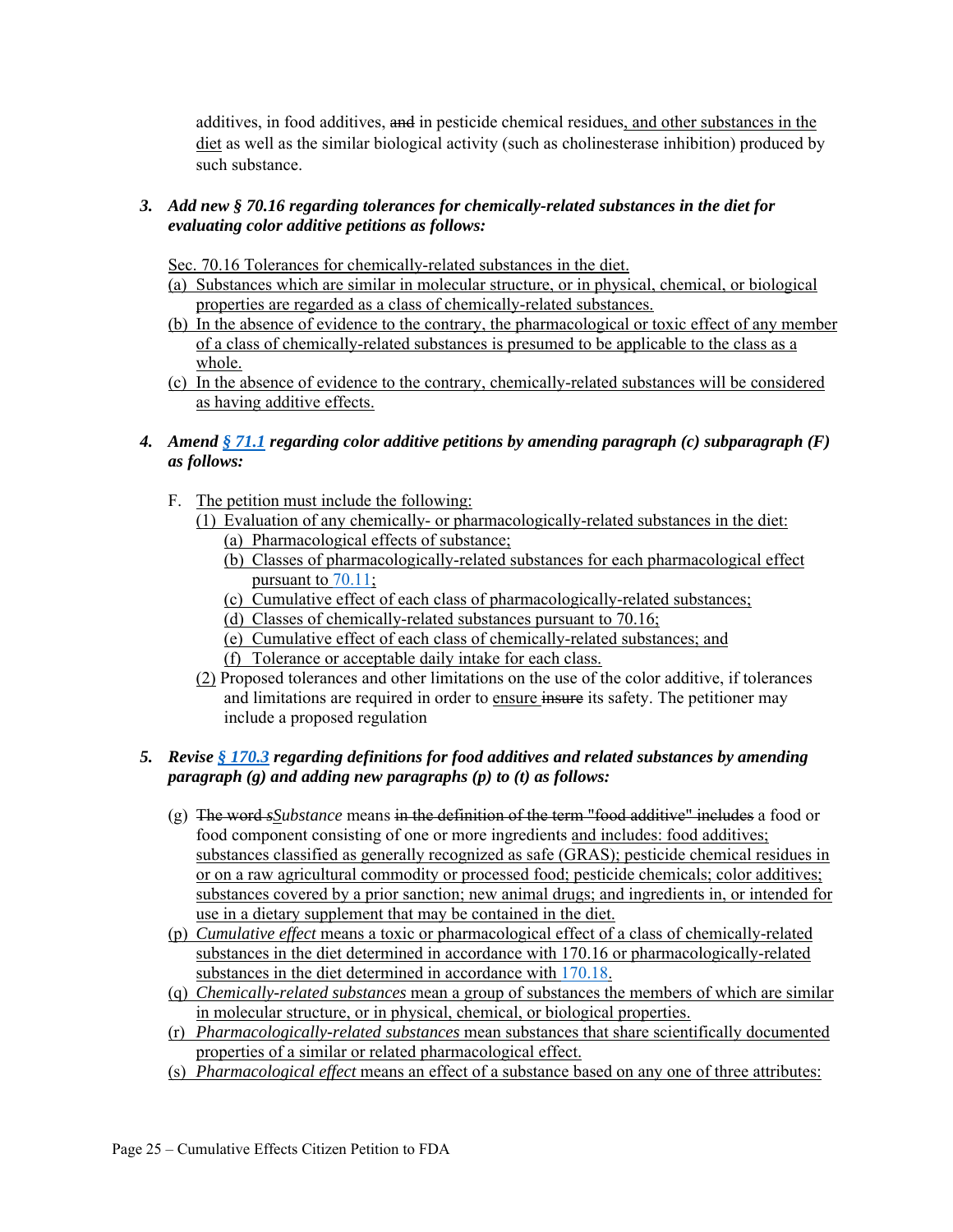- (1) Mechanism of action based on the pharmacologic action at the receptor, membrane or tissue level; or
- (2) Physiological effect at the cellular, organ, system or whole-body level; or
- (3) Chemical structure.
- (t) *Diet* means:
	- i) Food including beverages;
	- (2) Potable water as defined at  $1240.3(m)$ ;
	- (3) Dietary supplements as defined at Section 201 of the act; and
	- (4) Substances contained in food, potable water, and dietary supplements.

#### *6. Add new § 170.16 regarding tolerances for chemically-related substances in the diet as follows:*

Sec. 170.16 Tolerances for chemically-related substances in the diet.

- (a) Substances which are similar in molecular structure, or in physical, chemical, or biological properties are regarded as a class of chemically-related substances.
- (b) In the absence of evidence to the contrary, the pharmacological or toxic effect of any member of a class of chemically-related substances is presumed to be applicable to the class as a whole.
- (c) In the absence of evidence to the contrary, chemically-related substances will be considered as having additive effects.

## *7. Revise § 170.18 regarding tolerances for pharmacologically-related substances in the diet as follows:*

Sec. 170.18 Tolerances for pharmacologically-related substances in the dietfood additives.

- (a) Substances in the dietFood additives that cause similar or related pharmacological effects will be regarded as a class, and in the absence of evidence to the contrary, as having additive toxic effects and will be considered as related food additives.
- (b) Tolerances established for the class such related food additives may limit the amount of a common component that may be present, or may limit the amount of biological activity (such as cholinesterase inhibition) that may be present or may limit the total amount of substances in the class related food additives that may be present.
- (c) Where food additives from two or more chemicals in the same class are present in or on a food, the tolerance for the total of such substances additives shall be the same as that for the substance additive having the lowest numerical tolerance in this class, unless there are available methods that permit quantitative determination of the amount of each substance food additive present or unless it is shown that a higher tolerance is reasonably required for the combined substances additives to accomplish the physical or technical effect for which such combined substances additives are intended and that the higher tolerance will be safe.
- (d) Where residues from two or more substances additives in the same class are present in or on a food and there are available methods that permit quantitative determination of each residue, the quantity of combined residues that are within the tolerance may be determined as follows:
	- (1) Determine the quantity of each residue present.
	- (2) Divide the quantity of each residue by the tolerance that would apply if it occurred alone, and multiply by 100 to determine the percentage of the permitted amount of residue present.
	- (3) Add the percentages so obtained for all residues present.
	- (4) The sum of the percentage shall not exceed 100 percent.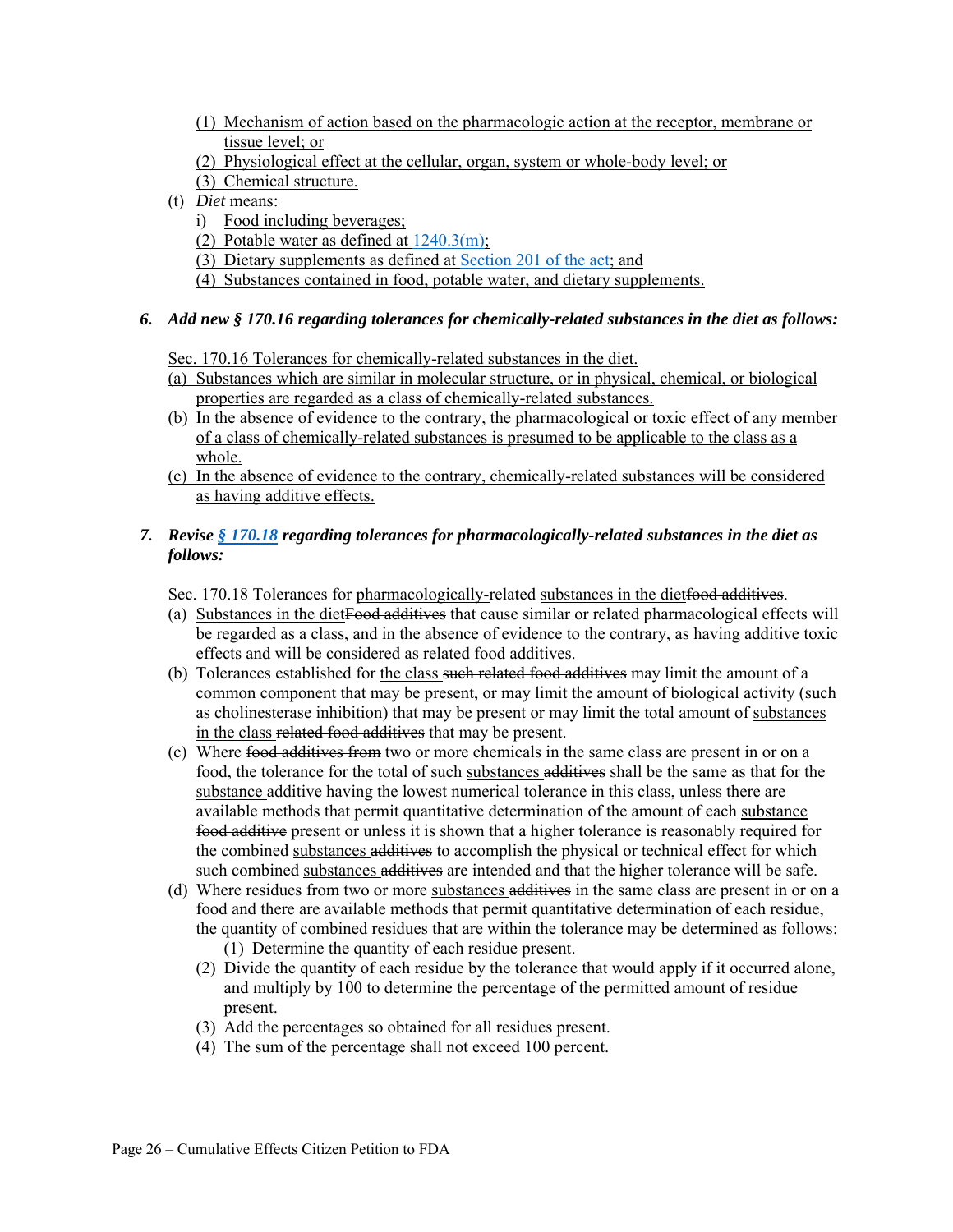- *8. Revise § 170.39 regarding threshold of regulation submissions by adding new subparagraph (c)(7) as follows:* 
	- (c) (7) Evaluation of any chemically- or pharmacologically-related substances in the diet:

(i) Pharmacological effects of substance;

(ii) Classes of pharmacologically-related substances for each pharmacological effect pursuant to 170.18;

(iii) Cumulative effect of each class of pharmacologically-related substances;

(iv) Classes of chemically-related substances pursuant to 170.16;

(v) Cumulative effect of each class of chemically-related substances; and

(vi) Tolerance or acceptable daily intake for each class.

## *9. Revise § 170.101 regarding food contact substance notifications by adding new paragraph (f) as follows:*

- (f) Evaluation of any chemically- or pharmacologically-related substances in the diet:
	- (1) Pharmacological effects of substance;
	- (2) Classes of pharmacologically-related substances for each pharmacological effect pursuant to 170.18;
	- (3) Cumulative effect of each class of pharmacologically-related substances;

(4) Classes of chemically-related substances pursuant to 170.16;

(5) Cumulative effect of each class of chemically-related substances; and

(6) Tolerance or acceptable daily intake for each class.

# *10. Revise § 170.250 regarding GRAS notifications by adding new paragraph (f) as follows:*

- (f) (1) You must explain why the data and information in your notice provide a basis for your view that the notified substance is safe under the conditions of its intended use. In your explanation, you must address the safety of the notified substance, considering all dietary sources and taking into account any chemically or pharmacologically related substances in such diet;
	- (2) In your explanation, you must identify what specific data and information that you discuss in accordance with paragraph (a)(1) of this section are generally available, and what specific data and information that you discuss in accordance with paragraph  $(a)(1)$ of this section are not generally available, by providing citations to the list of data and information that you include in Part 7 of your GRAS notice in accordance with 170.255;
	- (3) You must explain the evaluation of any chemically- or pharmacologically-related substances in the diet including providing:
		- (i) Pharmacological effects of substance;
		- (ii) Classes of pharmacologically-related substances for each pharmacological effect pursuant to 170.18;
		- (iii) Cumulative effect of each class of pharmacologically-related substances;
		- (iv) Classes of chemically-related substances pursuant to 170.16;

(v) Cumulative effect of each class of chemically-related substances; and (vi) Tolerance or acceptable daily intake for each class.

- *11. Revise § 171.1 regarding food additive petitions by amending paragraph (c) subparagraph (F) as follows:* 
	- F. The petition must include the following: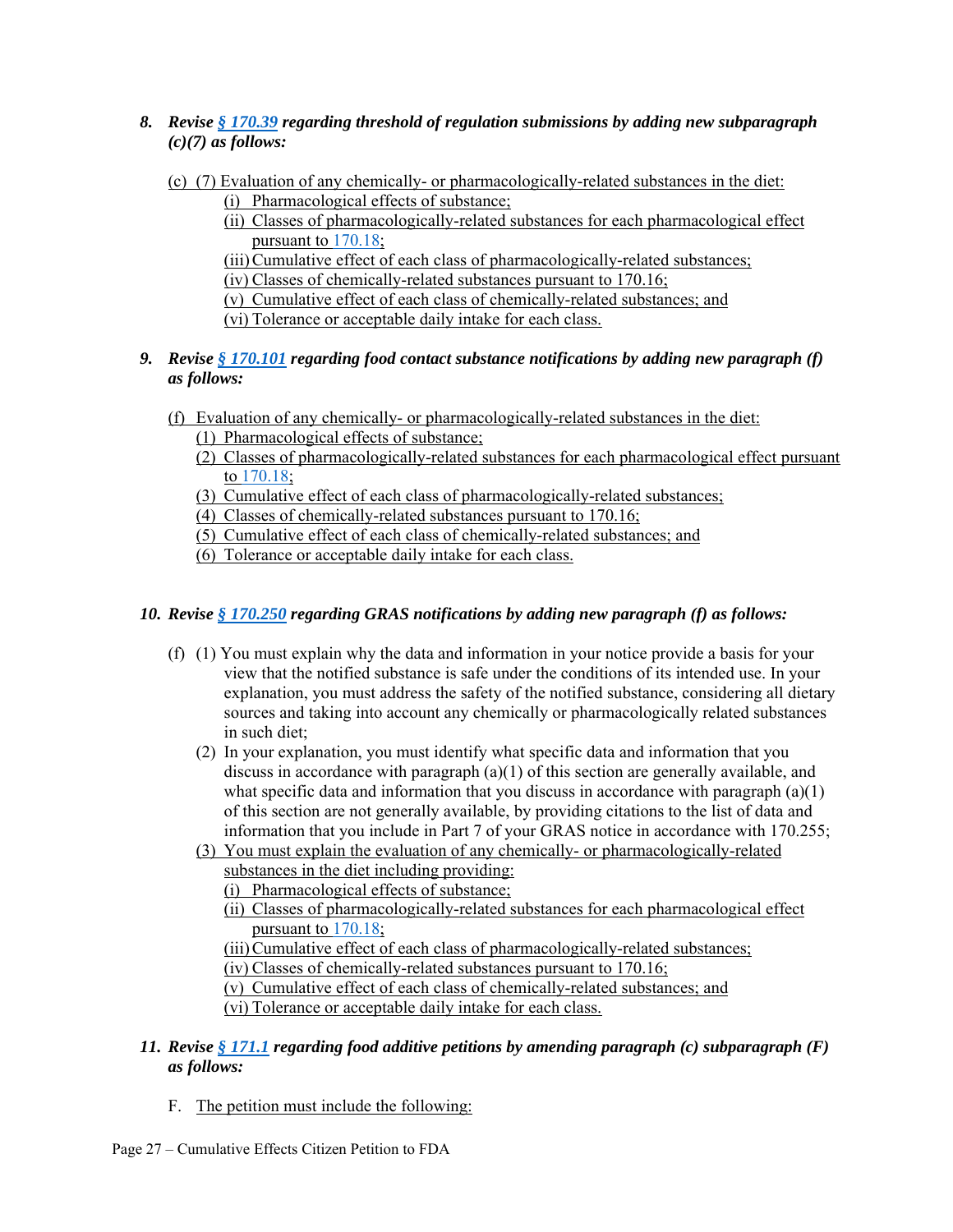- (1) Evaluation of any chemically- or pharmacologically-related substances in the diet: (a) Pharmacological effects of substance;
	- (b) Classes of pharmacologically-related substances for each pharmacological effect pursuant to 170.18;
	- (c) Cumulative effect of each class of pharmacologically-related substances;
	- (d) Classes of chemically-related substances pursuant to 170.16;
	- (e) Cumulative effect of each class of chemically-related substances; and
	- (f) Tolerance or acceptable daily intake for each class.
- (2) Proposed tolerances and other limitations on the use of for the food additive, if tolerances and limitations are required in order to ensure insure its safety.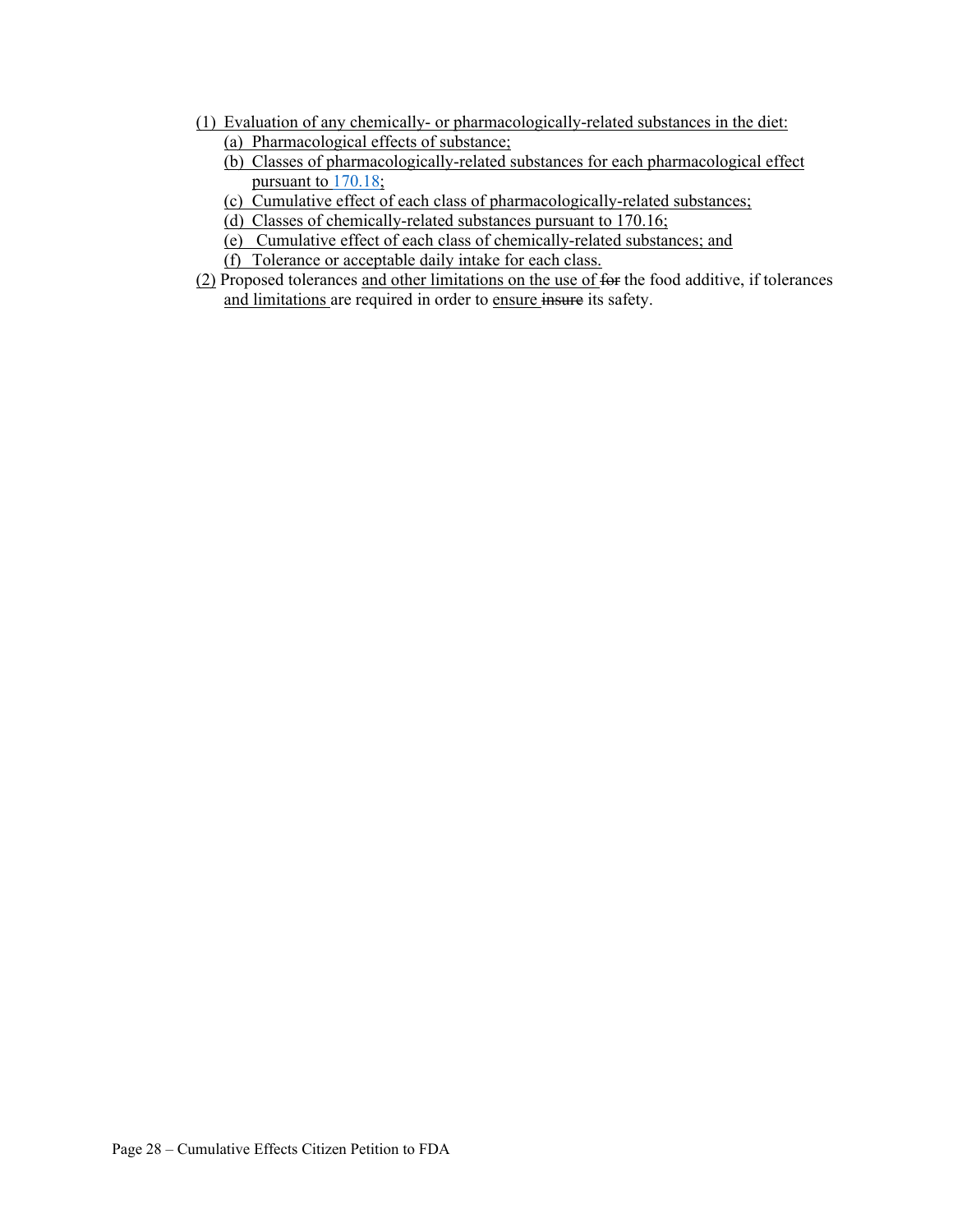#### **Appendix B: Review of FDA's Regulations, Forms, and Associated Instructions for Industry Regarding Petitions and Notifications**

FDA regulations specify the mandatory content of a petition or notice. If they specifically require that information on the cumulative effect of chemically-related and pharmacologically-related substances must be provided, it would make it more straightforward for the agency to ensure the evaluation was properly done.

EDF found that the regulations for only two of the four types, color additive petitions and GRAS notifications, specifically require that the necessary information. The other two, food additive petitions and FCS Notifications, are silent. In addition, none of the forms or associated instructions provide a prompt of the requirement even when the corresponding regulation says it is needed (see Appendix B for details). To the contrary, they are focused on the additive and largely ignore the possibility of related substances in the diet.

The agency's failure does not excuse industry from providing the required information, but it certainly is a shortcoming that needs to be addressed. This reinforces the need for FDA to be clear in its regulations, guidance documents, forms, and instructions that the information is essential and must be provided.

#### **Methodology:**

EDF evaluated the regulations that describe what must be submitted to the agency. After considering those regulations, it used FDA's search tool for forms, to identify relevant forms and associated instructions.

#### **Results for each of the forms and instructions:**

- 1) **Color additive petitions:** Section 71.1 explicitly requires information on any chemically- or pharmacologically-related substances in the diet. It says:
	- (c) Petitions shall include the following data and be submitted in the following form:
		- E. Complete data which will allow the Commissioner to consider, among other things, the probable consumption of, and/or other relevant exposure from the additive and of any substance formed in or on food, drugs, or cosmetics because of such additive; and **the cumulative effect, if any, of such additive in the diet of man or animals, taking into account the same or any chemically or pharmacologically related substance or substances in the diet including, but not limited to food additives and pesticide chemicals for which tolerances or exemptions from tolerances have been established.**

The agency provides Form 3503 and associated instructions for industry to use when submitting a Color Additive Petition and Color Master File. The documents do not specifically request the identification of any chemically- or pharmacologically-related substances in the diet. The information might best fit under either the "Chemistry" or "Safety" sections of the form. However, none of the 15 categories under "Chemistry" or the 22 categories of "Safety" mention related substances in the diet. The instructions provide no helping information, describing the "Chemistry" section as "Chemistry information (such as specifications and analytical methods)" and the "Safety" as "Safety information (such as a safety narrative and studies conducted in animals)."

2) **Food additive petitions:** Unlike the requirement for color additive petitions, § 171.1 does not mention cumulative effect of any chemically- or pharmacologically-related substances in the diet.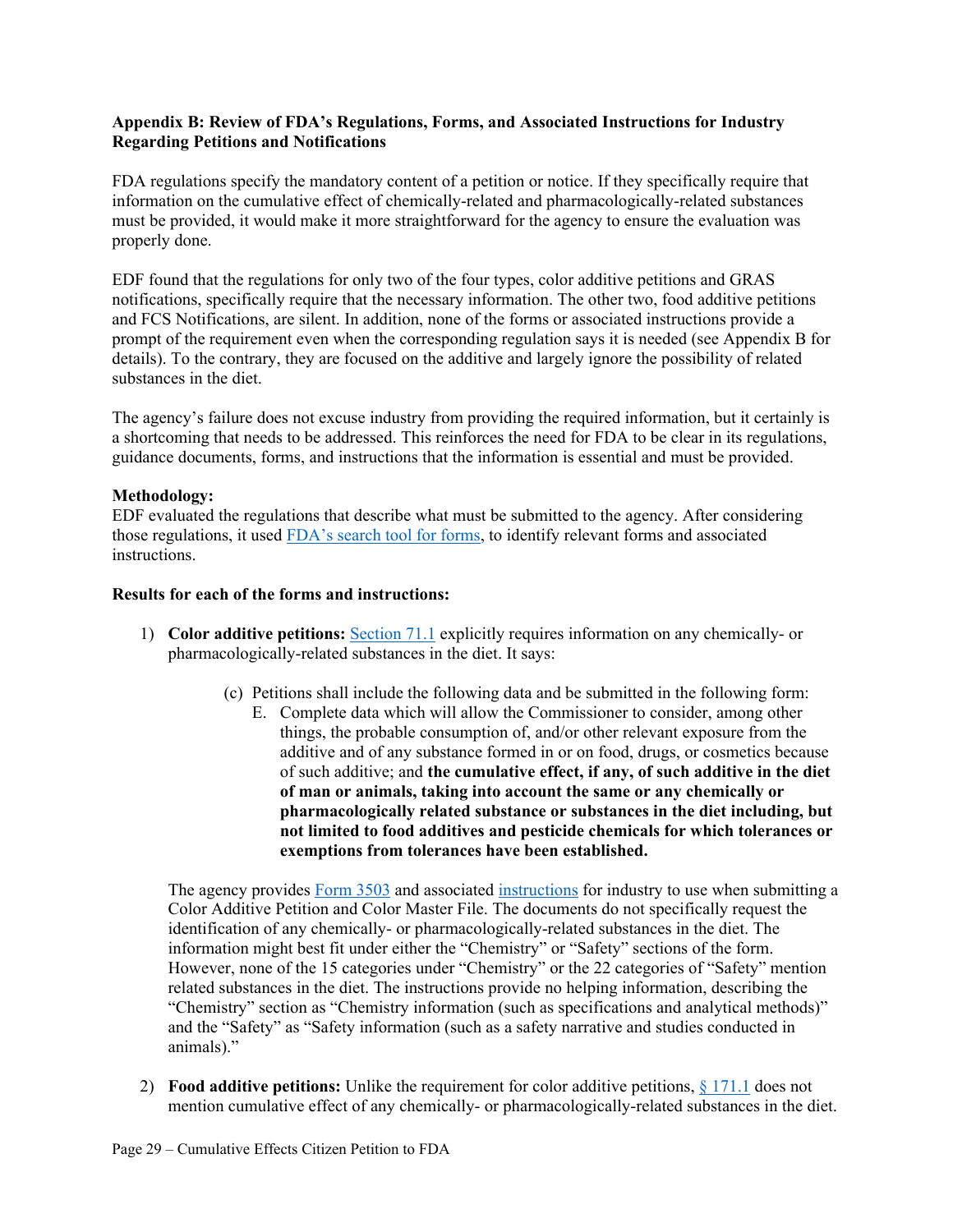The regulation is focused exclusively on the substances and makes no mention of related substances other than mandating that petitioners shall supply a list of all substances used in the synthesis, extraction, or other method of preparation, regardless of whether they undergo chemical change in the process if the food additive is a mixture of chemicals.

The agency uses the same form and instructions for both color additives and food additives. As noted above, Form 3503 and associated instructions do not specifically request the identification of any chemically- or pharmacologically-related substances in the diet. The information might best fit under either the "Chemistry" or "Safety" sections of the form. However, none of the 15 categories under "Chemistry" or the 22 categories of "Safety" mention related substances in the diet. The instructions provide no helping information, describing the "Chemistry" section as "Chemistry information (such as specifications and analytical methods)" and the "Safety" as "Safety information (such as a safety narrative and studies conducted in animals)."

3) **Food contact substance notifications (FCN)**: Section 170.101 does not mention cumulative effect of any chemically- or pharmacologically-related substances in the diet. Such information would fall under "(b) All data and other information that form the basis of the determination that the food contact substance is safe under the intended conditions of use. Data must include primary biological data and chemical data."

The agency provides two forms, Form 3479 for Notification for a Food Contact Substance Formulation and Form 3480 for Notification for a New Use of a Food Contact Substance, to help the notifier ensure all of the necessary information is provided. Unfortunately, the form is focused on the food contact substance, impurities, and degradation products, providing no location to identify any chemically- or pharmacologically-related substances in the diet. The instructions do not address the issue either.

4) **GRAS Notice for Human Food (GRN):** Section 170.250, promulgated in 2016, explicitly requires information that takes into account any chemically- or pharmacologically-related substances in the diet. It says:

> In Part 6 of your GRAS notice, you must include a narrative that provides the basis for your conclusion of GRAS status, in which:

 $(a)(1)$  You must explain why the data and information in your notice provide a basis for your view that the notified substance is safe under the conditions of its intended use. In your explanation, you must address the safety of the notified substance, **considering all dietary sources and taking into account any chemically or pharmacologically related substances in such diet**; *[Emphasis added]*

The agency provides Form 3667 for Generally Recognized as Safe (GRAS) Notice to help industry prepare and format their notices. There is a checkbox for Part 6 of the notice but no other elements that would prompt the notifier to provide the information described above. The instructions associated with the form only say "PART 6 of a GRAS notice: Narrative (170.250)."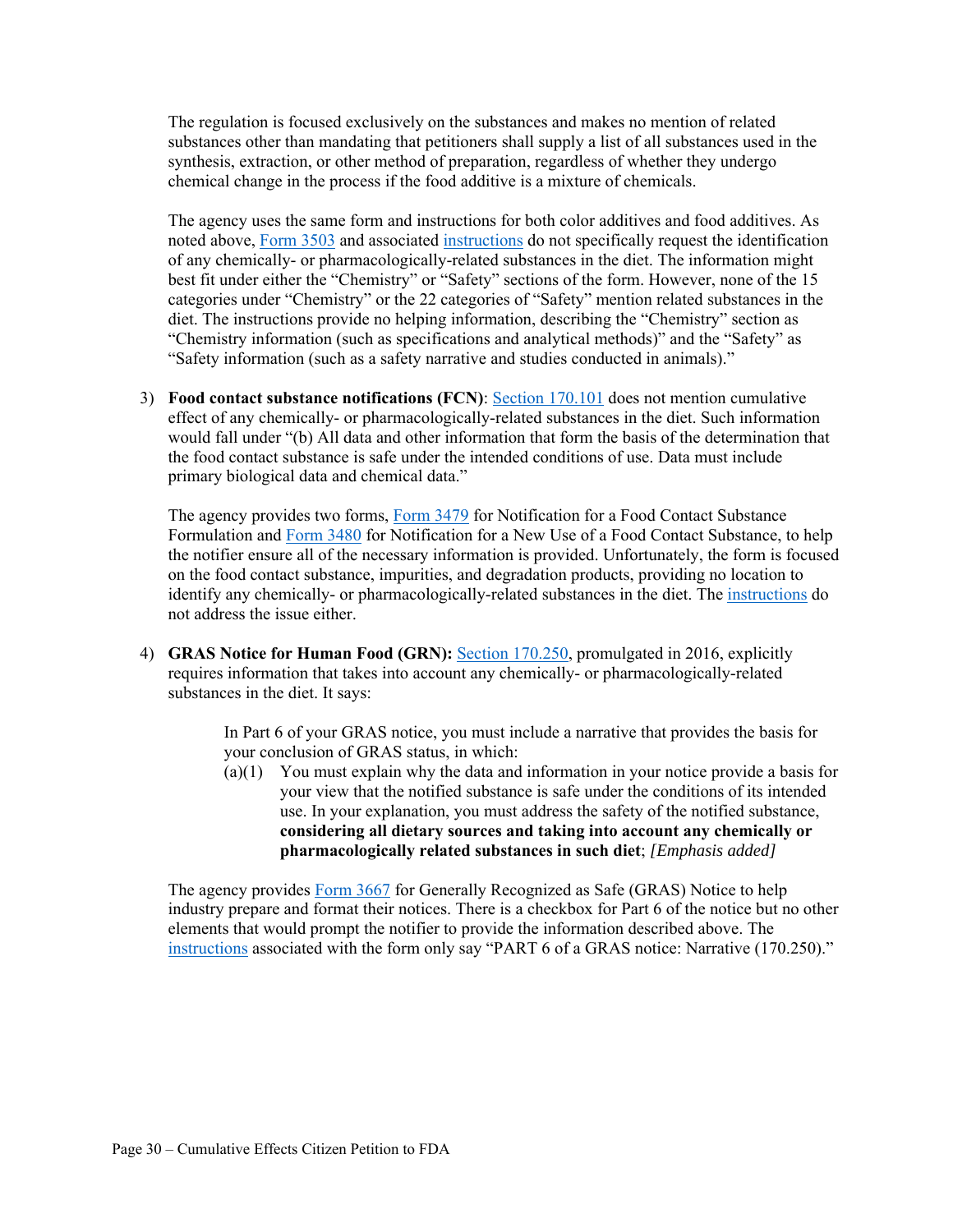#### **Appendix C: Review of GRAS Notifications**

To determine whether safety determination conducted by food manufacturers for GRAS substances for human food consider in a meaningful way the cumulative effect of the substance, taking into account any chemically- or pharmacologically-related substances in the diet, EDF reviewed the GRAS notifications that they voluntarily submitted to FDA for review. Under this program, notifiers seek a "no questions" letter from the agency that essentially affirms the manufacturer's conclusion that the use is safe and compliant with the FFDCA and agency regulations. The agency posts the notice and its "no questions" letters on its website in a searchable database.

## **Methodology:**

EDF downloaded the 877 notices from the website as of March 24,  $2020^{47}$  and ran them through optical character recognition so that key words could be searched. As it did with FDA guidance documents, EDF searched for either "cumulative effect" or "pharmacologic" presuming that any analysis of the cumulative effect of pharmacologically-related substances would include those terms. When its search found the word, EDF looked for context and reviewed the document more closely when warranted.

## **Finding:**

Only 112 GRAS notices (13%) used the term "cumulative effect"; the most recent was filed in 2012. However, 95 simply acknowledged the requirement to consider the cumulative effect but conducted no evaluation. Of the remaining 17 GRAS notices, 16 only considered chemically-related substances without addressing pharmacologically-related substances. The one GRAS notice that considered both chemicallyrelated and pharmacologically-related substances conducted a modest, but incomplete evaluation. Figure 1 summarizes EDF's findings

# Figure 1: Only one of 877 GRAS Notices gave modest or serious consideration to cumulative effect of pharmacologically substances in the diet



#### **Sixteen GRAS notices considered only chemically-related substances**

EDF identified sixteen GRAS notices that conducted some consideration, typically by defining a class of chemically-related substances, comparing them to natural sources of the substances in the diet and concluding the increased exposure was not significant. While identifying chemically-related substances fulfills one element of the requirement, it is insufficient to address all pharmacologically-related substances.

Based on the CBER/CDER guidance,<sup>48</sup> we would expect that the notifier also considers substances that have either a similar:

<sup>&</sup>lt;sup>47</sup> The total does not include six notices that had broken or incorrect links. In response to EDF's request, FDA corrected the problem.

<sup>48</sup> https://www.fda.gov/media/77834/download on page 3.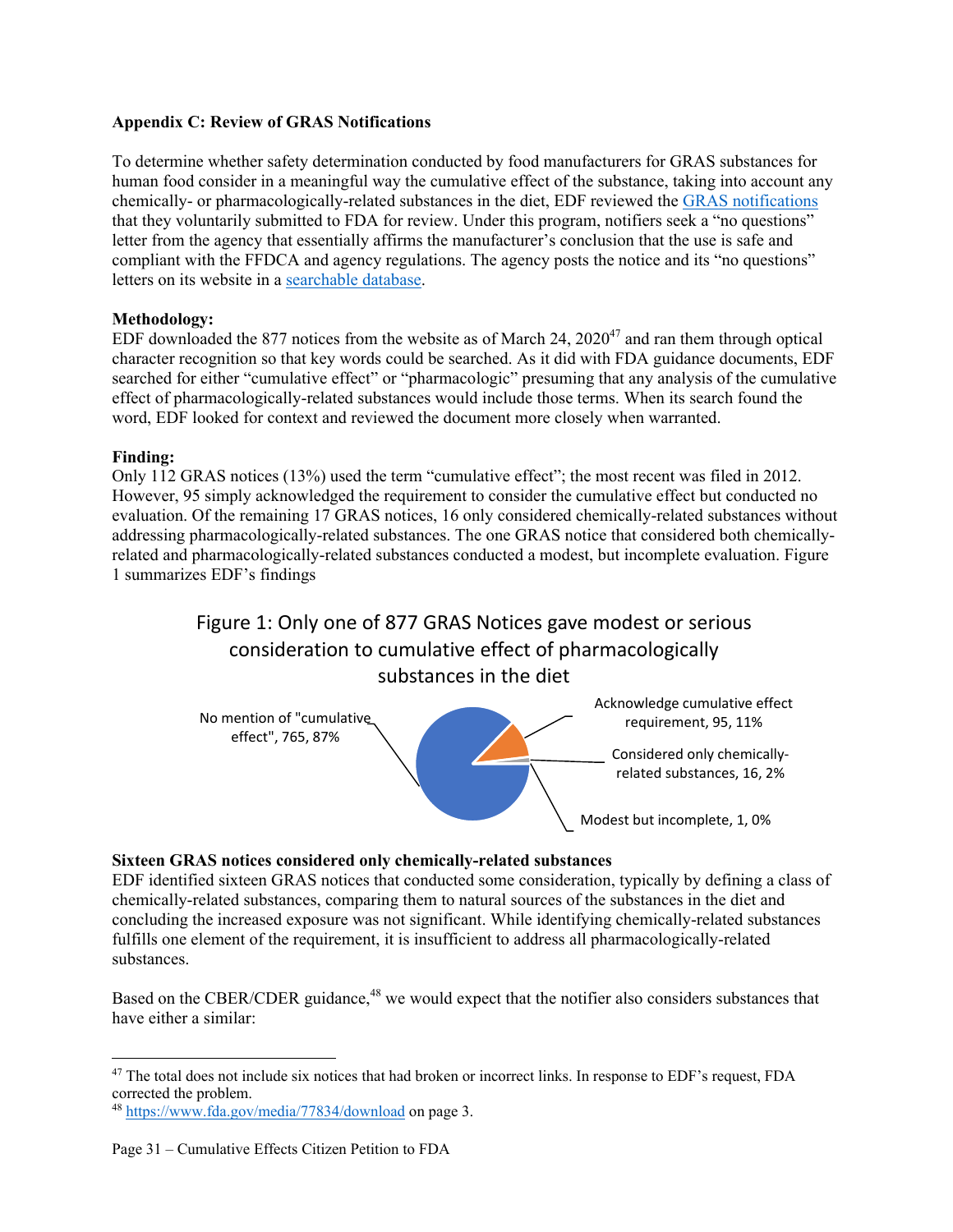- Mechanism of action meaning the pharmacologic action at the receptor, membrane, or tissue levels; or
- Physiological effect meaning the pharmacologic effect at the organ, system, or whole body level.
- Chemical structure (CS).

The notices omitted essential information necessary to fulfill the requirements in  $\S 170.18$  for human foods. Without it, the safety determination is fundamentally flawed because it makes it impossible to designate a class of substances in the diet having similar or related pharmacologic effects and, therefore, to set an appropriate tolerance as required by the FFDCA and FDA's regulations.

The sixteen GRAS notices are as follows:

- **Four notices addressed the use of acidified proteins:** 1) GRN 147 for extracted "seafood species" protein; 2) GRN 168 for poultry protein; 3) GRN 313 for beef protein; and 4) GRN 314 for pork protein). The acidification process is similar to pickling a protein in acid. The text of each was similar. They defined a class of acid soluble proteins based on their chemical similarities but did not consider their cumulative effect, primarily because they claimed that they were "unable to find references to the ill effects of consuming acidified, pickled fish products could have? on chemical."<sup>49</sup>
- **Four notices for fish oils:** 1) GRN 105 for eicosapentaenoic acid (EPA) and docosahexaenoic acid (DHA) from a trademarked product; 2) GRN 109 for tuna oil; GRN 138 for fish oil; and GRN 200 for tailored triglycerides enriched in omega-3 fatty acids from fish oil.<sup>50</sup> There were other GRNs for EPA and DHA omega-3 fatty acids filed between GRN 16<sup>51</sup> in 1999 and GRN 200 in 2006. These notices only considered the impact of these two omega-3 fatty acids on the risk of bleeding.

The focus on bleeding was driven by a 1997 rule promulgated by FDA limiting the total consumption of EPA and DHA to three grams per person per day (g/person/day) at 21 CFR  $\S$ 184.1472.<sup>52</sup> In that rulemaking, FDA had identified three pharmacologic effects of these substances in the diet based on clinical studies: 1) bleeding time; 2) glycemic control; and 3) LDL cholesterol. It concluded a tolerance of 3  $g$ /person/day for the first two effects and 5  $g$ /person/day was appropriate for LDL cholesterol.

Unfortunately, the agency never took the next step in the analysis required by  $\S 170.18$  to identify other substances in the diet that contributed to those three pharmacologic effects. It was focused on only EPA and DHA, failing even to mention alpha-linolenic acid (ALA) as another omega-3 fatty acid. As a result, the tolerance it set failed to consider the cumulative effect of all pharmacologically-related substances in the diet as required by the FFDCA and the agency's own regulations.

Note that EPA and DHA were also the subject of three notifications to FDA seeking the agency's acceptance of marketing claims regarding these substances as nutrients. In 2016, FDA issued a rule prohibiting nutrient content claims for EPA and DHA and took no action on similar claims

<sup>&</sup>lt;sup>49</sup> GRN 147 for extracted "seafood species" protein.

<sup>50</sup> Other GRAS notices also dealt with EPA/DHA from fish oil, but none mentioned cumulative effect beyond repeating the regulations.

<sup>&</sup>lt;sup>51</sup> GRN 16 was withdrawn by the notifier (which typically happens to avoid a rejection.

<sup>52</sup> 62 Federal Register 30751 (June 5, 1997) promulgating 21 C.F.R. § 184.1472.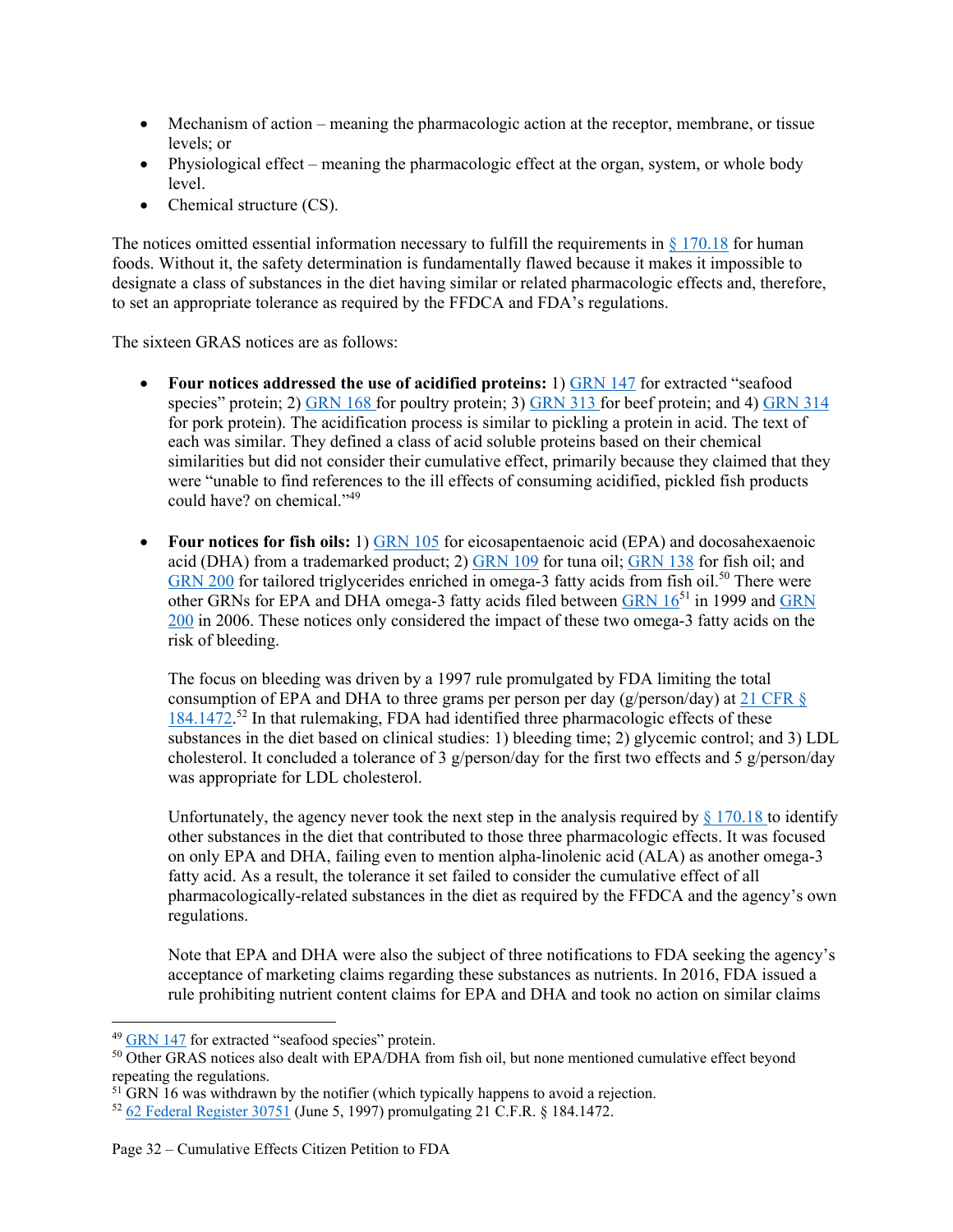for ALA, effectively allowing them.<sup>53</sup> Companies cannot use phrases such as "high in," "rich in," or excellent source of" DHA and EPA.<sup>54</sup>

 **GRN 1 for soy isoflavone extracts:** The notice identifies isoflavones as having a common effect, namely estrogenic activity. While isoflavones may be chemically-related, there is no evaluation of pharmacologically-related substances in the diet.

> Isoflavones have known estrogenic activity and these effects are pharmacological and not toxicological, unless there is specific species sensitivity. As noted above, significant species sensitivity exists. [Page 18]

The term 'pharmacological', however, is used in a different context. Section 170.18 uses the terms pharmacological and toxicological as synonyms. The notice differentiates between the two inferring that pharmacological effect are good, potentially therapeutic effects while the toxicological effects are negative.

- **GRN 028 for seaweed-derived calcium:** The notice sought to add calcium as a mineral supplement to oil-based dairy, snack and flour confectionery uses. The notice had a section titled "Cumulative Effects" that defined the class of chemically-related substances as calcium carbonate. However, it did not consider the potentially negative health effect of the increased calcium carbonate.
- **GRN 095 for transglutaminase (TG) from streptoverticillium mobaraense:** The notice identified five types (blood, tissue-type, epidermal, keratinocyte, and prostrate) of the enzyme TG as a chemically-related class, considered natural sources of the TG and, after considering the amount of TG from natural sources, concluded that "it is apparent that natural consumption of TG is likely to exceed consumption of TG employed as a food additive."<sup>55</sup>
- **GRN 116 for carrot fiber:** The notice had a section titled "Consumer Exposure and Cumulative Effect in the Diet" but only estimated the daily intake of the substance and concluded it would be a small increase over the amount of carrot fiber in the diet.
- **GRN 144 for adenosine 5-monophosphoric acid and its monosodium and disodium salts:**  The notice identified the GRAS substance as members of the chemically-related purines. There are natural sources of purines that act on three families of purinergic receptors. The notice describes 'pharmacological effects' in the context of therapeutic uses.
- **GRN 164 for lauramide arginine ethyl ester (LAE):** It had a section titled "Cumulative Effect" of LAE in the Diet" but only estimated the daily intake of the two metabolites of the substances, arginine and lauric acid. It concluded that "These amounts represent incremental increases of approximately 3% for arginine and 20% for lauric acid. Both of these figures are well within the ranges of normal variability of individual intakes of these substances and are not believed to be biologically significant." 56

<sup>53</sup> 72 Federal Register 23262 (April 28, 2014) amending 21 C.F.R. § 101.

<sup>54</sup> https://www.fda.gov/food/cfsan-constituent-updates/fda-releases-small-entity-compliance-guide-omega-3-fattyacids-final-rule<br><sup>55</sup> GRN 095 for transglutaminase (TG) from streptoverticillium mobaraense on page 56 of PDF.

<sup>&</sup>lt;sup>56</sup> GRN 164 for lauramide arginine ethyl ester (LAE) on page 33 of PDF.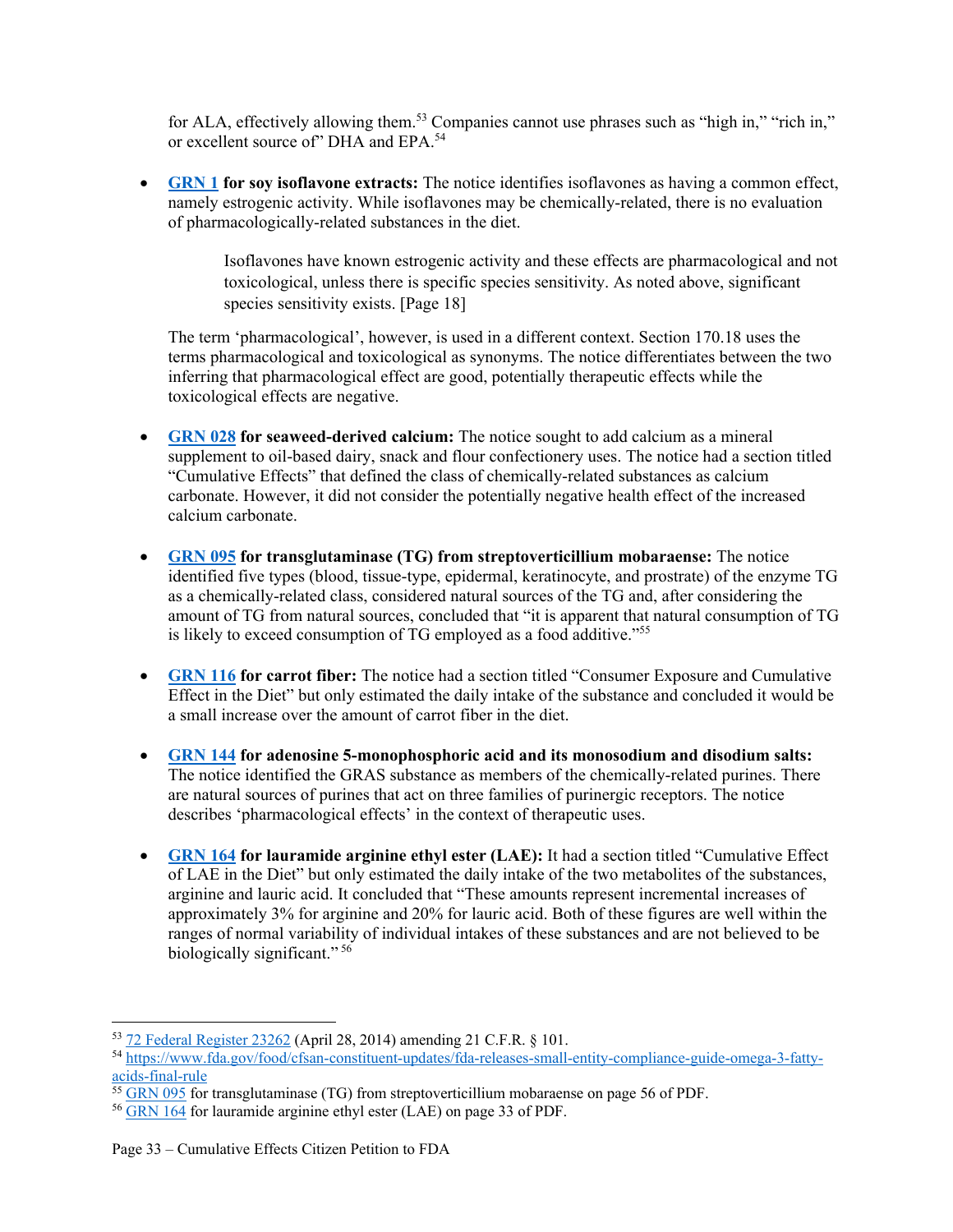**GRN 181 for phytosterols.** The notice considered only the cumulative dietary exposure to the substances and reviewed other GRAS notices. For example, the notice stated that:

> Because phytosterols in egg products including egg whites, and egg substitutes have not previously been the subject of a GRAS notification, we considered **the cumulative effect of consuming phytosterols in egg products including egg whites, and egg substitutes in addition to the phytosterol intake that may occur from other foods that have been the subject of GRAS notifications.** (Page 20 of notice)

While phytosterols may be chemically-related, there is no evaluation of pharmacologicallyrelated substances other than phytosterols.

 **GRN 224 for trans-resveratrol:** The notice uses the term 'pharmacological' in two ways: 1) in the context of dose, concentration of the GRAS substance used in experiments, and 2) "pharmacological and toxicological similarity" because of structural similarity between resveratrol and "some estrogenic substances such as diethylstilbestrol".

#### **One GRAS Notice gave modest, but incomplete, consideration of any chemically- or pharmacologically-related substances in the diet:**

GRN 107 for polydextrose identified 11 pharmacologically-related substances in the diet based on "laxation potential" effect as described in the table below from the notice.

| <b>SUBSTANCE</b> | SINGLE DOSE $(g)^*$ DAILY DOSE $(g)^*$ |              |
|------------------|----------------------------------------|--------------|
| Mannitol         | 10                                     | 20           |
| Inulin/FOS       | 20                                     | 30           |
| Lactitol         | 25                                     | 70           |
| Sorbitol         | 30                                     | 70           |
| Xylitol          | 35                                     | 70           |
| Isomalt          | 40                                     | 50           |
| Maltitol         | 40                                     | 50           |
| Lycasin 80/55    | 40                                     | 80           |
| Erythritol       | 48                                     | >90          |
| Polydextrose     | 50                                     | $\sim$<br>90 |
| Fructose         | 70                                     | >90          |
|                  |                                        |              |

#### **LAXATION THRESHOLDS OF VARIOUS CARBOHYDRATES**

\* Single Dose = the single dose at which the first subject would experience laxation

Daily Dose = the average daily intake at which half of the subjects would experience laxation

However, after considering the average daily amount at which half of the tested subjects experience laxation for of the substances, the notice only considered the effect from polydextrose alone on the risk of laxation symptoms. In addition, the eleven omitted a sugar alcohol, hydrogenated starch hydrolysate, as well as allulose, a sugar substance that is not a sugar alcohol but has similar laxative effects.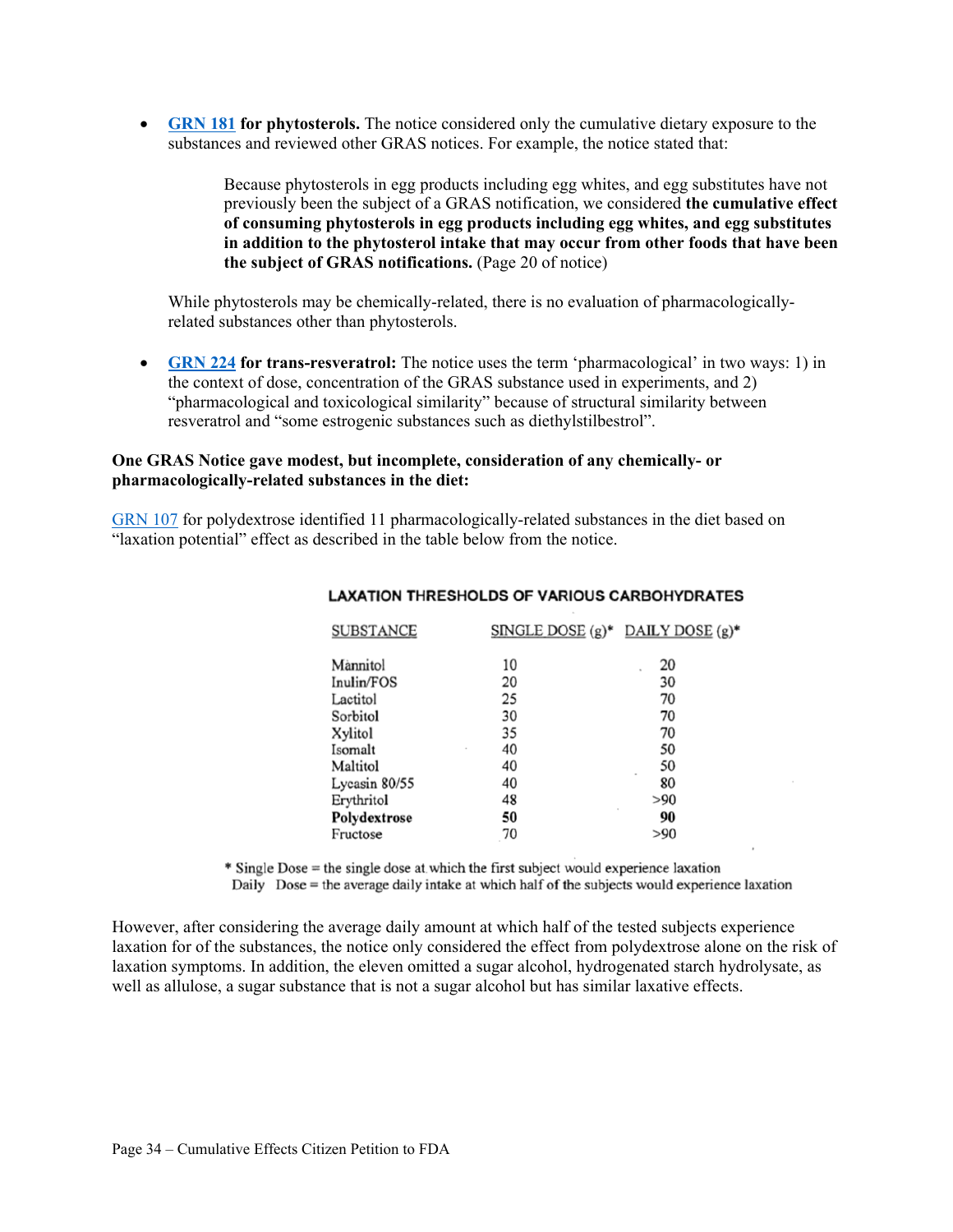## **Appendix D: Review of FDA Guidance to Industry**

EDF reviewed FDA's relevant guidance documents to determine if they helped industry understand how to consider the cumulative effect of the substance, taking into account any chemically- or pharmacologically-related substances in the diet as required by the FFDCA and FDA regulations. It found next to nothing and what was there was either incomplete or confusing.

#### **Methodology:**

EDF started with a review of the FDA's guidance documents on the topic of food using the agency's online search tool<sup>57</sup> and identified 21 documents that related in some way to food additives, color additives, food contact substances, or GRAS substances. It reviewed the text of the documents, focusing on key terms used in the FFDCA and FDA regulations describing the factor to be considered in safety assessment as well as citations to those sections of the law and regulations. Specifically, EDF searched for the following:

- Use of the terms cumulative effect, chemically-related, pharmacological effects, pharmacologically-related substances.
- Reference to the key regulations or statutory provisions  $-70.3(i)$ ,  $70.11$ ,  $170.3$ ,  $170.18$ ,  $409(c)(5)$ , or  $379e(b)(5)(A)$  – that are directly related to the consideration.

#### **Findings:**

Table 1 summarizes the results of EDF's review of the 21 guidance documents. EDF categorized its assessment of the documents as follows:

- *No assistance:* Ten guidance documents made no reference to the consideration and provided no assistance.
- *Incomplete:* Five guidance documents were incomplete and could be misleading either because they: 1) only provided the opening part of the definition of safety and omitted the part that listed the three factors that must be considered– probable consumption, cumulative effect, and safety factors; or 2) paraphrased the requirement in a manner that limited the assessment to the additive and not pharmacologically-related substances.
- Confuses terms: Four guidance documents create confusion because they used the words "cumulative exposure" or "cumulative intake" without distinguishing them from the statutory term of "cumulative effect."
- *Only restates requirement:* Two guidance documents simply restate the requirement, which is helpful, but provides no real guidance to industry.

Table 1: Evaluation of FDA's guidance documents for explanation to industry of how they should ensure compliance with the law by considering the cumulative effect of the substance in the diet, taking into account any chemically- or pharmacologically-related substance or substances in such diet.

| Guidance, forms, instructions and other materials | Uses "cumulative" | Cites key      | Assessmen  |  |
|---------------------------------------------------|-------------------|----------------|------------|--|
|                                                   | effect."          | regulatory     |            |  |
|                                                   | "chemically-      | sections*      |            |  |
|                                                   | related" or       |                |            |  |
|                                                   | "pharmacologic"   |                |            |  |
|                                                   | terms             |                |            |  |
| Food Additives: Frequently Asked Questions        | No.               | Yes, but omits | Incomplete |  |
| about GRAS (October 2016)                         |                   | factors in     |            |  |
|                                                   |                   | stating        |            |  |
|                                                   |                   | definition.    |            |  |

<sup>57</sup> https://www.fda.gov/regulatory-information/search-fda-guidance-documents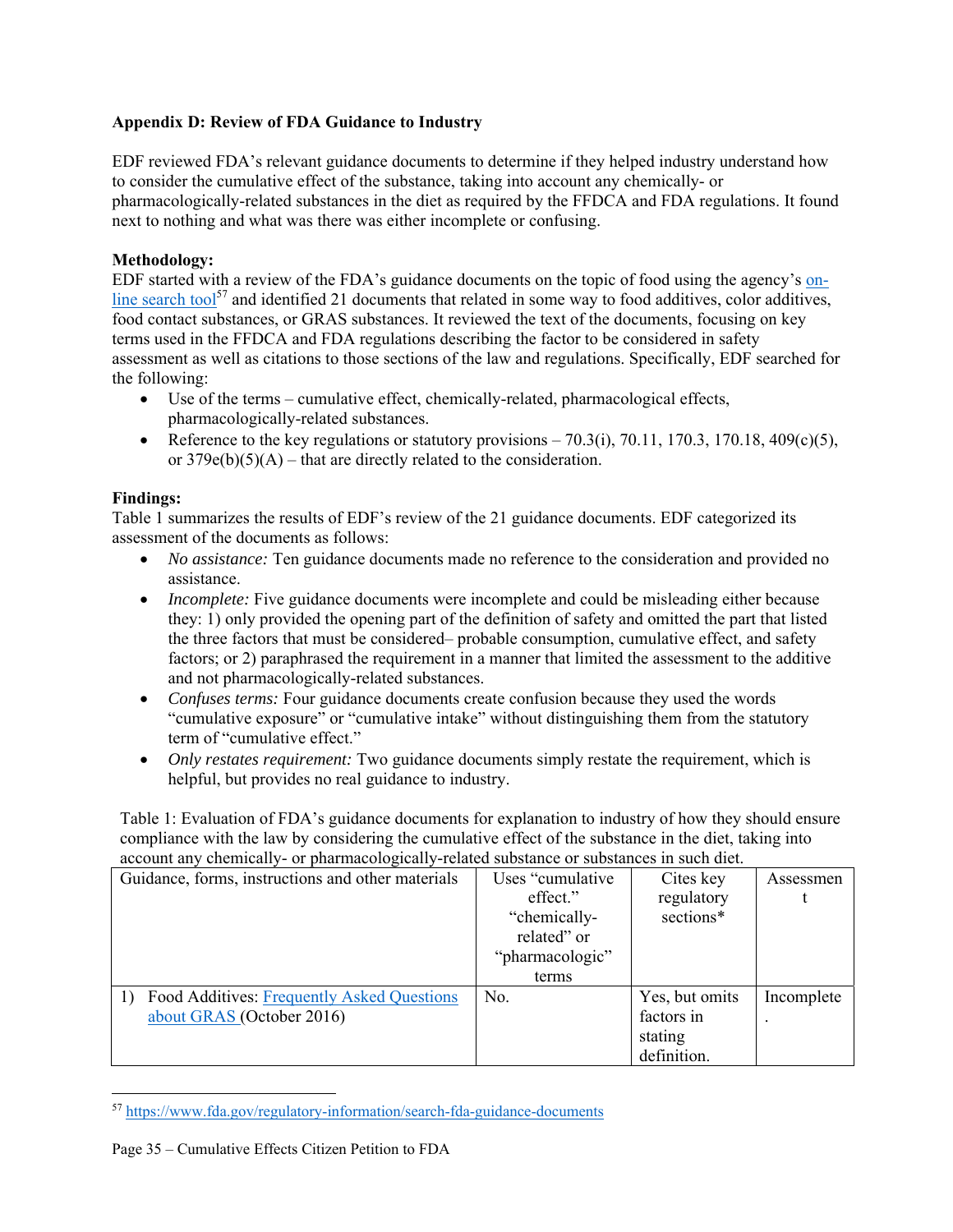| 2) | <b>Ingredients and Packaging: Considerations</b><br>Regarding Substances Added to Foods,<br><b>Including Beverages and Dietary Supplements</b><br>(January 2014)                                                                                                                                                                | No.                                                                                                 | Yes, but omits<br>factors in<br>stating<br>definition. | Incomplete                           |
|----|---------------------------------------------------------------------------------------------------------------------------------------------------------------------------------------------------------------------------------------------------------------------------------------------------------------------------------|-----------------------------------------------------------------------------------------------------|--------------------------------------------------------|--------------------------------------|
| 3) | Food Additives: Microbiological<br><b>Considerations-Antimicrobial Food Additive</b><br>Submissions (September 2007; Revised June<br>2008)                                                                                                                                                                                      | No.                                                                                                 | Yes, but omits<br>factors in<br>stating<br>definition. | Incomplete                           |
| 4) | <b>Ingredients and Packaging: Providing</b><br><b>Regulatory Submissions in Electronic or</b><br>Paper Format to the Office of Food Additive<br>Safety (March 2010)                                                                                                                                                             | Yes, paraphrases<br>requirement but<br>limits to single<br>additive.                                | No.                                                    | Incomplete                           |
| 5) | Food Additives: Toxicological Principles for<br>the Safety Assessment of Food Ingredients:<br>Redbook 2000 (July 2007)                                                                                                                                                                                                          | Yes, but in different<br>context and limits<br>to single chemical<br>or type of study.              | Yes.                                                   | Incomplete                           |
| 6) | Food Additives: Preparation of Food Contact<br>Notifications and Food Additive Petitions for<br><b>Food Contact Substances: Chemistry</b><br>Recommendations                                                                                                                                                                    | No, but uses<br>"cumulative<br>exposure."                                                           | No.                                                    | Confuses<br>terms.                   |
| 7) | Food Additives: Summary Table of<br><b>Recommended Toxicological Testing for</b><br>Additives Used in Food (June 2006)                                                                                                                                                                                                          | No, but uses<br>"cumulative human<br>exposure."                                                     | No.                                                    | Confuses<br>terms.                   |
| 8) | Food Additives: Preparing a Claim of<br>Categorical Exclusion or an Environmental<br>Assessment for Submission to the Center for<br>Food Safety and Applied Nutrition (May<br>2006)                                                                                                                                             | No, but uses<br>"cumulative effect"<br>in context of<br>environmental<br>assessment.                | No.                                                    | Confuses<br>terms.                   |
| 9) | Food Additives: Estimating Dietary Intake of<br><b>Substances in Food (August 2006)</b>                                                                                                                                                                                                                                         | No, but uses<br>"cumulative<br>intake."                                                             | No.                                                    | Confuses<br>terms.                   |
|    | 10) Ingredients and Packaging: Assessing the<br><b>Effects of Significant Manufacturing Process</b><br><b>Changes, Including Emerging Technologies,</b><br>on the Safety and Regulatory Status of Food<br><b>Ingredients and Food Contact Substances,</b><br>Including Food Ingredients that are Color<br>Additives (June 2014) | Yes, restates<br>requirement.                                                                       | Yes, simply<br>restates<br>requirement.                | Only<br>restates<br>requiremen<br>t. |
|    | 11) Color Additives: Color Additive Petitions -<br>FDA Recommendations for Submission of<br>Chemical and Technological Data on Color<br>Additives for Food, Drugs, Cosmetics, or<br>Devices (July 2009)                                                                                                                         | Yes, restates<br>requirement and<br>implies more than<br>food additives and<br>pesticide chemicals. | No.                                                    | Only<br>restates<br>requiremen<br>t. |
|    | 12) Food Additives: Enzyme Preparations:<br>Recommendations for Submission of<br><b>Chemical and Technological Data for Food</b><br><b>Additive Petitions and GRAS Notices</b><br>(January 1993; Revised July 2010)                                                                                                             | No.                                                                                                 | No.                                                    | N <sub>o</sub><br>assistance.        |
|    | 13) Color Additives: Colored Sea Salt (September<br>2015)                                                                                                                                                                                                                                                                       | No.                                                                                                 | No.                                                    | No<br>assistance.                    |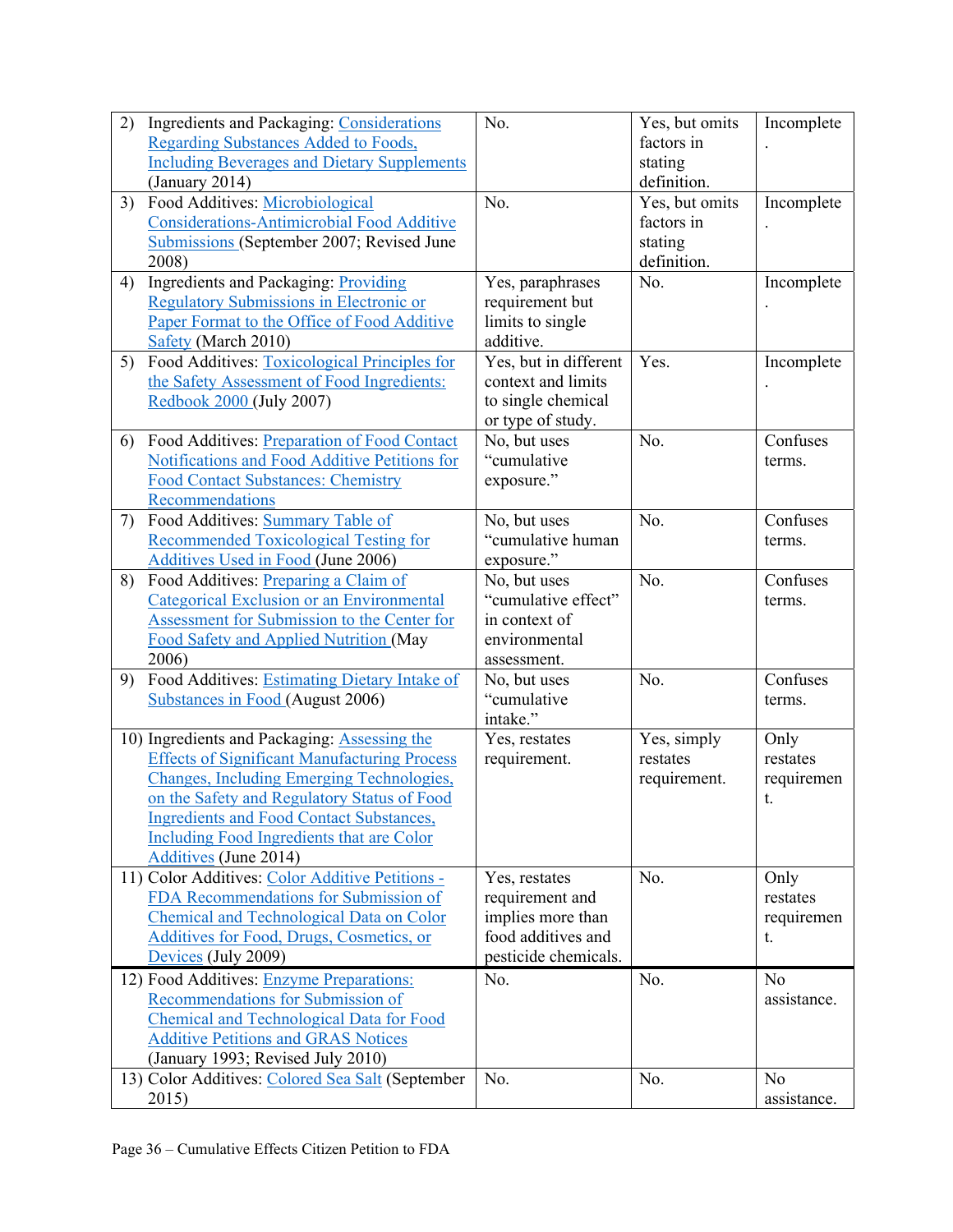| 14) Food Additives: Questions And Answers<br>About the Food Additive Petition Process<br>(September 2003; Revised April 2006 and<br>April 2011)                                                                          | No. | No. | N <sub>o</sub><br>assistance. |  |  |
|--------------------------------------------------------------------------------------------------------------------------------------------------------------------------------------------------------------------------|-----|-----|-------------------------------|--|--|
| 15) Food Additives: Food Additive Petition<br><b>Expedited Review (January 4, 1999; Revised</b><br>October 2010)                                                                                                         | No. | No. | $\rm N_{0}$<br>assistance.    |  |  |
| 16) Color Additives: Cochineal Extract and<br>Carmine: Declaration by Name on the Label<br>of All Foods and Cosmetic Products That<br><b>Contain These Color Additives Small Entity</b><br>Compliance Guide (April 2009) | No. | No. | N <sub>o</sub><br>assistance. |  |  |
| 17) Food Additives: Recommendations for<br><b>Submission of Chemical and Technological</b><br>Data for Direct Food Additive<br>Petitions (March 2006; Revised March 2009)                                                | No. | No. | No<br>assistance.             |  |  |
| 18) Food Additives: Pre-Petition Consultations for<br>Food Additives and Color Additives (April<br>2005)                                                                                                                 | No. | No. | No<br>assistance.             |  |  |
| 19) Food Additives: Templates for Reporting<br>Toxicology Data (March 2004; Revised April<br>2005)                                                                                                                       | No. | No. | N <sub>o</sub><br>assistance. |  |  |
| 20) Food Additives: Submitting Requests under<br>21 CFR 170.39 Threshold of Regulation for<br><b>Substances Used in Food-Contact</b><br>Articles (March 1996; Revised April 2005)                                        | No. | No. | N <sub>o</sub><br>assistance. |  |  |
| 21) Food Additives: Antimicrobial Food<br>Additives (July 1999)                                                                                                                                                          | No. | No. | N <sub>o</sub><br>assistance. |  |  |
| * The key regulatory citations are § 70.3(i), § 70.11, § 170.3(i), § 170.18, § 570.3(i), § 570.18, §<br>$409(c)(5)$ , or § 379e(b)(5)(A).                                                                                |     |     |                               |  |  |

## **Five guidance documents are incomplete by incorrectly paraphrasing the definition of safety:**

1. The Frequently Asked Questions about GRAS (Item 1 in Table 1) guidance was issued in October 2016. It says:

> FDA has defined "safe" (21 CFR 170.3(i) and 21 CFR 570.3(i)) as a reasonable certainty in the minds of competent scientists that the substance is not harmful under the conditions of its intended use. The specific data and information that demonstrate safety depend on the characteristics of the substance, the estimated dietary exposure, the population that will consume the substance, and other relevant considerations. [Page 7]

The first sentence captures the opening sentence of the definition but fails to indicate there is more. It indirectly refers to the first of the three mandatory considerations – the probable consumption of the substance in the diet – but makes no mention of the duty to consider pharmacologically-related substances in the diet and their cumulative effect. By incompletely describing the definition, it is more than simply a missed opportunity to provide guidance, it sows confusion.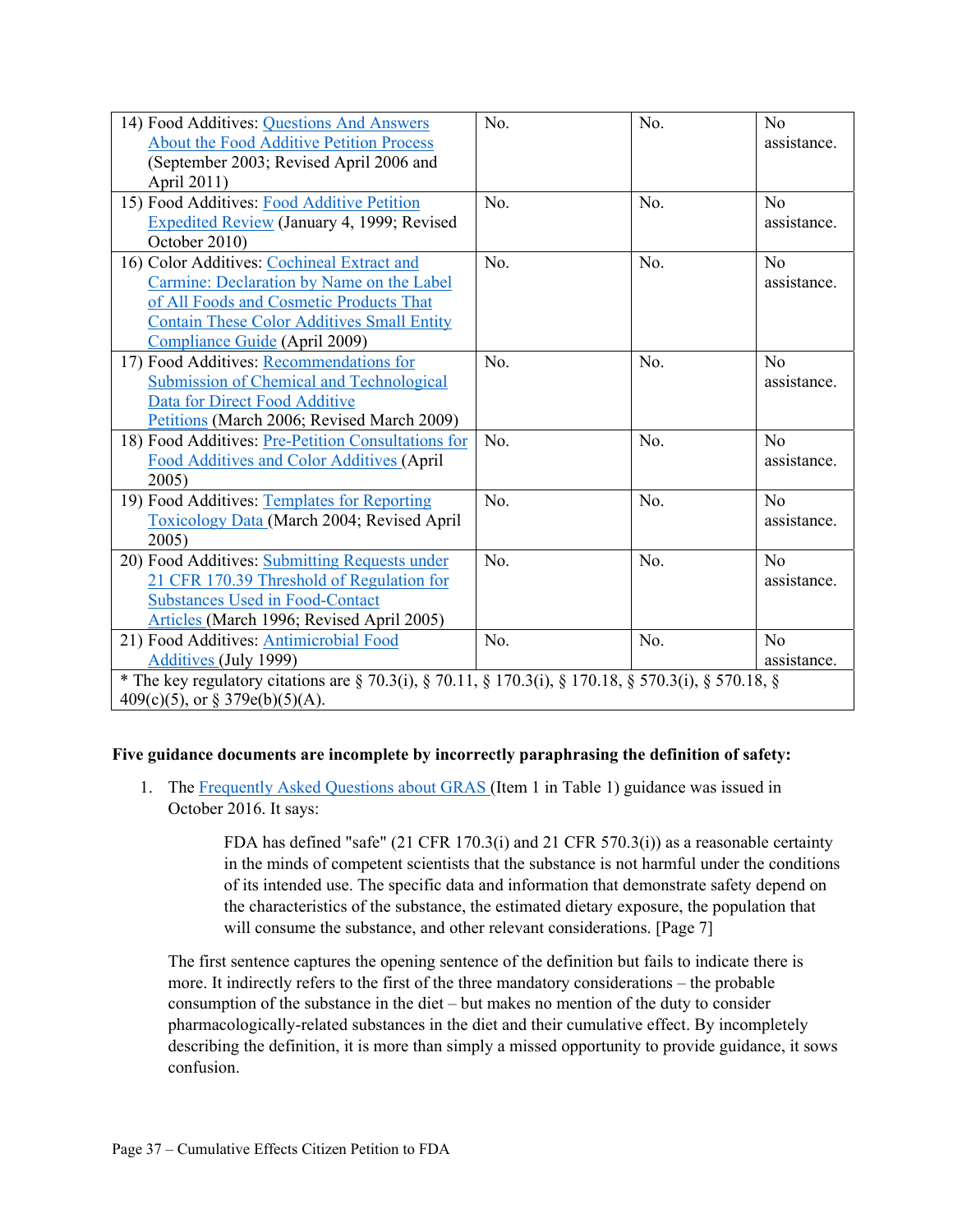2. The Considerations Regarding Substances Added to Foods, Including Beverages and Dietary Supplements (Item 2 in Table 1) guidance was issued in January 2014 with a similar flaw as the previous one. It says:

> In other words, the GRAS standard first requires that the scientific evidence about the substance establish that the intended use of the substance is safe; i.e., that there is a reasonable certainty in the minds of competent scientists that the substance is not harmful under its intended conditions of use (21 CFR 170.3(i)). [Page 4]

3. The Microbiological Considerations-Antimicrobial Food Additive Submissions (Item 3 in Table 1) guidance was issued in September 2007 and revised in June 2008. The relevant sentence says:

> The standard that FDA applies to determine whether the intended use of a food additive is safe is reasonable certainty of no harm (see 21 CFR 170.3(i)). [Page 5]

As with the others, the sentence omits any mention of the three mandatory considerations and, therefore, is incomplete and confusing.

4. The Providing Regulatory Submissions in Electronic or Paper Format to the Office of Food Additive Safety (Item 4 in Table 1) guidance was issued in March 2010. The relevant sentence says:

> [Color Additive Petition]: Complete data to allow us to consider the probable consumption of, and/or other relevant exposure from the additive and of any substance formed in or on food, drugs, or cosmetics because of such additive; and the cumulative effect, if any, of such additive in the diet of man or animals. [Page 32]

While subtle, this sentence is also confusing because it narrows the consideration to only the additive and fails to mention the requirement to consider that additive with other pharmacologically-related substances in the diet.

5. The Toxicological Principles for the Safety Assessment of Food Ingredients: Redbook 2000 (Item 5 in Table 1), guidance was first published in 1982 and last updated in July 2007. This document is central to the agency's guidance to industry on designing and evaluating toxicology studies of substances in the diet.

For example, the Redbook uses the term "cumulative effect" four times.

Safety is generally determined by considering the potential **cumulative effect of the substance** in consumers and the probable consumption of the substance in the diet. The **potential cumulative effects** are determined by the outcome of toxicity studies and knowledge of compounds and their structures. [Page 6 in printable version] *[Emphasis added]*

The guideline for reproduction studies detailed below pertains to substances given orally to rodents. It is designed to evaluate the effects of **a test substance** on the reproductive systems of both males and females, the postnatal maturation and reproductive capacity of offspring, and potential **cumulative effect of the substance** through several generations. [Page 194 in printable version] *[Emphasis added]*

If overt reproductive, morphologic, and/or toxic effects of a test substance are observed in offspring during the two-generation reproduction study, the study may be extended to a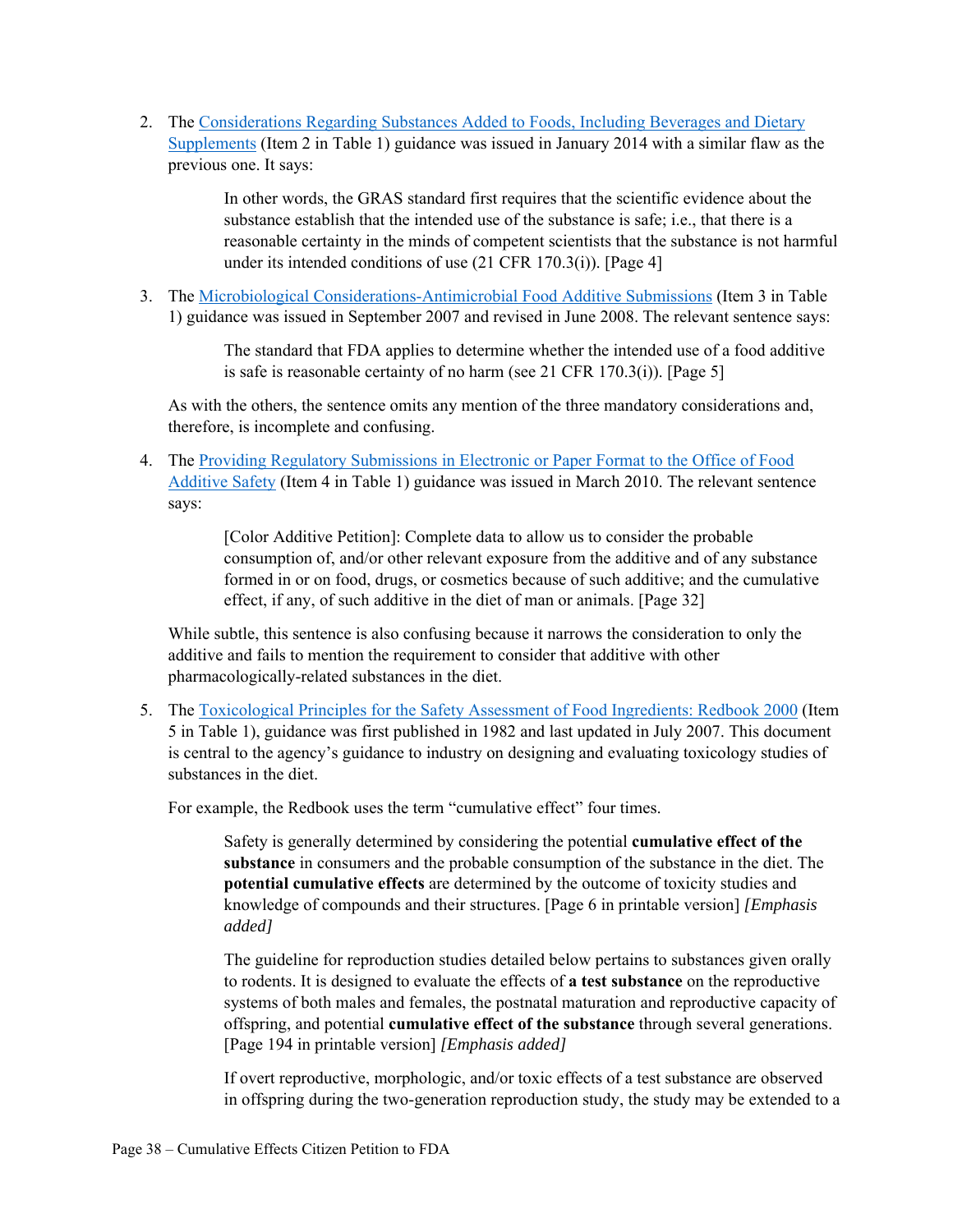## third generation to determine **cumulative effects of the substance**. [Page 196 in printable version] *[Emphasis added]*

Unfortunately, the consideration of cumulative effect is only for a single substance and not related substances in the diet; in other words, what effects are caused by the consumption of the same substance over time. As with the previous guidance, because it implicitly narrows the consideration to only a single substance and fails to mention the requirement to consider that additive with other pharmacologically-related substances in the diet. This creates confusion and could be misleading.

In addition, the Redbook is confusing because it uses the term "pharmacologic" 27 times but never defines it. Usually, it is used in conjunction with the word "toxic" or "toxicologic," seemingly treating the terms as equivalent to "pharmacologic." For example:

- In sections titled "Observation of Test Animals" that is repeated several times for various types of studies, it says
	- o "Routine cage-side observations should be made on all animals at least once or twice a day throughout the study for general signs of **pharmacologic and toxicologic effects**, morbidity and mortality." (Page 29, 105, 115, 126, 137, 158 in printable version)
	- o "An expanded set of clinical evaluations, performed inside and outside of the cage, should be carried out in short-term and subchronic toxicity studies in rodents and non-rodents, in one-year non-rodent toxicity studies, and reproductive toxicity studies in rodents to enable detection not only of **general pharmacologic and toxicologic effects** but also of neurologic disorders, behavioral changes, autonomic dysfunctions, and other signs of nervous system toxicity." (Page 29, 105, 115, 126, 137, 159 in printable version)
	- o "During the course of a study, **toxic and pharmacologic signs** may suggest the need for additional clinical tests or expanded post-mortem examinations." (Page 29, 105, 116, 126, 137, 159, 187 in printable version)
- In Section III.C.14 on "Clinical Observations," and Section III.C.9 on "Clinical Observation and Examination of Dams and Fetuses," it says:
	- o "Observation times should be selected to permit detection of the onset and progression of all **toxic and pharmacologic effects of the test substance** and to minimize the loss of animals and organs/tissues." (Page 197, 208 in printable version)
	- o **"Toxicological and pharmacological symptoms and signs**, including behavioral abnormalities, should be recorded daily; records should include the date of onset, duration, and intensity of symptoms and signs." (Page 197 in printable version) *[only in first section]*
- In Section V.B. on "Metabolism and Pharmacokinetic Studies," it says:
	- o "Early determination of metabolic pathways and the rates of metabolism in different test species m ay provide explanations for species differences in any effects which are observed, and suggest **biochemical or pharmacologic experiments** which might be used to test explanations of such phenomena." (Page 225 in printable version)